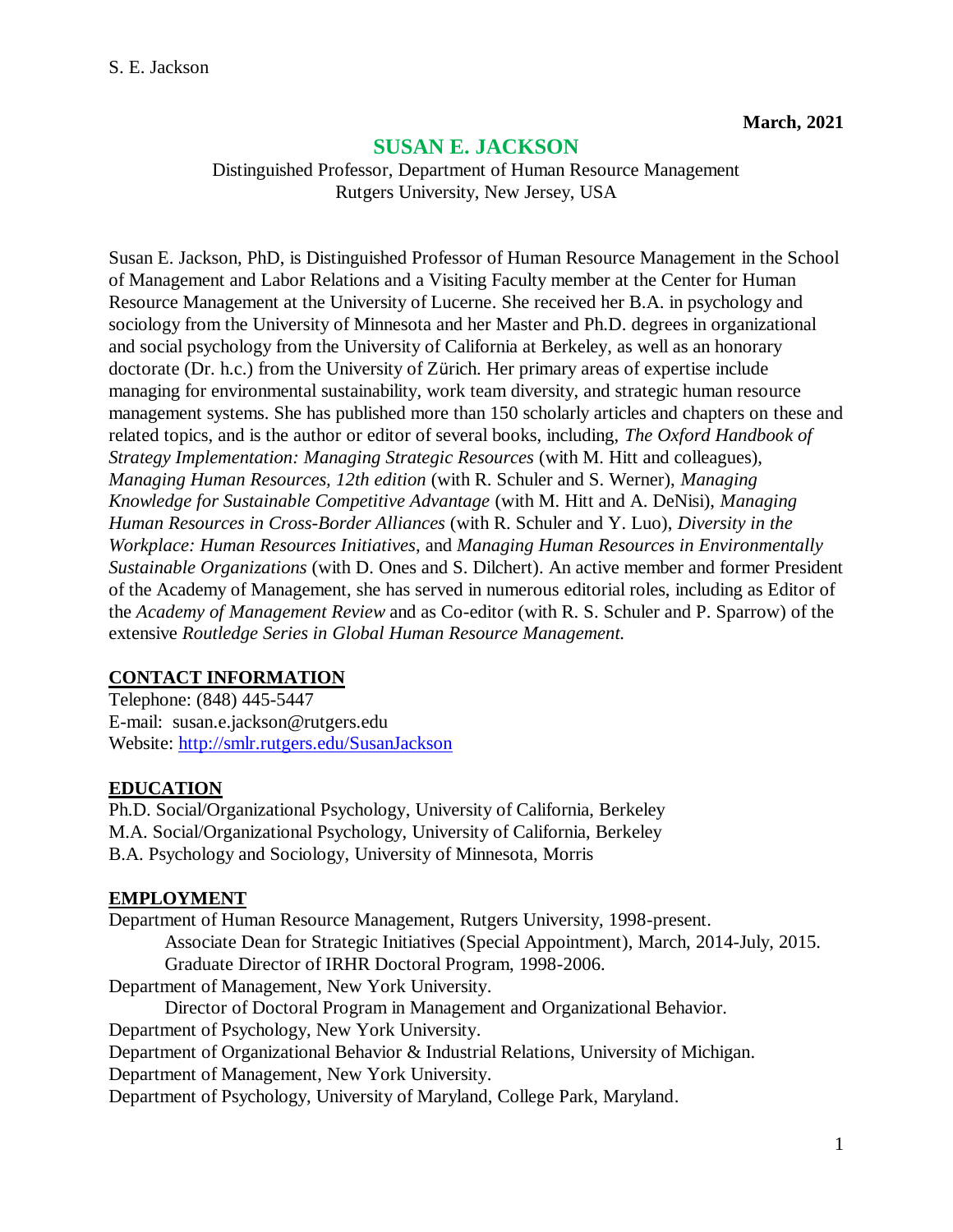Personnel Analyst, Office of the Vice President, Academic and Staff Personnel Relations, University of California Systemwide Administration, Berkeley, California.

# **HONORS**

#### **Honorary Appointments**

- Faculty Affiliate, Institute for Inclusiveness and Diversity in Organizations (IIDO), San Diego State University, 2011-ongoing.
- Visiting Scholar, University of Lucerne, Center for HRM, 2016-ongoing.
- Fellow, Academy of Management (ongoing).
- Fellow, Association for Psychological Science (ongoing).
- Fellow, British Academy of Management (ongoing).
- Fellow, India Academy of Management (ongoing).
- Fellow, Society for Industrial and Organizational Psychology (ongoing).
- Fellow, Sunningdale Institute, National School of Government, UK, 2005-2009.
- Research Fellow, Center for Performance-Led HR, Lancaster University, Lancaster, UK, 2008- 2016.
- Visiting Faculty, Institute for Business Administration (HRM), University of Zürich, 2012-2016.
- Advisory Board Member, University of Zürich Dept. of Business Administration, 2011-2016.
- Research Fellow, Lorange Institute of Business, Zürich, 2010-2013 (also under former name of GSBA Zűrich, 2000-2009).

#### **Awards and Recognition for Scholarship**

- Identified as one of the most widely cited authors in best-selling textbooks for industrial and organizational psychology. See H. Aguinis, R. S. Ramani, P. K. Campbell, P. Bernal-Turnes, J. M. Drewry, and B. T. Edgerton (2017). Industrial and Organizational Psychology, 69: 1-51. doi:10.1017/iop.2017.69
- Recipient, Emerald Citations of Excellence for 2017, in recognition of our article titled, "An Aspirational Framework for Strategic Human Resource Management," which appeared in the *Academy of Management Annals*, 2014.
- Recipient, Michael R. Losey Human Resource Research Award (given by the Society for Human Resource Management), 2015.
- Recipient, Honorary Doctorate (Dr.h.c.), Economics and Business Administration, University of Zurich, 2015.
- Identified as the  $5<sup>th</sup>$  most influential scholar in the field of management based on academic citations and counts of Google pages. See: Aguinis, H., Suarez-Gonzalez, I., Lannelongue, G., & Joo, H. (2012). Scholarly impact revisited. *Academy of Management Perspectives,* 26 (2), 105-132*. DOI: 10.5465/amp.2011.0088*
- Recipient, University of Minnesota Distinguished Alumni Award (given by the University of Minnesota, Morris Alumni Association), 2010.
- Recipient, Herbert Heneman Jr. Award for Career Achievement (given by the Human Resources Division of the Academy of Management), 2008.
- Identified as the  $4<sup>th</sup>$  most cited author in the field of management, 1981-2004, based on academic citations. See: Podsakoff, P. M., MacKenzie, S. B., Podsakoff, N. P., & Bachrach, D. G. (2008). Scholarly influence in the field of management: A bibliometric analysis of the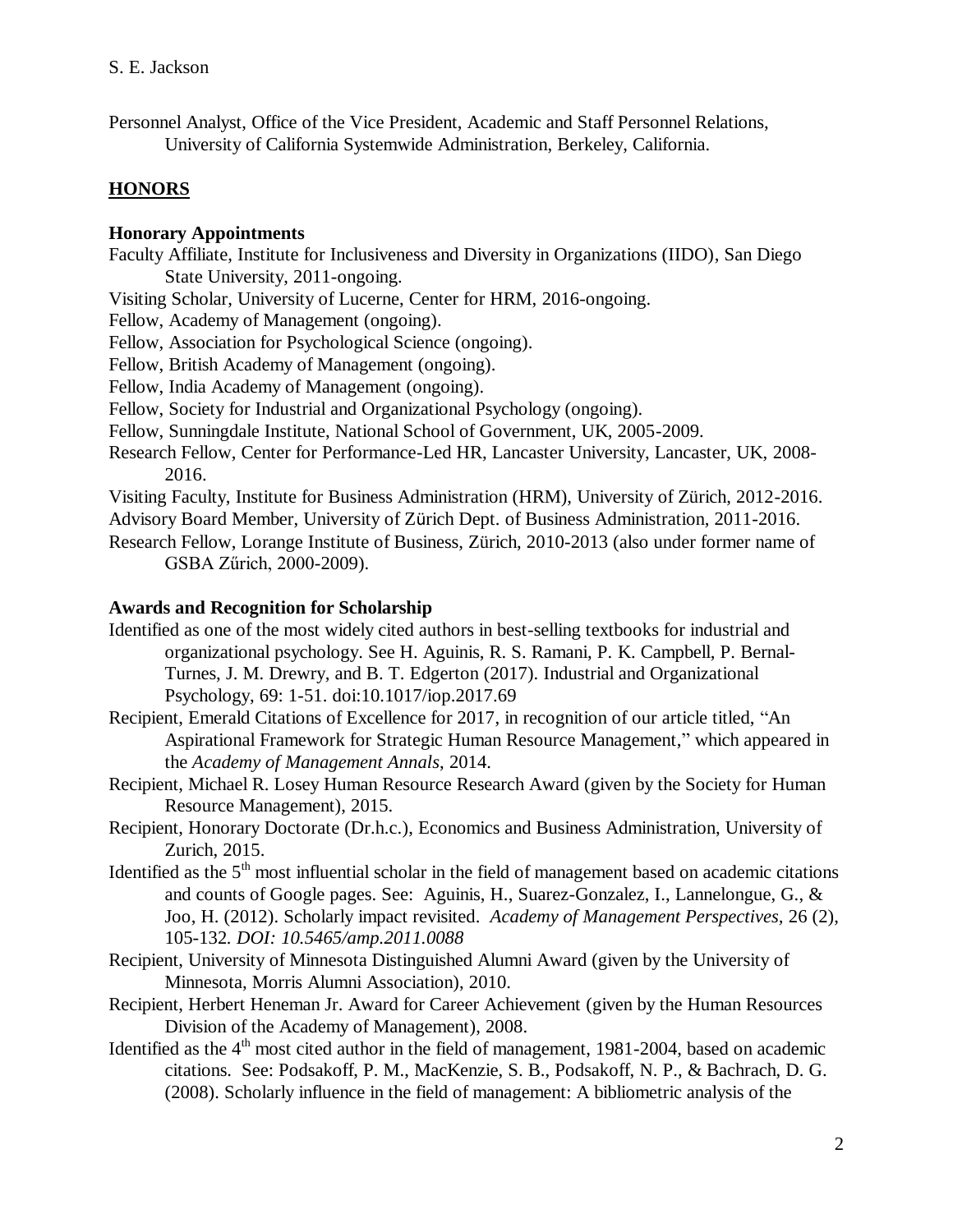determinants of university and author impact in the management literature in the past quarter century. *Journal of Management*, 34, 641–720. *DOI: 10.1177/0149206308319533* Recipient, Ulrich & Lake Award for Excellence, 2004 (given by Wiley & Sons).

# **PROFESSIONAL MEMBERSHIPS AND SERVICE**

Academy of Management (Fellow) Past President, 2011-2012. President, 2010-2011. President-Elect, 2009-2010. Program Chair and Vice President, 2008-2009. Program Chair-Elect and Vice-President Elect, 2007-2008. Fellows Membership Committee, 2010-2012. New Journal Implementation Task Force: *Academy of Mgt Discoveries*, 2012 (Chair). Institute of Medicine Task Force, 2006-2007. Journal Restructuring Committee, 2005-2006. Career Achievement Awards Committee, 2002-2005. Editor Search Committee, 1998-1999. Human Resources Division Heneman Career Achievement Award Committee, 2002-2004, 2008-2013, 2014-15; 2017-20. (Chair in 2008-9). Executive Committee, 2000-2003. Program Innovation Committee Chair, 2000-2001. Awards Committee, 1987-1988; 1989-1990. Organizational Behavior Division Past President, 1994-95. President, 1993-94. President Elect, 1992-93. Program Chair, 1991-92. Program Chair-Elect, 1990-91. Awards and Review Panel, 1984-1986. Nominating Committee, 1984-1985. Association for Psychological Science British Academy of Management (Fellow) Center for Creative Leadership Member, Board of Governors (1993-1999). Research Advisory Committee (1993-1999; Chair, 1997-1999). CEO Search Committee (1993-1994). Organization and Operations Committee (1997-1999). European Academy of Management (2015-present)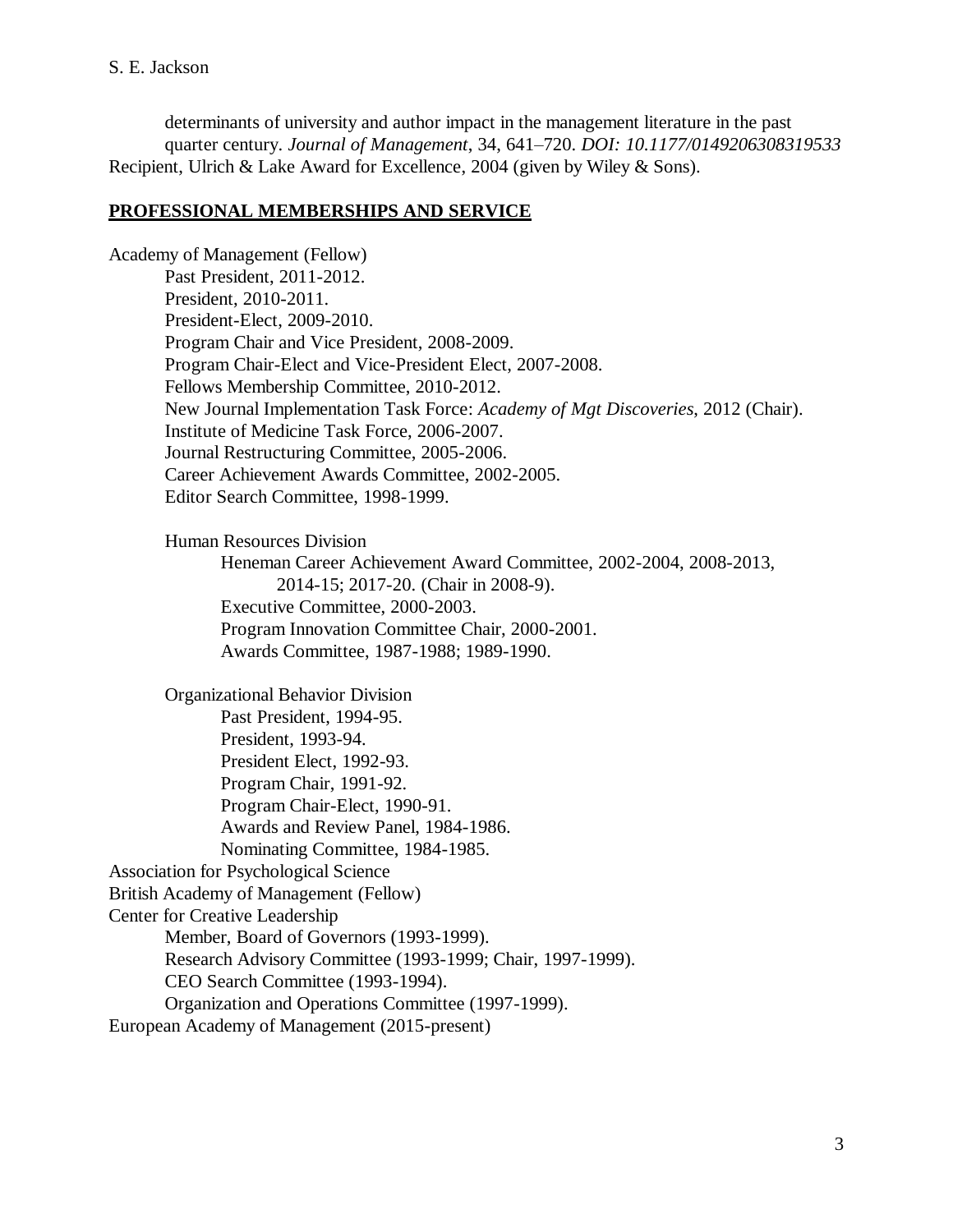# **PROFESSIONAL MEMBERSHIPS AND SERVICE, continued**

International Association of Applied Psychology Program Co-Chair, 1996-1998. International Federation of Scholarly Associations of Management Regional Representative, 2011-2012. International Research Seminar in Service Management Program Chair, HRM section, 1990. International Human Resource Management Conference, Limerick, Ireland U.S. Regional Representative, 2003. Society for Industrial and Organizational Psychology (Fellow) Frontiers Series Editorial Board, 2019-ongoing. Fellows Election Committee, 2016-ongoing. SIOP Conference Theme Track Committee, 2010-2011. Distinguished Professional Contributions Award Committee, 2004-2006. Science Journal Concept Task Force, 2005-2006. Scientific Affairs Committee, 1987-1989; 1993-1997. Member-at-Large/Long Range Planning Committee, 1989-1992. Program Committee, 1982-1987. Division 14 Program Chair, 1985. Midyear Conference Committee, 1985-1987. SIOP Annual Conference Program Chair, 1986. Education and Training Committee, 1984-1985. Liaison to APA's Board of Convention Affairs, 1983-1984.

# **EDITORIAL ACTIVITIES (Journals and Book Series)**

#### **Senior Editor Roles**

Consulting Editor, *International Business Review,* 2021-ongoing. *SIOP Organizational Frontiers Series,* Editorial Board, 2019-ongoing. *Global Human Resource Management* Book Series Co-Editor, Routledge Publications, 2001-2019 (31 books). *Oxford Handbook Online (Scholarly Reviews): Business and Management,* Senior Editor for HRM area, 2012-2016. *Academy of Management Review*, Editor, 1994-1996. *Academy of Management Review*, Consulting Editor, 1991-1993.

*Frontiers of Industrial & Organizational Psychology,* Editorial Board, 1996-1999.

#### **Guest Editor Roles**

Guest Co-Editor (C. Marquis and Y. Li). *Management and Organization Review,* Special Issue on "Building Sustainable Organizations in China", Vol. 11, No. 3, 2015.

Guest Co-Editor (with S. Russell and L. Anderson), *Journal of Organizational Behavior*, Special Issue on "Greening Organizational Behavior", Vol. 34, No. 2, 2013.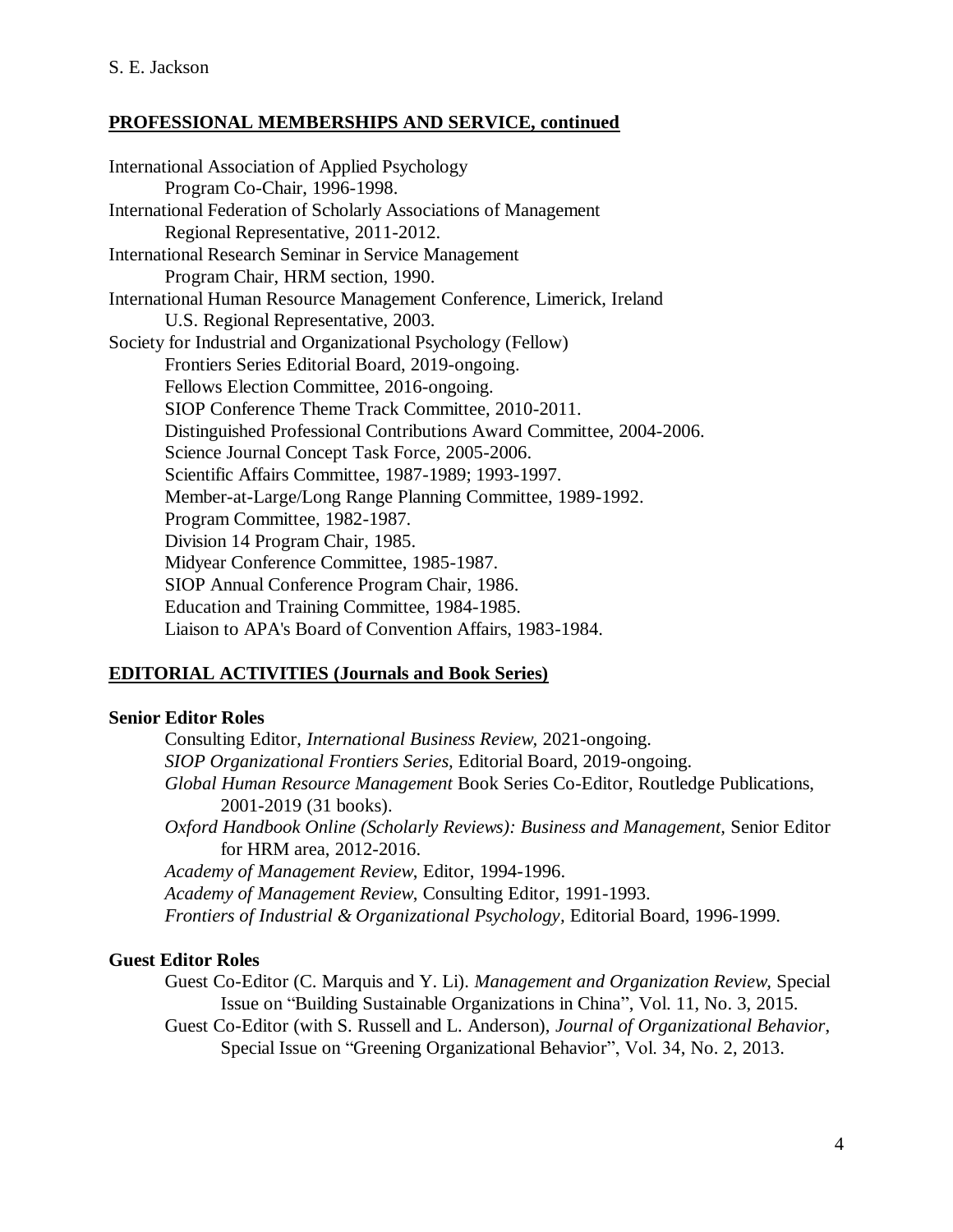- Guest Co-Editor (with D. W. S. Renwick, J. C. C. Jabbour and M. Camen-Muller), *German Journal of Research in Human Resource Management*, Special Issue on "Green Human Resource Management", Vol. 25, No. 2, 2011.
- Guest Co-Editor (with M. A. Hitt, P. W. Beamish, and J. E. Mathieu), *Academy of Management Journal,* Special Research Forum on "Building Bridges across Levels," Vol.

50, No. 6, 2007.

Guest Co-Editor (with R. S. Schuler and S. Dolan), *International Journal of Manpower,* Special issue on "Trends and Emerging Issues in HRM: Global and Transcultural Perspectives", Vol. 22, No. 3, 2001.

#### **Advisory Board Roles**

*Journal of Organizational Effectiveness: People and Performance,* 2013-2018. *Journal of Trust Research,* 2008-2018. *Cross Cultural Management: An International Journal*, 2007-2014. *International Journal of Manpower,* 2001-2015. Esade-Deusto Series in *Managing People in the 21st Century Organizations*, 2005-2012.

#### **Journal Review Boards**

*Academy of Management Journal,* 2001-2010. *Academy of Management Review,* 1988-1990. *Applied Psychology: An International Review,* 1992-2006. *Cross-Cultural Management: An International Journal,* 2010-2015. *Human Resource Management Journal*, 1999-2004. *Human Resource Planning,* 1986-1993. *International Journal of Manpower,* 2000-2015. *Journal of Applied Psychology,* 1988-1993; 1996-2002. [Editor Selection Committee, 2001]. *Journal of Business and Psychology,* 1986-1990. *Journal of Occupational and Organizational Psychology,* 1999-2004. *Journal of Organizational Behavior,* 1993-1995. *Journal of Service Research,* 1997-2000. *Organizational Dynamics,* 1996-2016. *Personnel Psychology,* 1985-1993.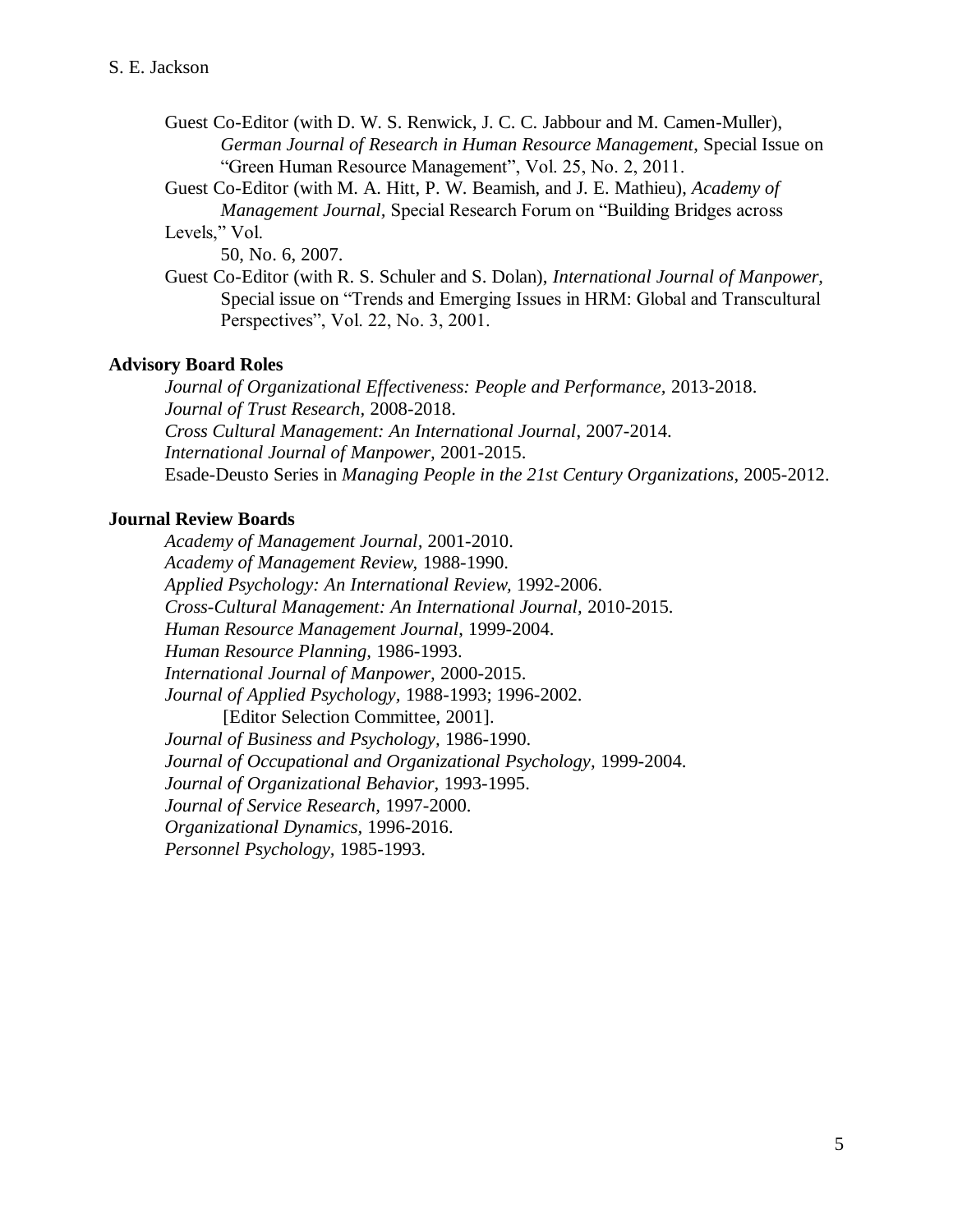#### **PUBLICATIONS**

#### **Books**

- Jackson, S. E., Schuler, R. S., & Werner, S. (2017). *Managing Human Resources*. 12e. Oxford: Oxford University Press. [Details about prior editions available upon request.]
- Hellriegel, D., Jackson, S. E., Slocum, J. W., Franklin, F. E. B. (2017). Administración: Un enfoque basado en competencias, 12a edición. Santa Fe: Mexico: Cengage Learning.
- Hitt, M. A., Jackson, S. E., Carmona, S., Bierman, L., Shalley, C. E., & Wright, M. (2017). *The Oxford Handbook of Strategy Implementation: Managing Strategic Resources*. Oxford, UK: Oxford Press.
- Maslach, C., Jackson, S. E., & Leiter, M. P. (2017). *Maslach Burnout Inventory and Manual: Fourth Edition.* San Franciso: Mindgarden, Inc. [Prior editions published in 1981, 1986, and 1996.]
- Jackson, S. E., Ones, D., & Dilchert, S. (2012). *Managing human resources for environmental sustainability.* San Francisco: Jossey-Bass.
- Hellriegel, D., S. E., Slocum, J. W., Jackson, S. E., Louw, L. and Associates (2012). *Management: Fourth South African Edition.* Oxford, UK: Oxford University Press.
- Hellriegel, D., Jackson, S. E., Slocum, J. W. (2009). Administración*: Un enfoque basado en competencias*, 11a edición. Santa Fe: Mexico: Cengage Learning.
- Saba, T., Dolan, S. L., Jackson, S. E., & Schuler, R. S. (2008). *La Gestion des Ressources Humaines: Tendances, enjeux et practiques actuelles, 4<sup>e</sup> édition.* Quebec: Editions du Renouveau Pedagogique Inc. [Details about prior editions available upon request.]
- Hellriegel, D., Jackson, S. E., Slocum, J. W. (2008). *Managing: A Competency-Based Approach*, 11<sup>th</sup> edition. Cincinnati: South-Western. [Details about prior editions available upon request.]
- Dolan, S. L., Valle, R. C., Jackson, S. E., & Schuler, R. S. (2007). *La Gestión de los Recursos Humanos: Cómo atraer, retener y desarrollar, con éxito el capital humanos en tiempos de transformación, 3a ed.* McGraw-Hill. [Details about prior editions available upon request.]
- Schuler, R. S., & Jackson, S. E. (2007). *Strategic Human Resource Management, 2ed.* London: Blackwell. [Prior edition published in 1999; also available in simplified Chinese, published by Southwestern University of Finance & Economic Press.]
- Jackson, S. E., Hitt, M. A., & DeNisi, A. S. (eds.) (2003). *Managing Knowledge for Sustained Competitive Advantage: Designing Strategies for Effective Human Resource Management* (an edited volume in the SIOP Scientific Frontiers Series). San Francisco: Jossey-Bass.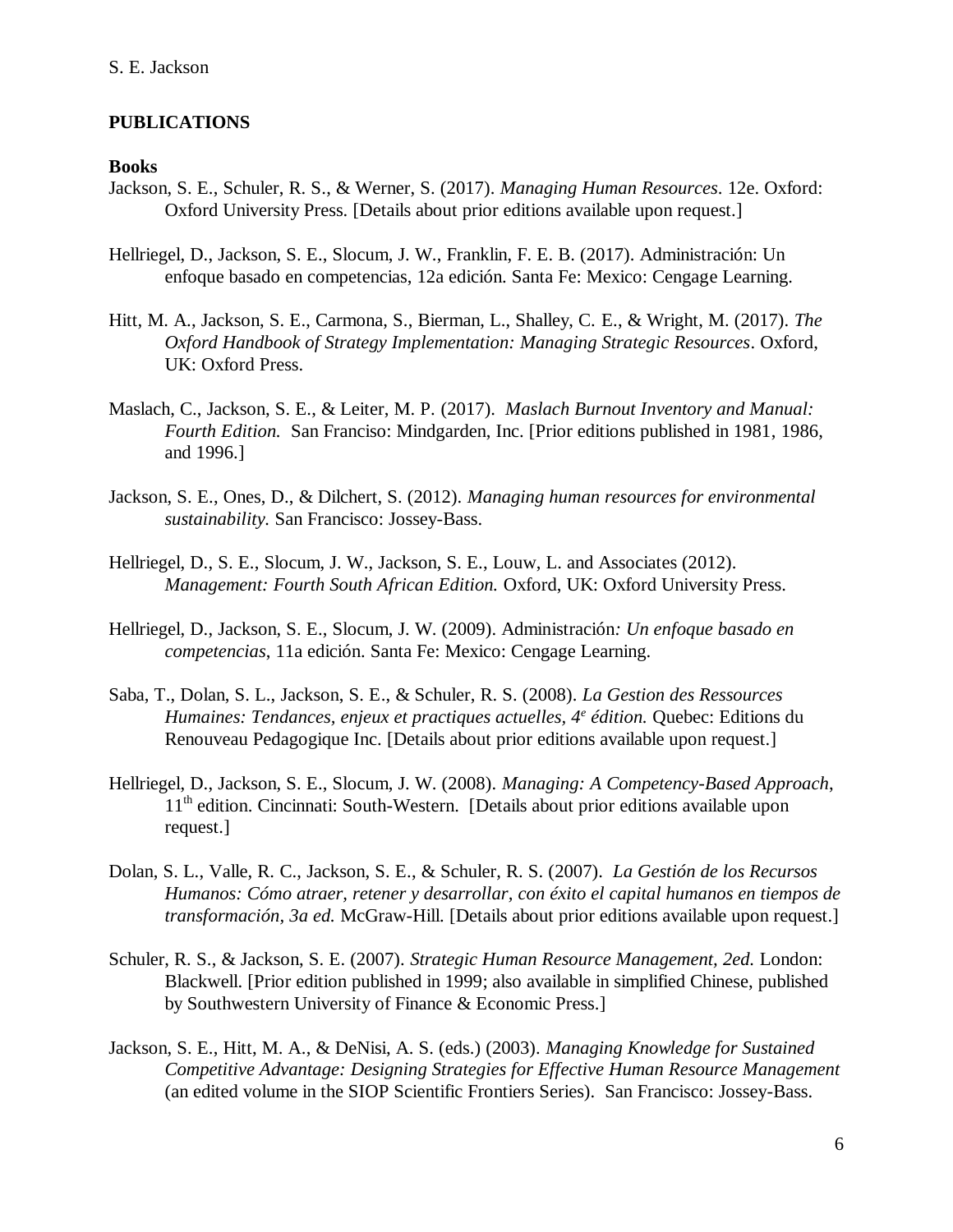- Schuler, R. S., Jackson, S. E., & Luo. (2003). *Managing Human Resources in Cross-border Alliances*. London, UK: Routledge Publishing.
- Cooper, C. L., & Jackson, S. E. (eds.) (1997). *Creating Tomorrow's Organizations: A Handbook for Future Research in Organizational Behavior.* New York: Wiley & Sons.
- Ruderman, M. N., Hughes-James, M., & Jackson, S. E. (eds.) (1996). *Selected Research on Work Team Diversity*. Greensboro, NC: Center for Creative Leadership and American Psychological Association.
- Jackson, S. E., & Ruderman, M. N. (eds.) (1995). *Diversity in Work Teams: Research Paradigms for a Changing Workplace*. Washington, D. C.: American Psychological Association.
- Jackson, S. E., & Associates (1992). *Diversity in the Workplace: Human Resources Initiatives.* New York: Guilford Press. (Paperback edition published in 1993).

#### **Journal Articles and Book Chapters**

- Ren, S., & Jackson, S. E. (2020). HRM institutional entrepreneurship for sustainable business organizations. *Human Resource Management Review*, 30 (3). <https://doi.org/10.1016/j.hrmr.2019.100691>
- Ren, S., Tang, G. and Jackson, S.E. (2020). Effects of Green HRM and CEO ethical leadership on organizations' environmental performance*. International Journal of Manpower,* Vol. ahead-of-print No. ahead-of-print.<https://doi.org/10.1108/IJM-09-2019-0414>
- Jackson, S. E., Jiang, K., & Schuler, R. S. (2020). Strategic human resource management. *Oxford Bibliographies.* (Published online).<https://doi.org/10.1093/obo/9780199846740-0034>
- Jackson, S. E., Kim, A., & Schuler, R. S. (2019). HRM practice and scholarship in North America. In C. Brewster, W. Mayrhofer, and E. Farndale, (eds.), *Handbook of Research on Comparative Human Resource Management, Second Edition,* pp. 373-391*.* (Cheltenham, UK: Edward Elgar Publishing).
- Ren, S., Tang, G., & Jackson, S. E. (2018). Green human resource management research in emergence: A review and future directions. *Asia Pacific Journal of Management,* 35 (3): 769–803. <https://doi.org/10.1007/s10490-017-9532-1>
- Aguinis, H. Davis, J., Detert, J. R., Glynn, M. A., Jackson, S. E., Kochan, T., Kossek, E. E., Leana, C., Lee, T. W., Morrison, E., Pearce, J., Pfeffer, J., Rousseau, D., & Sutcliffe, K. M. (2017). Using organizational science research to address U.S. federal agencies' management and labor needs. *Behavioral Science & Policy,* 2 (2): 3-12.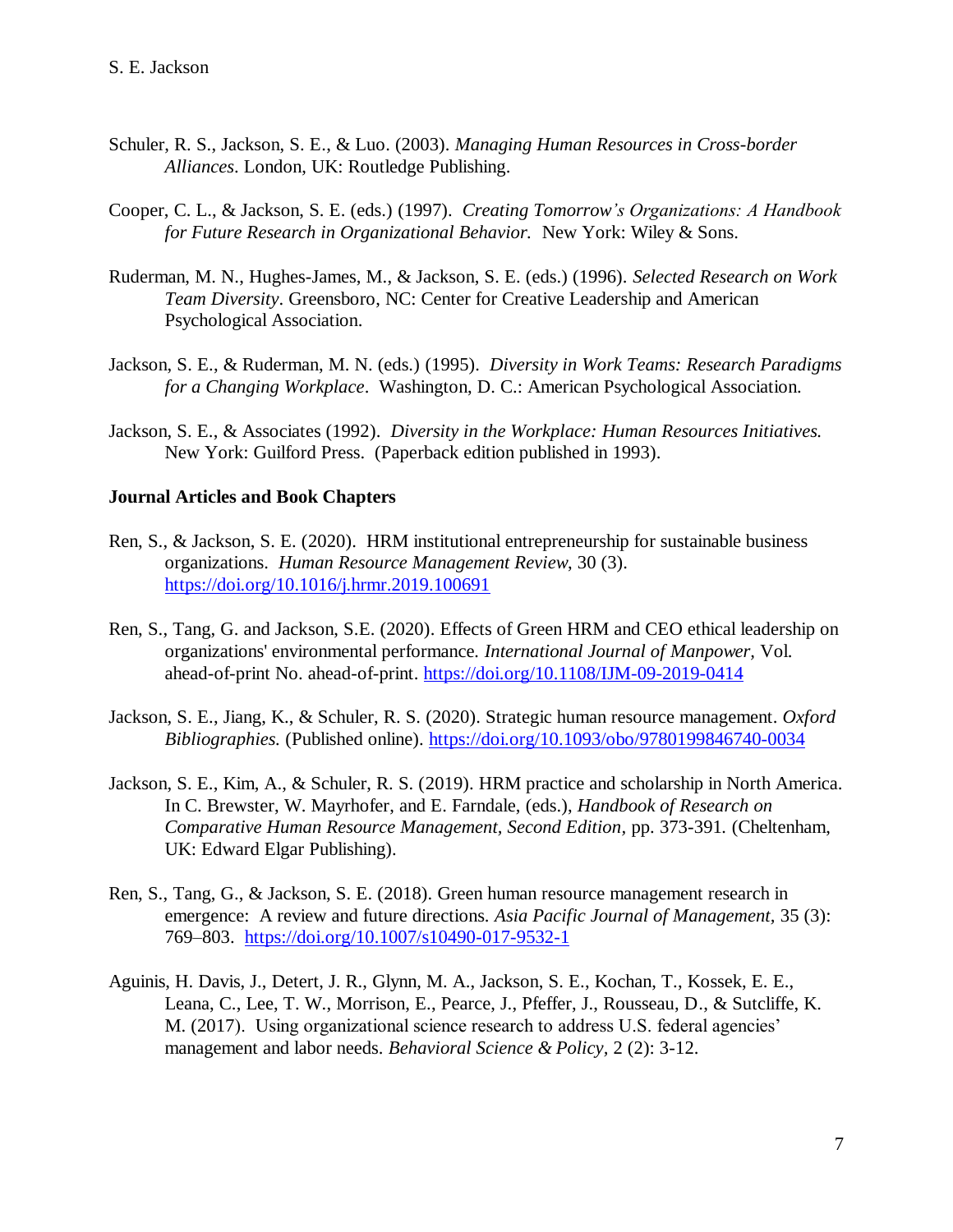- Kim, A., Kim, Y., Han, K., Jackson, S. E., & Ployhart, R. E. (2017). Multilevel influences on voluntary workplace green behavior: Individual differences, leader behavior, and coworker advocacy. *Journal of Management,* 43 (5): 1335–1358*.* <https://doi.org/10.1177/0149206314547386>
- Hitt, M. A., Jackson, S. E., Carmona, S., Bierman, L., Shalley, C. E., & Wright, M. (2017).The imperative for strategy implementation. In Hitt, M. A., Jackson, S. E., Carmona, S., Bierman, L., Shalley, C. E., & Wright, M. *The Oxford Handbook of Strategy Implementation: Managing Strategic Resources*, pp. 1-21. London: Oxford Press.
- Hitt, M. A., Jackson, S. E., Carmona, S., Bierman, L., Shalley, C. E., & Wright, M. (2017). The future of strategy implementation. In Hitt, M. A., Jackson, S. E., Carmona, S., Bierman, L., Shalley, C. E., & Wright, M. *The Oxford Handbook of Strategy Implementation: Managing Strategic Resources*. London: Oxford Press.
- Schuler, R. S., Jackson, S. E., & Tarique, I. (2017). Managing global talent challenges and global talent management initiatives. In B. S. Reiche, G. K. Stahl, M. E. Mendenhall, and G. R. Oddou (eds.), *Readings and Cases in International HRM, 6th edition.* New York: Routledge.
- Chuang, C-H., Jiang, Y., & Jackson, S. E. (2016). Can knowledge-intensive teamwork be managed? Examining the roles of HRM systems, leadership, and tacit knowledge. *Journal of Management,* 42 (2): 524–554. <https://doi.org/10.1177/0149206313478189>
- Jiang, Y., Jackson, S. E., & Colakoglu, S. (2016). An empirical examination of personal learning within the context of teams. *Journal of Organizational Behavior,* 37 (5): 654–672. <https://doi.org/10.1002/job.2058>
- Chung, Y., Liao, H., Jackson, S. E., Subramony, M., Colakoglu, S., & Jiang, Y. (2015). Cracking but not breaking: Joint effects of faultline strength and diversity climate on loyal behavior. *Academy of Management Journal*, 58 (5): 1495-1515. <https://doi.org/10.5465/amj.2011.0829>
- Jackson, S. E. (2015). Diversity management. In C. Cooper (ed.), *Wiley Encyclopedia of Management, 3rd edition, Volume 11.* London, UK: Wiley. [https://onlinelibrary.wiley.com/action/doSearch?AllField=diversity+management&Content](https://onlinelibrary.wiley.com/action/doSearch?AllField=diversity+management&ContentGroupKey=10.1002%2F9781118785317) [GroupKey=10.1002%2F9781118785317](https://onlinelibrary.wiley.com/action/doSearch?AllField=diversity+management&ContentGroupKey=10.1002%2F9781118785317)
- Marquis, C., Jackson, S. E., & Li, Y. (2015). Building sustainable organizations in China. *Management and Organization Review*, 11 (3): 427-440. <https://doi.org/10.1017/mor.2015.37>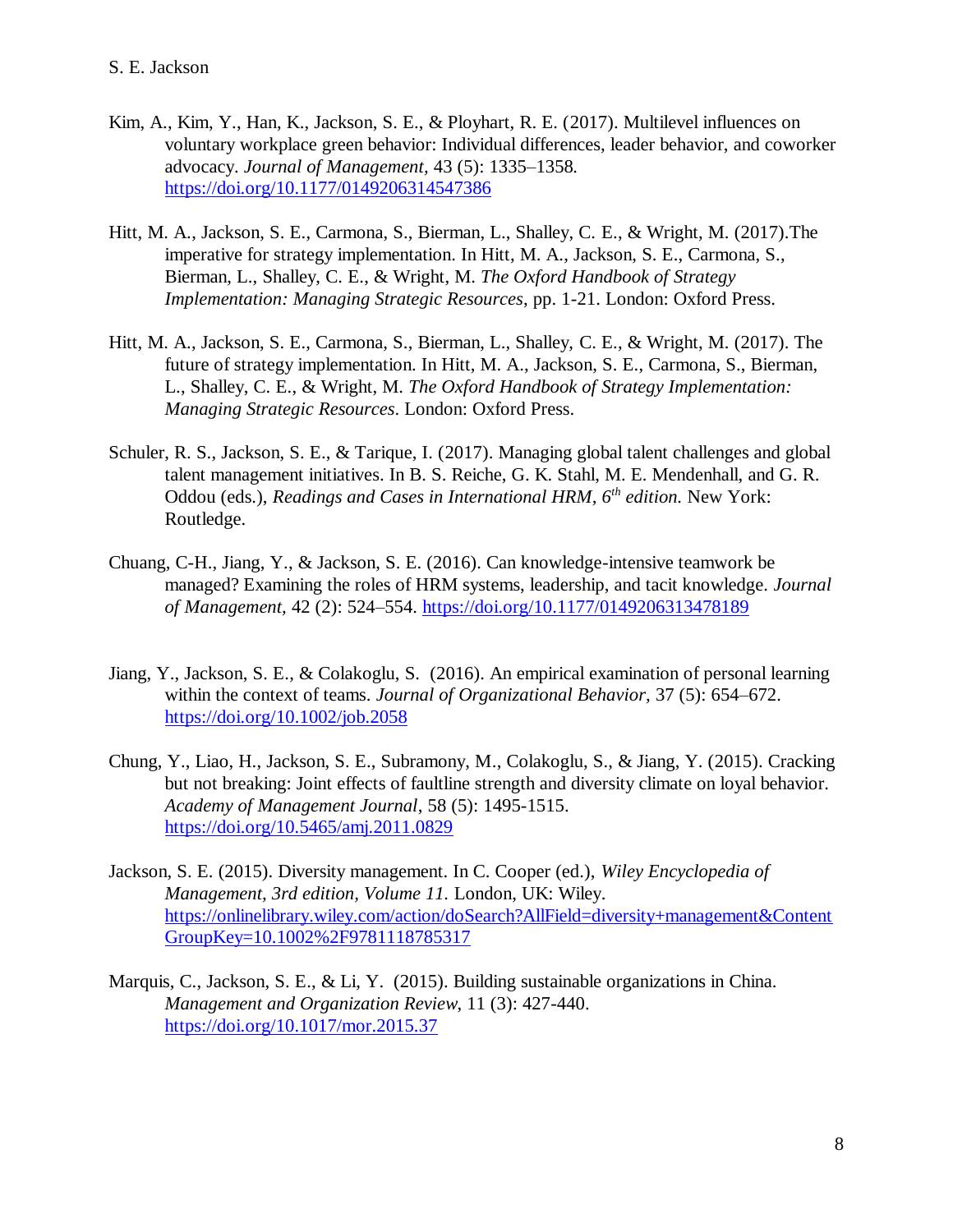- Jackson, S. E., Schuler, R. S., & Jiang, K. (2014). An aspirational framework for strategic human resource management. *The Academy of Management Annals, Volume 8*, pp. 1-56. <https://journals.aom.org/toc/annals/8/1>
- Jackson, S. E., Jiang, K., & Schuler, R. S. (2014). Strategic human resource management. In R. W. Griffin (ed.), *Oxford Bibliographies*, published online at: [http://www.oxfordbibliographies.com/view/document/obo-9780199846740/obo-](http://www.oxfordbibliographies.com/view/document/obo-9780199846740/obo-9780199846740-0034.xml)[9780199846740-0034.xml](http://www.oxfordbibliographies.com/view/document/obo-9780199846740/obo-9780199846740-0034.xml)
- Kawamura, K. M., & Jackson, S. E. (2014). Scholars' corner: Kristine Marin Kawamura interviews Susan E. Jackson, PhD. *Cross-Cultural Management: An International Journal*, Vol. 21, 261-283. <https://doi.org/10.1108/CCM-02-2014-0023>
- Schuler, R. S., & Jackson, S. E. (2014). Human resource management and organizational effectiveness: Yesterday and today. *Journal of Organizational Effectiveness: People and Performance,* 1: 35-55. [https://www.emerald.com/insight/content/doi/10.1108/JOEPP-01-](https://www.emerald.com/insight/content/doi/10.1108/JOEPP-01-2014-0003/full/htm) [2014-0003/full/htm](https://www.emerald.com/insight/content/doi/10.1108/JOEPP-01-2014-0003/full/htm) This article received the Emerald Award for Excellence 2015 for the journal's most outstanding paper published in 2014.
- Schuler, R. S., Jackson, S. E., & Tarique, I. (2014). Human resource management in context. In R. Blanpain (Ed.), *Comparative Labour Law and Industrial Relations in Industrialized Market Economies, 11 ed.*, pp. 101-152. (The Netherlands: Kluwer Law International BV).
- Jackson, S. E. (2013). Behavioral perspective of strategic human resource management. In E H. Kessler (ed.), *Encyclopedia of Management Theory*, pp. 66-72. London, UK: Sage.
- Chung, Y., & Jackson, S. E. (2013). The internal and external networks of knowledge-intensive teams: The role of task routineness. *Journal of Management,* 39 (2): 442-468. <https://journals.sagepub.com/doi/10.1177/0149206310394186>
- Jiang, Y., Jackson, S. E., Shaw, J. B., & Chung, Y. (2012). The consequences of educational specialty and nationality faultlines for project teams. *Small Group Research,* 43(5): 613– 644. <https://journals.sagepub.com/doi/10.1177/1046496412453943>
- Jackson, S. E. (2012). Melding I-O scholarship and practice for environmental sustainability. *Industrial and Organizational Psychology: Perspectives on Science and Practice*, 5(4): 477-480. <https://doi.org/10.1111/j.1754-9434.2012.01481.x>
- Jackson, S. E. (2012). Building empirical foundations to inform the future practice of environmental sustainability. In S. E. Jackson, D. Ones, and S. Dilchert (2012). *Managing human resources for environmental sustainability*, pp. 416-432. San Francisco: Jossey-Bass.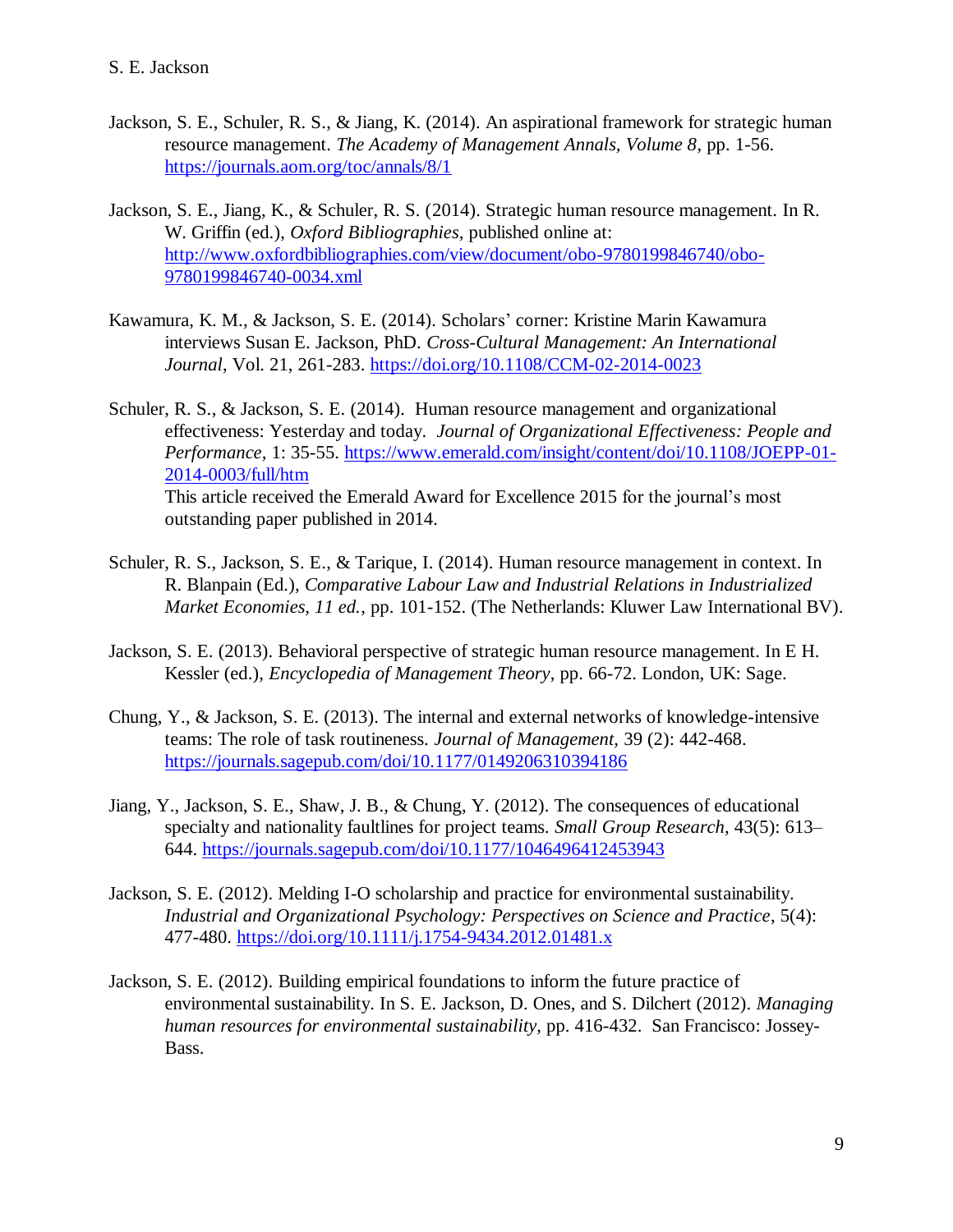- Jackson, S. E. (2012). Portrait of a slow revolution toward environmental sustainability. In S. E. Jackson, D. Ones, and S. Dilchert (2012). *Managing human resources for environmental sustainability*, pp. 3-20. San Francisco: Jossey-Bass.
- Jackson, S. E. (2012). HRM und ökologische Nachhaltigkeit. In G. Ochsenbein, U. Pekruhl, and R. Spaar (Hrsg.), *Human Resource Management: Jahrbuch 2012,* pp. 175-206*.* (Zürich: WEKA Business Media).
- Jackson, S. E. (2012). We @ AOM (AOM 2011 Presidential Address). *Academy of Management Review*, 37 (2): 170-171.<https://doi.org/10.5465/amr.2012.0009>
- Maslach, C., Leiter, M. P., & Jackson, S. E. (2012). Making a significant difference with burnout interventions: Researcher and practitioner collaboration. *Journal of Organizational Behavior,* 33: 296–300. <https://doi.org/10.1002/job.784>
- Jackson, S. E., Schuler, R. S., Lepak, D., & Tarique, I. (2012). Human resource management practice and scholarship: A North American perspective. In: C. Brewster and W. Mayrhofer (eds.), *Handbook of Research on Comparative Human Resource Management*, pp. 451-477*.* (Cheltenham, UK: Edward Elgar Publishing).
- Schuler, R. S., Werner, S., & Jackson, S. E. (2012). United States of America: Southwest Airlines. In J. C. Hayton, M. Biron, L. Castro Christiansen, and B. Kuvaas (eds). *Global Human Resource Management Casebook*, pp.382-394. London: Routledge.
- Jackson, S. E., & Schuler, R. S. (2011). Cultural diversity in cross-border alliances. In Stahl, G. K., Mendenhall, M., & Oddou, G. R. (Eds.), *Readings and Cases in International Human Resource Management and Organizational Behavior* (5<sup>th</sup> ed.). (London: Routledge). [Adapted from R. S. Schuler, S. E. Jackson, and Y. Luo, *Managing Human Resources in Cross-Border Alliances.* London: Routledge, 2004.]
- Jackson, S. E., Renwick, D. W. S., Jabbour, C. J. C., & Muller-Camen, M. (2011). State-of-theart and future directions for green human resource management: Introduction to the special issue. *Zeitschrift für Personalforschung, (German Journal of Research in Human Resource Management),* 25 (2), 99-116.
- Chung, Y., & Jackson, S. E. (2011). Coworker trust and knowledge creation: A multilevel analysis. *Journal of Trust Research,* 1 (1): 63-81. <https://doi.org/10.1080/21515581.2011.552425>
- Jackson, S. E. and Joshi, A. (2011). Work team diversity. In S. Zedeck (ed.), *APA Handbook of Industrial and Organizational Psychology, Volume 1,* pp. 651-686. Washington, DC: American Psychological Association.
- Jackson, S. E., & Seo, J. (2010). The greening of strategic HRM scholarship. *Organizational Management Journal*, 7 (Winter): 278-290. <https://doi.org/10.1057/omj.2010.37>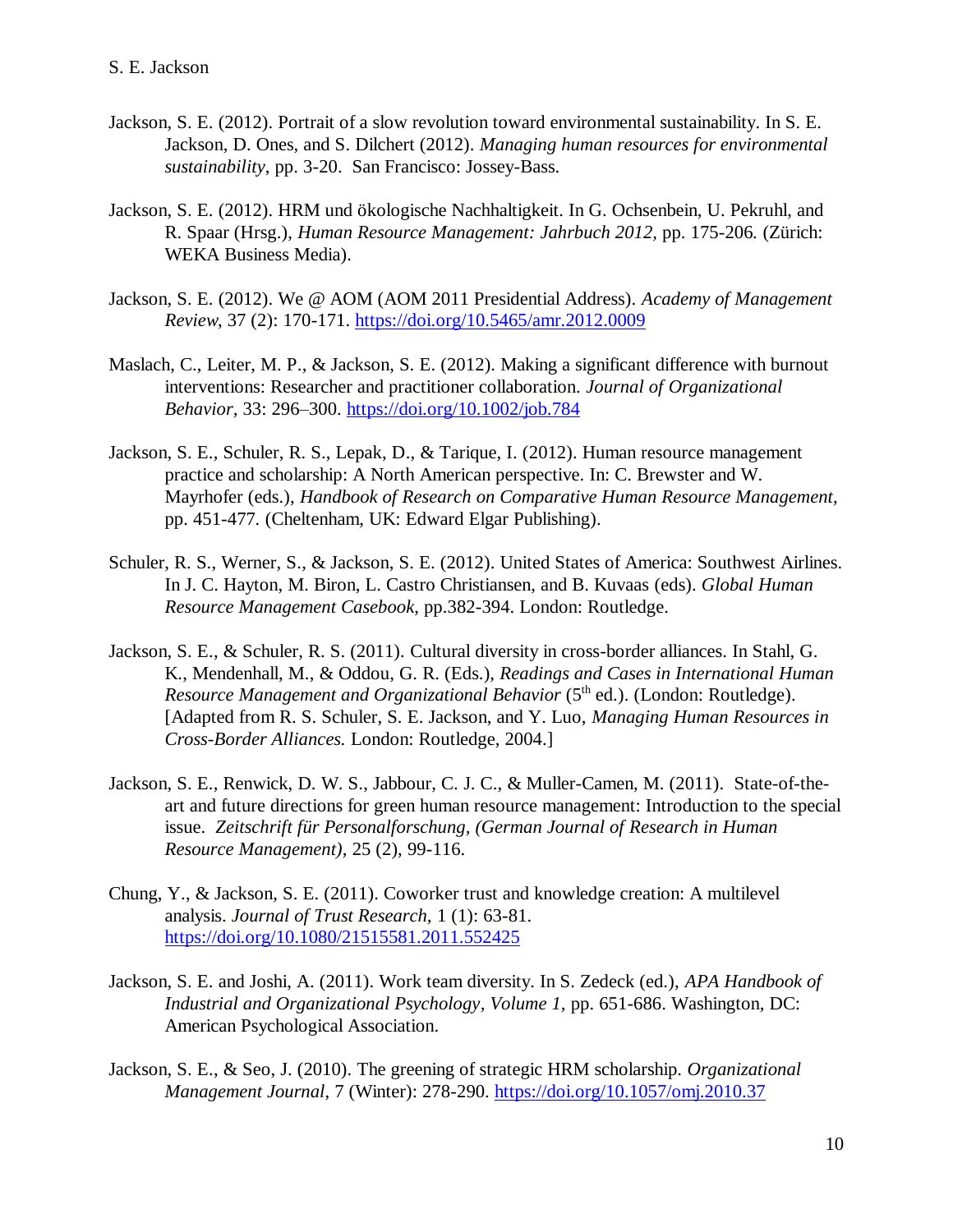- Schuler, R. S., Jackson, S. E., & Tarique, I. (2011). Global talent management and global talent challenges: Strategic opportunities for IRHM . *Journal of World Business*, 46: 506-516. <https://doi.org/10.1016/j.jwb.2010.10.011>
- Schuler, R. S., Jackson, S. E., & Tarique, I. (2011). Framework for global talent management: HR actions for dealing with global talent challenges. In H. Scullion and D. Collings (eds.), *Global Talent Management*, pp. 17-36. (London: Routledge, 2011). [Adapted from R. S. Schuler, S. E. Jackson, and I. Tarique, Global talent management and global talent challenges: Strategic opportunities for IRHM. *Journal of World Business,* 2011; Adapted and reprinted in Stahl, G. K., Mendenhall, M., & Oddou, G. R. (Eds.), Readings and Cases in International Human Resource Management and Organizational Behavior (5th ed.). London: Routledge.)
- Schuler, R. S., Jackson, S. E., & Tarique, I. (2010). Human resource management in context. In R. Blanpain and C. Engels (eds.) *Comparative Labour Law and Industrial Relations in Industrialised Market Economies*, *10th ed*., pp. 97-137. (The Hague: Kluwer Law International).
- Schuler, R. S., & Jackson, S. E. (2009). Global realities for MNEs: Implications for international human resource management. In R. Berndt (ed.), *Economic World 2010: Trends and Strategies, Volume 15*. (Berlin: Springer). [This chapter received the GSBA Best Academic Reader's Article for 2009].
- Jackson, S. E. and Hong, Y. (2008). Knowledge work. In C. L. Cooper and J. Barling (eds.), *The Sage Handbook of Organizational Behavior, Volume 1: Micro Approaches*, pp. 371-392. (London, UK: Sage).
- Jackson, S. E., & Chung, Y. (2008). The people make the place complicated. In D. B. Smith (ed.), *The People Make the Place: Dynamic Linkages between Individuals and Organizations,* pp. 37-62. (Mahwah, NJ: Lawrence Erlbaum).
- Hitt, M. A., Beamish, P.W., Jackson, S. E., & Mathieu, J. E. (2007). Building theoretical and empirical bridges across levels: Multilevel research in management. *Academy of Management Journal,* 50 (6): 1385-1399.<https://doi.org/10.5465/amj.2007.28166219>
- Schuler, R. S., & Jackson, S. E. (2007). Human resource management in context. In R. Blanpain (ed.) *Comparative Labour Law and Industrial Relations in Industrialized Market Economies*, 9<sup>th</sup> ed., pp. 95-133. (The Hague: Kluwer Law International.)
- Jackson, S. E., Chuang, C-H., Harden, E., & Jiang, Y. (2006). Toward developing human resource management systems for knowledge-intensive teamwork. In J. Martocchio (ed.), *Research in Personnel and Human Resource Management, Vol. 25*, pp. 27-70. (Oxford, UK: Elsevier).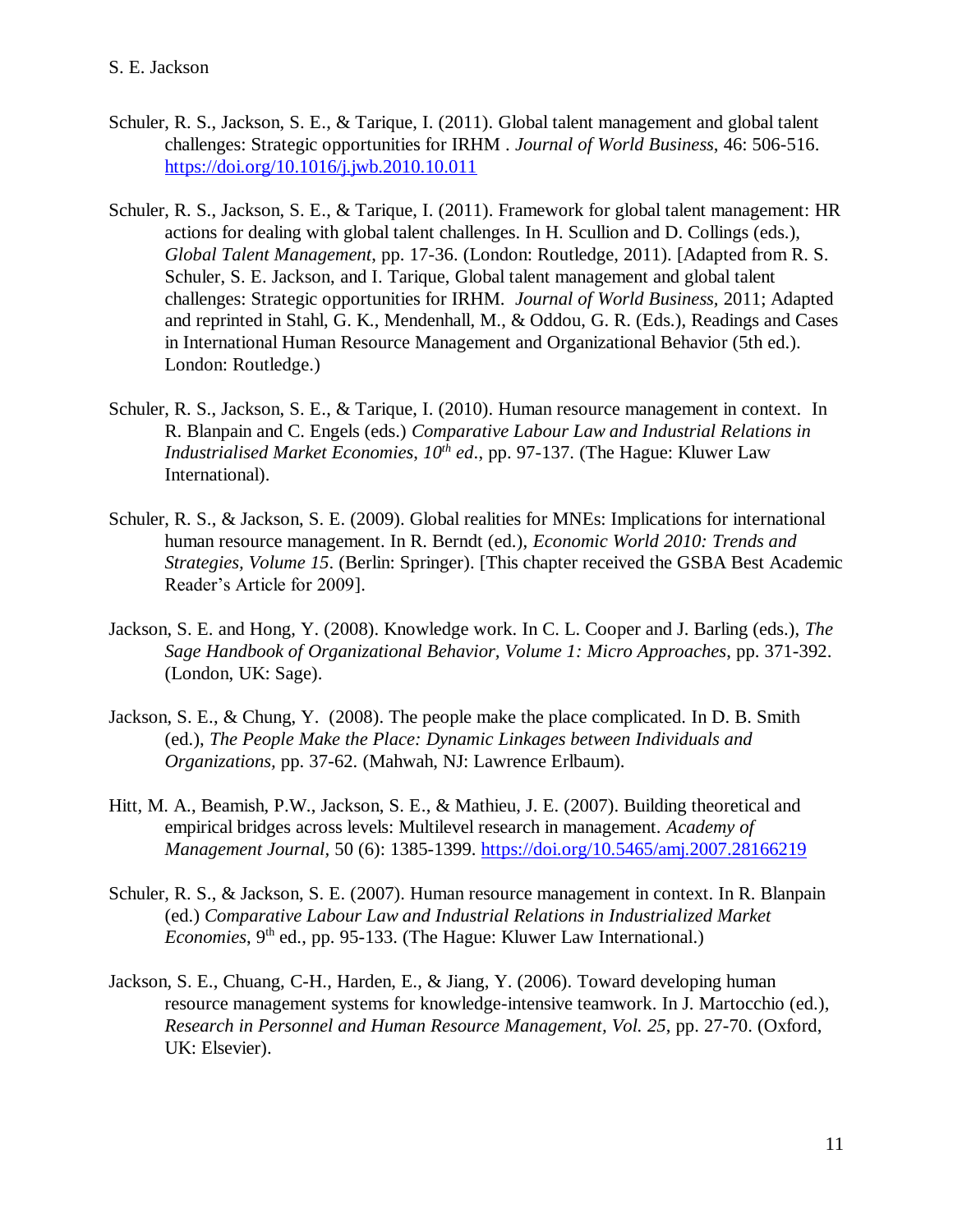- Joshi, A., Liao, H. and Jackson, S. E. (2006). Cross-level effects of workplace diversity on sales performance and pay. *Academy of Management Journal*, 49, 459-481. <https://doi.org/10.5465/amj.2006.21794664>
- Hyland, M. A., & Jackson, S. E. (2006). A multiple stakeholder perspective: Implications for measuring work-family outcomes. In M. Pitt-Catsouphes, E. E. Kossek, and S. Sweet (eds.), *The Work and Family Handbook: Multi-disciplinary Perspectives and Approaches,* pp. 527-549. (Mahwah, NJ: Lawrence Erlbaum).
- Schuler, R. S., Jackson, S. E., & Fendt, J. (2005). Managing human resources in cross-border alliances. In H. Scullion and M. Linehan (eds.), *International Human Resource Management: A Critical Text*, pp. 202-235 (New York: Palgrave/MacMillan).
- Jackson, S. E. (2005). Diversity management. In N. Nicholson, P. Audia and M. Pillutla (Eds.), *Blackwell Encyclopedic Dictionary of OB 2nd Edition*, pp. 91-95*.* (Oxford: Blackwell).
- Schuler, R. S., & Jackson, S. E. (2005). A quarter-century review of human resource management in the U. S. *Management Revue*, 16 (1): 1-25. *Reprinted in:* N. Anderson (ed.), *Fundamentals of Human Resource Management: Volume 1, HRM Defined and in Organizational Context*. London: Sage, 2007. *Reprinted in:* R. S. Schuler and S. E. Jackson, S. E. *Strategic Human Resource Management, 2ed.* London: Blackwell, 2007, pp. 214-240.
- Jackson, S. E., & Joshi, A. (2004). Diversity in social context: A multi-attribute, multi-level analysis of team diversity and sales performance. *Journal of Organizational Behavior,* 25: 675-702. <https://doi.org/10.1002/job.265>
- Schuler, R. S., & Jackson, S. E. (2004). Human resource management in context. In R. Blanpain (ed.), *Comparative Labour Law and Industrial Relations in Industrialized Market Economies*, pp. 103-137. (The Hague: Kluwer Law International).
- Schuler, R. S., Tarique, I., & Jackson, S. E. (2004). Managing human resources in cross-border alliances. In C. L. Cooper and S. Finkelstein (eds.), *Advances in Mergers and Acquisitions, Volume 3*, pp. 103-129. Amsterdam: Elsevier/JAI Press.
- Jackson, S. E., & Erhardt, N. (2004). Building social connections to gain the knowledge advantage. In Goldsmith, M., Morgan, H., & Ogg, A. J. (eds.), *Leading organizational learning: Harnessing the power of knowledge*, pp. 255-265. San Francisco: Jossey-Bass.
- Jackson, S. E., Joshi, A., & Erhardt, N. L. (2003). Recent research on team and organizational diversity: SWOT Analysis and Implications. *Journal of Management,* 29(6): 801-830. [https://doi.org/10.1016/S0149-2063\\_03\\_00080-1](https://doi.org/10.1016/S0149-2063_03_00080-1)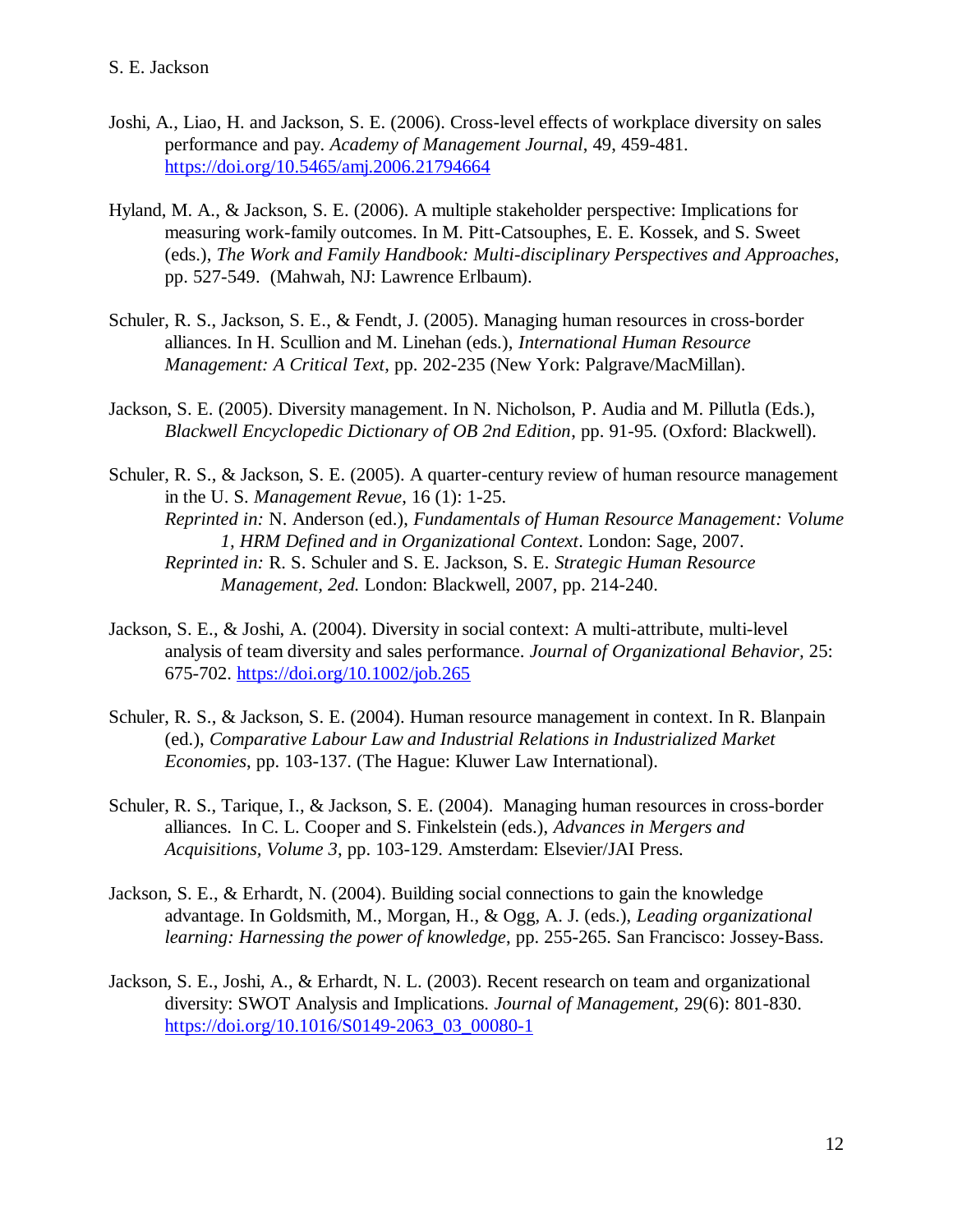- Jackson, S. E., & Schuler, R. S. (2003). Cultural diversity in cross-border alliances. In D. Tjosvold and K. Leung (eds.), *Cross-Cultural Management: Foundations and Future*, pp 123-154. (Hampshire, UK: Ashgate).
- Joshi, A., & Jackson, S. E. (2003). Managing workforce diversity to enhance cooperation in organizations. M. A. West, D. Tjosvold, and K. Smith (eds.), *International Handbook of Organizational Teamwork and Cooperative Working*, pp. 277-296. (New York: Wiley).
- Kochan, T., Bezrukova, K., Ely, R., Jackson, S. E., Joshi, A., Jehn, K. E., Leonard, D., Levine, D., & Thomas, D. (2003). The effects of diversity on business performance: Report of a feasibility study of the diversity research network. *Human Resource Management Journal,* 42 (1), pp. 3-21. [This article received the 2004 Ulrich & Lake Award for Excellence.]
- Schuler, R. S., Jackson, S. E., & Fendt, J. (2003). HR leader, staff and department. In R. Berndt (ed.), *Leadership in turbulenten Zeiten*, pp. 371-394. (Berlin: Springer.)
- Jackson, S. E., & Schuler, R. S. (2002). Managing individual performance: A strategic perspective. In S. Sonnentag (ed.), *Psychological Management of Individual Performance*, pp. 372-390 (Chichester: J Wiley & Sons).
- Schuler, R. S., & Jackson, S. E. (2002). Strategic human resource issues in international joint ventures. In C. Scholz and Y. Zentes (eds.) *Strategic Management: A European Approach*, pp. 243-262 (Wiesbaden: Gabler, 2002).
- Jackson, S. E., & Joshi, A. (2001). Research on domestic and international diversity in organizations: A merger that works? In N. Anderson, D. S. Ones, H. K. Sinangil, and C. Viswesvaran (eds.), *Handbook of Work, Industrial and Organizational Psychology*. Thousand Oaks, CA: Sage, pp. 206-231.
- Schuler, R. S., & Jackson, S. E. (2001). HR issues and activities in mergers and acquisitions, *European Management Journal,* 19 (3), 239-253. [https://doi.org/10.1016/S0263-](https://doi.org/10.1016/S0263-2373(01)00021-4) [2373\(01\)00021-4](https://doi.org/10.1016/S0263-2373(01)00021-4)
	- *Reprinted in:* K. Hutchings and H. DeCieri (eds.), *International Human Resource Management: From Cross-cultural Management to Managing a Diverse Workforce.* London: Ashgate Publishing Ltd, 2007.
- Schuler, R. S., & Jackson, S. E. (2001). Seeking an edge in mergers and acquisitions. *Financial Times* October 22 (In Special Section on People Management, Part II). *Reprinted in:* Pickford, J. (Ed) (2003). *Mastering People Management*, pp. 47-52. London: Pearson Education Limited.
- Schuler, R. S., & Jackson, S. E. (2001). HR roles, competencies, partnerships, and structure. In M. Warner (ed), *International Encyclopedia of Business and Management, 2nd ed.*  London: Thomson Learning, pp. 2734-2752.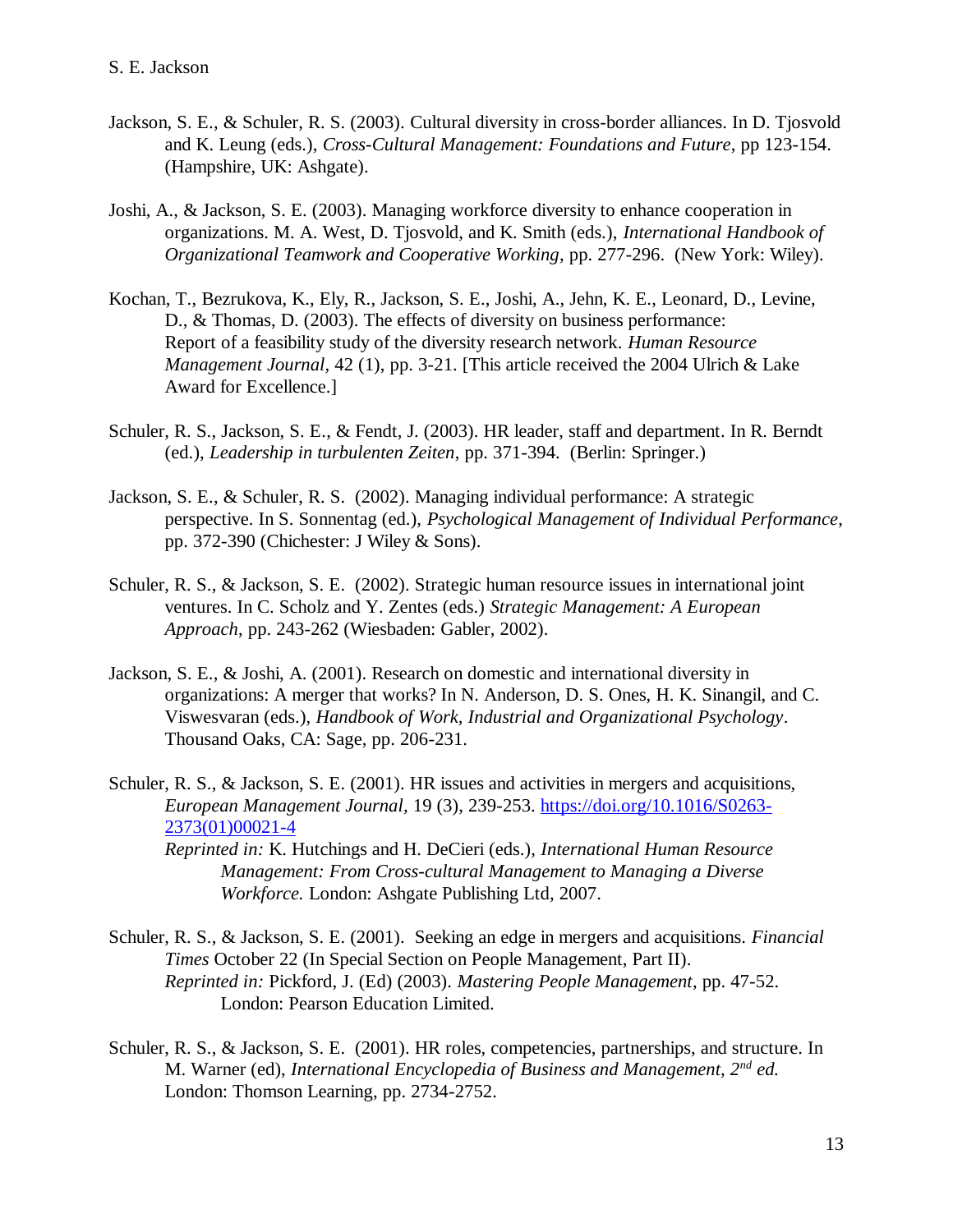- Jackson, S. E., & Schuler, R. S. (2001). Turning knowledge into business advantage. *Financial Times*, January 15 (In Mastering Management Supplement, pp. 8-10).
- Schuler, R. S., Jackson, S. E., & Storey, J. (2001). HRM and its link with strategic management. In J. Storey (ed.), *Human Resource Management: A Critical Text.* London and Boston: Thomson Learning, pp. 114-130.
- Schuler, R. S., & Jackson, S. E. (2001). Human resource management: Past, present and future. In R. Blanpain and C. Engles (eds.), *Comparative Labour Law and Industrial Relations in Industrialized Market Economies, 7th ed.*, pp. 181-209. The Hague: Kluwer Law International.
- Jackson, S. E., & Schuler, R. S. (2000). Managing human resources for innovation and learning. In R. Berndt (ed.), *Innovatives Management*, pp. 327-356. Berlin: Springer. (This article received the Best Reader Award, from GSBA-Zurich).
- Murphy, P. R., & Jackson, S. E. (1999). Managing work-role performance: Challenges for 21st century organizations and employees. In D. R. Ilgen and E. D. Pulakos (eds.), *The Changing Nature of Work Performance*, pp. 325-365. San Francisco: Jossey-Bass.
- Jackson, S. E. (1999). Research on work team diversity: Progress and promise. *Performance Improvement Quarterly,* 12 (1), 200-203. [https://doi.org/10.1111/j.1937-](https://doi.org/10.1111/j.1937-8327.1999.tb00123.x) [8327.1999.tb00123.x](https://doi.org/10.1111/j.1937-8327.1999.tb00123.x)
- Jackson, S. E. (1998). Diversity. In C. L. Cooper and C. Argyris, *Encyclopedia of Management*, pp. 172-173. Oxford: Blackwell.
- Schuler, R. S., & Jackson, S. E. (1998). Managing organizational changes and the role of human resources management. In R. Berndt (ed.), *Unternehmen im Wandel (Change Management)* Berlin: Springer-Verlag, pp. 395-417.
- Schuler, R. S., Turnheim, J. K., & Jackson, S. E. (1998). Human resource management: Past, present, and future. In R. Blanpain and C. Engels (eds.), *Comparative Labour Law and Industrial Relations in Industrialized Market Economies*, 6th edition, pp. 177-205*.* Kluwer, The Netherlands: Deventer.
- Huselid, M. A., Jackson, S. E., & Schuler, R. S. (1997). Technical and strategic human resource management effectiveness as determinants of firm performance. *Academy of Management Journal*, 40 (1), 171-188. <https://doi.org/10.5465/257025>
- Jackson, S. E. (1997). Diversity. Entry in L. H. Peters, C. R. Greer, and S. A. Youngblood (Eds.), *Encyclopedic Dictionary of Human Resource Management*, pp. 80-81. Oxford: Blackwell.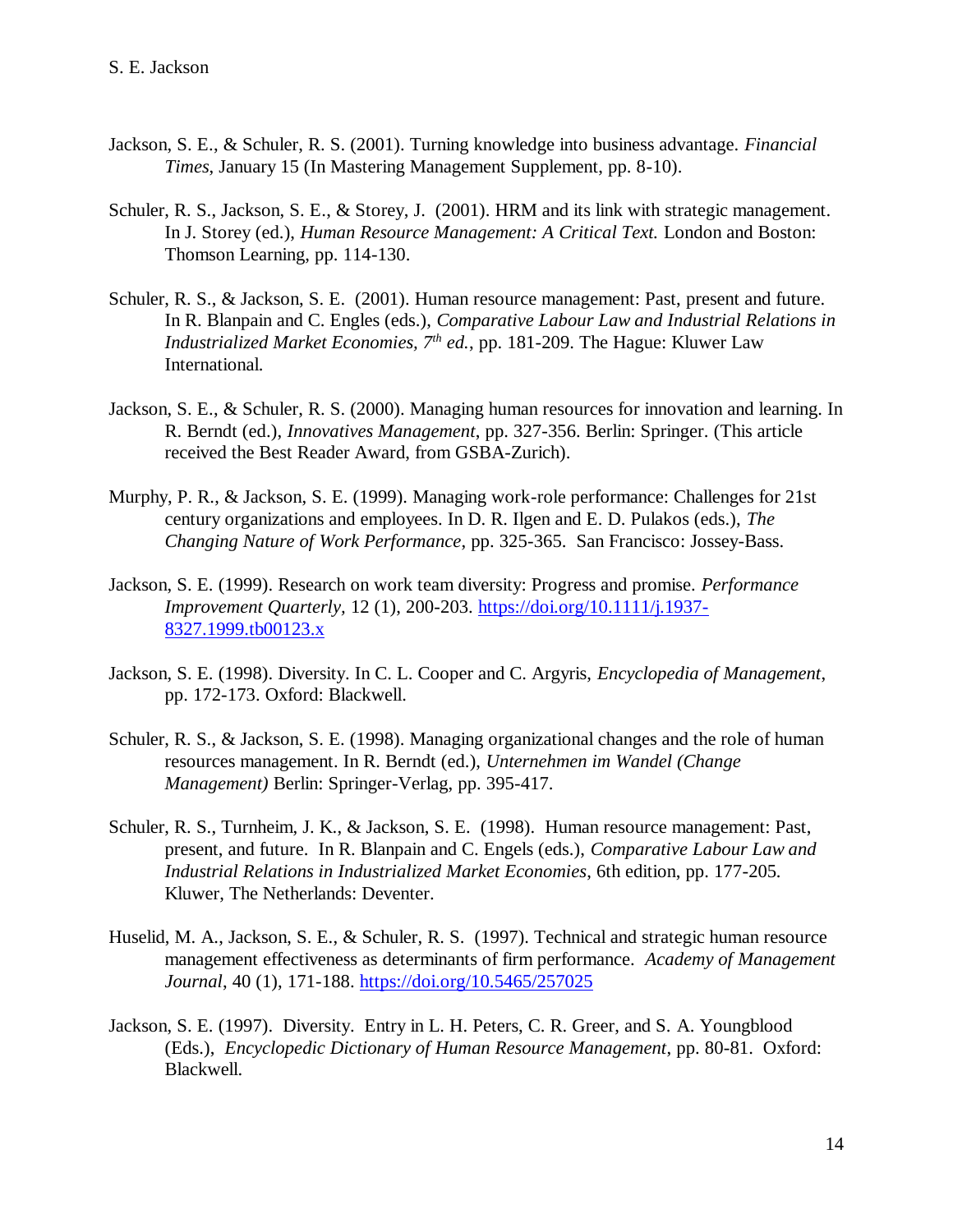- Maslach, C., Jackson, S. E., & Leiter, M. P. (1997). Maslach Burnout Inventory: Third Edition. Chapter in C. P. Zalaquett & R. J. Wood (eds.), *Evaluating Stress: A Book of Resources,*  pp. 191-218. Lanham, MD: Scarecrow Press.
- Schuler, R. S., & Jackson, S. E. (1997). Human resource management: Positioning for the 21st century. In B. Staffelbach and W. P. Wehrli (Eds.), *Market and Human Oriented Management*. Zurich: Universitat Zurich. [Portuguese translation published as Gestão de recursos humanos: Tomando posição para o Sécula XXI. *Comportamento Organizacional e Gestão*, 1997, Vol. 3 (2), pp. 255-274.]
- Jackson, S. E. (1996). The consequences of diversity in multidisciplinary work teams. In M. A. West (Ed.), *The Psychology of Groups at Work*, pp. 53-76. Chichester, England: John Wiley & Sons.
- Hattrup, K., & Jackson, S. E. (1996). Learning about individual differences by taking situations seriously. In K.R. Murphy (ed.), *Individual Differences and Behavior in Organizations*, pp. 507-547. San Francisco: Jossey-Bass.
- Schuler, R. S., Jackson, S. E., Jackofsky, E., & Slocum, J. W., Jr. (1996). Managing human resources in Mexico: A cultural understanding. *Business Horizons,* May-June, 1-7. *Reprinted in:* R. S. Schuler and S. E. Jackson, S. E. *Strategic Human Resource Management, 2ed.* London: Blackwell, 2007, pp. 23-48.
- Jackson, S. E. (1996). Commentary: Organizational identity and the balancing of centrifugal and centripetal forces. In J. A. C. Baum & J. E. Dutton (eds.), *Advances in Strategic Management*, vol. 13. Greenwich, CT: JAI Press.
- Jackson, S. E. (1996). Dealing with the overenriched worklife. In P. J. Frost and M. S. Taylor (eds.), *Rhythms of Academic Life,* pp. 351-355. Newbury Park, CA: Sage.
- Jackson, S. E. (1995). The management of diversity. Entry in N. Nicholson (Ed.), *Encyclopedic Dictionary of Organizational Behavior*, pp. 307-312. Oxford: Blackwell.
- Jackson, S. E. (1996). Editorial Comments. *Academy of Management Review*, 21: 907-911.
- Sessa, V. S., & Jackson, S. E. (1995). Diversity in decision-making teams: All teams are not created equal. In M. M. Chemers, S. Oskamp, & M. A. Costanzo (Eds.), *Diversity in Organizations*, pp. 133-156. Newbury Park, CA: Sage.
- Jackson, S. E., & Schuler, R. S. (1995). Understanding human resource management in the context of organizations and their environments. *Annual Review of Psychology*, Vol. 46, 237-264.
	- *Reprinted in:* N. Anderson (ed.), *Fundamentals of Human Resource Management: Volume 1, HRM Defined and in Organizational Context*. (London: Sage, 2007).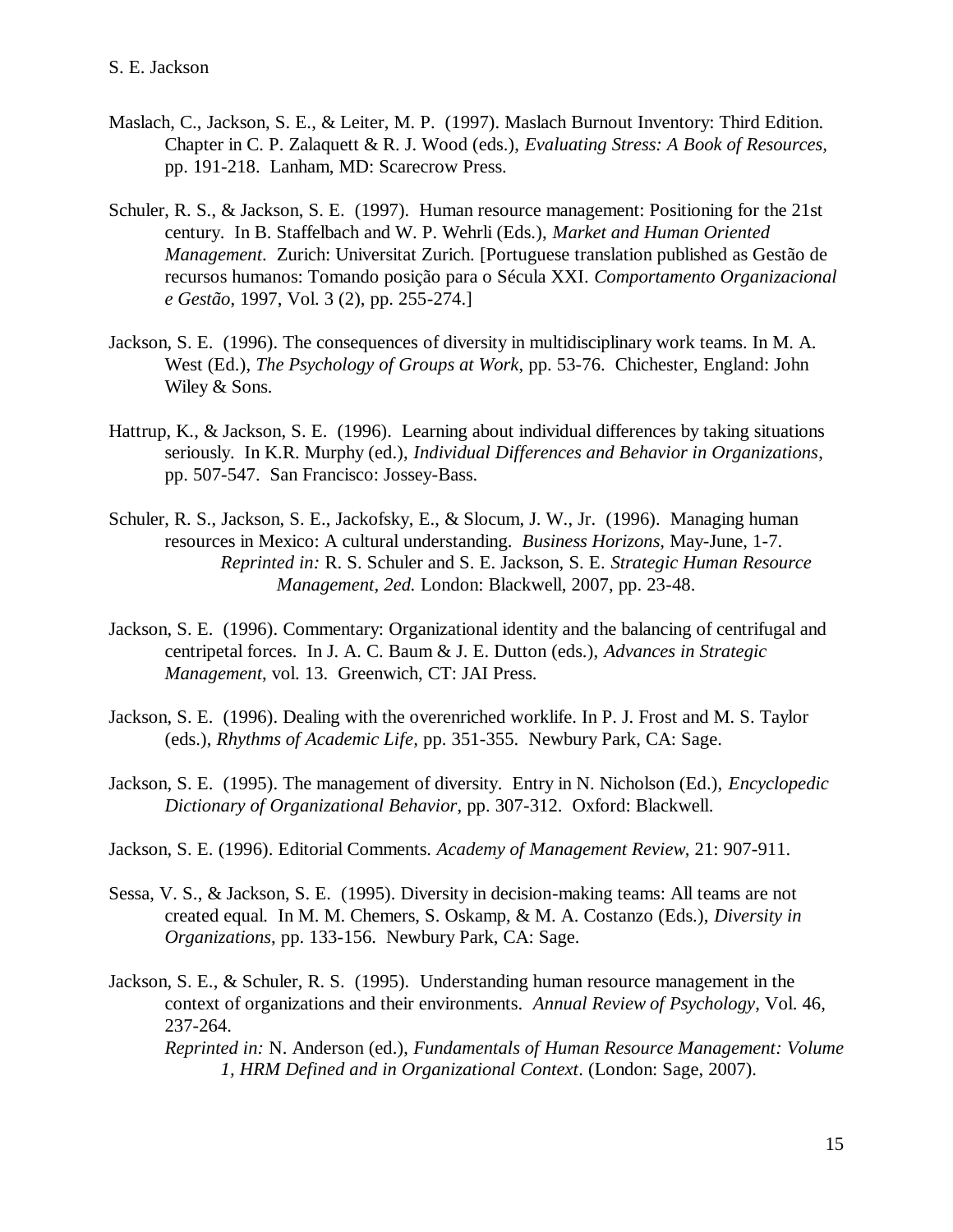- *Reprinted in:* M. Poole (ed.), *Human Resource Management: Critical Perspectives on Business and Management, Vol. II: Comparative, International and Strategic Human Resource Management.* London: Routledge, 1999.
- Sessa, V., Jackson, S. E., & Rapini, D. M. (1995). Work force diversity: The good, the bad, and the reality. In G. R. Ferris, S. D. Rosen, & D. T. Barnum, *Handbook of Human Resources Management*, pp. 263-281. Oxford, England: Blackwell Publishers.
- Jackson, S. E., May, K. E., & Whitney, K. (1995). Understanding the dynamics of diversity in decision making teams. In Guzzo, R. A., & Salas, E. (Eds.), *Team Effectiveness and Decision Making in Organizations*, pp. 204-261. San Francisco: Jossey-Bass.
- Sparrow, P., Schuler, R. S., & Jackson, S. E. (1994). Convergence or divergence: Human resource practices and policies for competitive advantage worldwide. *International Journal of Human Resource Management,* 5 (2), 267-299. <https://doi.org/10.1080/09585199400000019>
	- *Reprinted in*: M. Mendenhall and G. Oddou (eds.), *Readings and cases in international human resource management*. Boston: PWS-Kent, 1995.
	- *Reprinted in:* G. Redding (ed.), *International cultural difference.* Hampshire, England: Dartmouth Publishing.
	- *Reprinted in:* M. Poole (ed.), *Human Resource Management: Critical Persepctives on Business and Management, Vol. II: Comparative, International and Strategic Human Resource Management.* London: Routledge, 1999.
	- *Reprinted in:* M. Mendenhall and G. Oddou (eds.), *Readings and Cases in International Human Resource Management*. Cincinnati: South-Western College Publishing, 2000.
	- *Reprinted in:* K. Hutchings and H. DeCieri (eds.), *International Human Resource Management.* London: Ashgate Publishing Ltd, 2007.
- Schuler, R. S., Van Sluijs, E., Jackson, S. E., Dowling, P. J., & DeCieri, H. (1994). Human resource management bij een international joint venture. Bedrijfskunde, 3, 76-85.
- Jackson, S. E., Stone, V. K., & Alvarez, E. B. (1993). Socialization amidst diversity. In L. L. Cummings and B. M. Staw (eds.), *Research in Organizational Behavior, Vol. 15*, pp. 45- 109. Greenwich, CT: JAI Press.
- Jackson, S. E. (1992). Consequences of group composition for the interpersonal dynamics of strategic issue processing. In P. Shrivastava, A. Huff, & J. Dutton (Eds.), *Advances in Strategic Management, Vol. 8*, pp. 345-382. Greenwich, CT: JAI Press.
- Jackson, S. E., & Schuler, R. S. (1992). HRM practices in service-based organizations: A role theory perspective. In T. Schwartz, D. Bowen, and S. Brown (Eds.), *Services Marketing and Management: Advances in Research and Practice, Vol. 1*. Greenwich, CT: JAI Press, pp. 123-157.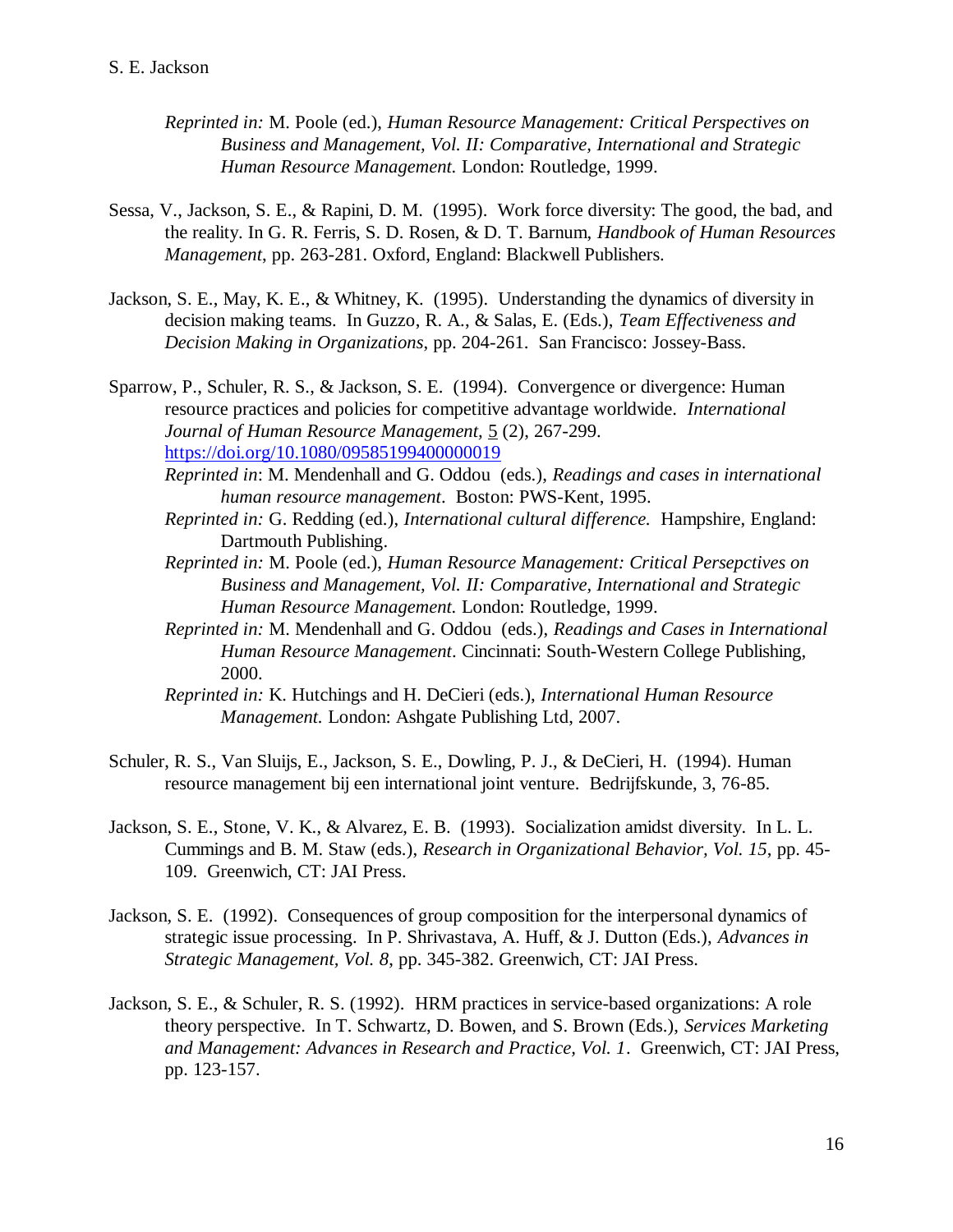- Jackson, S. E., & Alvarez, E. B. (1992). Working through diversity as a strategic imperative. In S. E. Jackson & Associates, *Diversity in the Workplace Human Resources Initiatives,* pp. 13-35. New York: Guilford Press. Reprinted in: S. P. Sethi, C. M. Falbe, & P. Steidlmeier (eds.), Business and Society: Advanced Readings. Englewood Cliffs, NJ: Prentice Hall, 1995.
- Jackson, S. E. (1992). Stepping into the future: Guidelines for action. In S. E. Jackson & Associates, *Diversity in the Workplace: Human Resources Initiatives*, pp. 319-339. New York: Guilford Press.
- Jackson, S. E. (1992). Panel comments. (Commentary on "Work design and Stress," by Frank J. Landy). In G. P. Keita and S. L. Sauter (Eds.), *Work and Well-being: An Agenda for the 1990's*. Washington, D. C.: American Psychological Association, pp. 163-167.
- Jackson, S. E. (1992). Team composition in organizational settings: Issues in managing an increasingly diverse workforce. In Worchel, S., Wood, W., & Simpson, J. (Eds.), *Group Process and Productivity*, pp. 138-173. Newbury Park, CA: Sage.
- Jackson, S. E., Brett, J. F., Sessa, V. I., Cooper, D. M., Julin, J. A., & Peyronnin, K. (1991). Some differences make a difference: Individual dissimilarity and group heterogeneity as correlates of recruitment, promotions, and turnover. *Journal of Applied Psychology*, 76 (5), 675-688.
- This article was listed among the Top 20 Most Highly Cited Equally Industrial-Organizational Articles from 2001-2005, in R. N. Landers, A quantitative Examinations of trends in I-O Psychology, 2001-2005. The Industrial-Organizational Psychologist, April, 2009, 46 (4): 15-23.
- Schuler, R. S., Jackson, S. E., Dowling, P. J., Welch, D. E., & DeCieri, H. (1991). Formation of an international joint venture: Davidson Instrument Panel. *Human Resource Planning,* 14, 51-60. *Reprinted in:* Mendenhall, M., & Oddou, G. International Human Resource Management. Boston: PWS-Kent, 1991.
- Jackson, S. E., & Schuler, R. S. (1990). Human resource planning: Challenges for industrial/organizational psychologists. *American Psychologist*, 45, 223-239.
- Jackson, S. E. & Schuler, R. S. (1990). Managing to fit your competitive strategy. In J. W. Jones, B. D. Steffy, and D. W. Bray (eds.), *Applying Psychology to Business: The Manager's Handbook.* Lexington, MA: Lexington Books.
- Bantel, K. A., & Jackson, S. E. (1989). Top management and innovation in banking: Does the composition of the top team make a difference? *Strategic Management Journal*, 10, 107- 124.
	- *Reprinted in:* P. Stone and M. Cannon (eds.), *Organizational Psychology, Volume II*. Hampshire, UK: Ashgate, 1997.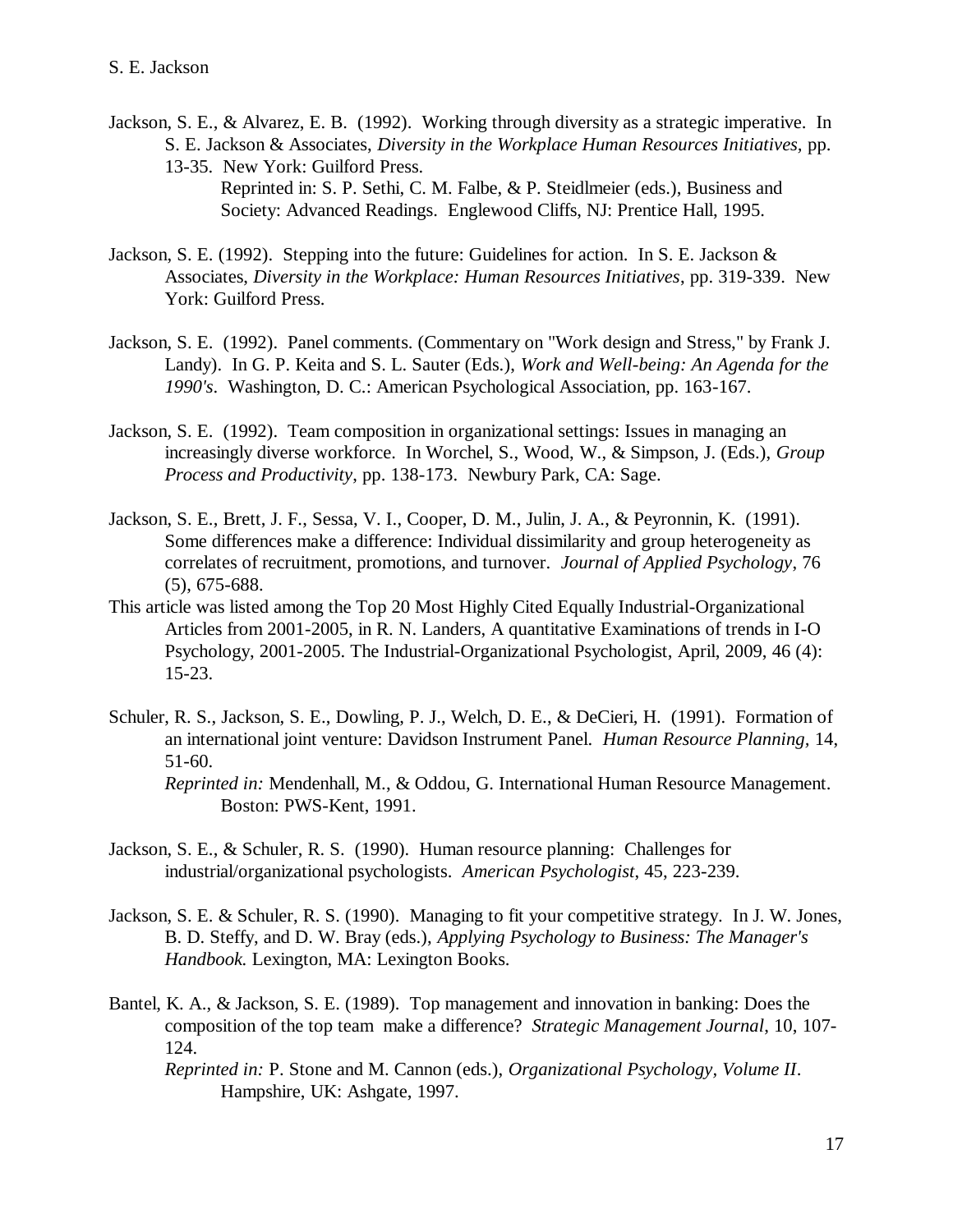- Jackson, S. E. (1989). Does job control control job stress? In S. L. Sauter, J. J. Hurrell, and C. L. Cooper (eds.), *Job Control and Worker Health*, pp. 25-53. Chichester, England: John Wiley & Sons.
- Jackson, S. E., Schuler, R. S., & Rivero, J. C. (1989). Organization characteristics as predictors of personnel practices. *Personnel Psychology*, 42, 727-786.
- Schuler, R. S., & Jackson, S. E. (1989). Determinants of HR priorities and implications for industrial relations. *Journal of Management*, 15, 89-99.
- Jackson, S. E. (1988). Differences that might make a difference. [Review of M. A. Baker (ed.), Sex differences in human performance*]. Contemporary Psychology*, 33, 964-965.
- Jackson, S. E., & Dutton, J. E. (1988). Discerning threats and opportunities. *Administrative Science Quarterly*, 33, 370-387.
- Schuler, R. S., & Jackson, S. E. (1988). Linking remuneration practices to innovation as a competitive strategy. *Human Resource Management Australia*, (May), 6-21.
- Schuler, R. S., & Jackson, S. E. (1988). Customerization: The ticket to better HR business. *Personnel,* June, 36-44.
- Dutton, J. E., & Jackson, S. E. (1987). Categorizing strategic issues: Links to organizational action. *Academy of Management Review,* 12, 76-90.
- Guzzo, R. A., Jackson, S. E. & Katzell, R. A. (1987). Meta-analysis analysis. In L. L. Cummings and B. M. Staw (eds.), *Research in Organizational Behavior, Vol. 9*, pp. 407-442. Greenwich, CT: JAI Press.
- Jackson, S. E., Schuler, R. S. & Vredenburgh, D. J. (1987). Managing stress in turbulent times. In A. W. Riley & S. Zaccaro (eds.), *Occupational Stress and Organizational Effectiveness*, pp. 141-166. New York: Praeger.
- Jackson, S. E., Turner, J. A. & Brief, A. P. (1987). Correlates of burnout among public service lawyers. *Journal of Occupational Behaviour*, 8, 339-349.
- Schuler, R. S., Galante, S. & Jackson, S. E. (1987). Matching effective HR practices with competitive strategy. *Personnel,* September, 19-27.
- Schuler, R. S. & Jackson, S. E. (1987). Organizational strategy and organizational level as determinants of human resource management practices. *Human Resource Planning*, 10 (3), 125-141.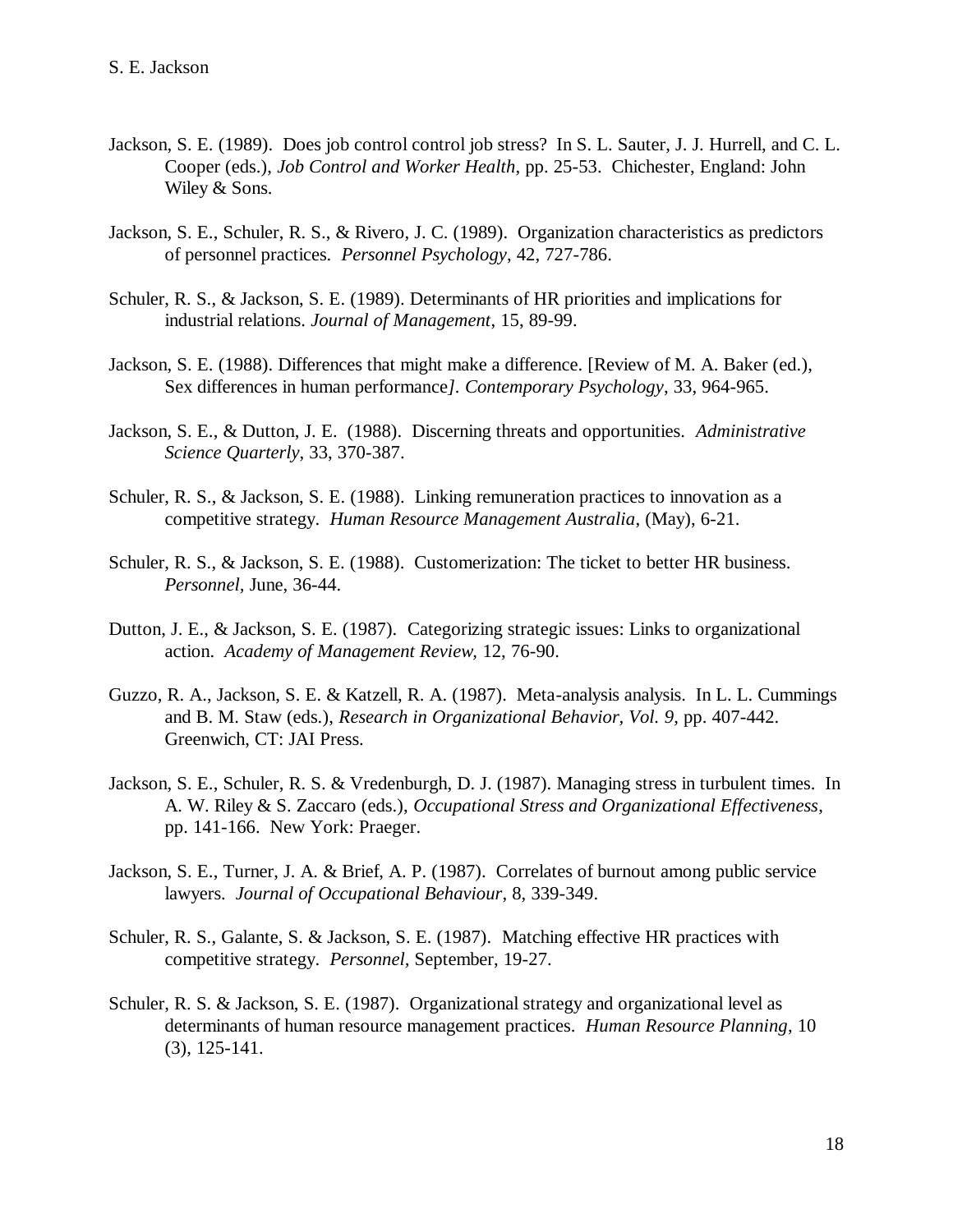Schuler, R. S. & Jackson, S. E. (1987). Linking competitive strategies with human resource management practices. Academy of Management Executive, 1 (3), 207-219. *Reprinted in:* N. Anderson (ed.), *Fundamentals of Human Resource Management: Volume* 

*4,* Key Debates and the Future of HRM Globally. London: Sage, 2007.

- *Reprinted in*: Ginsberg, A. *Business Strategy and Policy: Readings and Cases*. Littleton, MA: Copley, 1989.
- *Reprinted in:* Peterson, T. *Human Resource Management: Readings and Cases.* Boston: Houghton Mifflin, 1990.
- *Reprinted in*: Organ, D. W. *The Applied Psychology of Work Behavior,* 4th edition. Homewood, IL: Richard D. Irwin, 1991.
- *Reprinted in*: Frost, P. J., Mitchell, V. F., & Nord, W. R. (Eds.), *HRM Reality: Putting Competence into Context*. Cincinnati, OH: Southwestern Publishing, 1992.
- Jackson, S. E. (1986). Promotion to police sergeant (teaching case). In R. S. Schuler and S. A. Youngblood (eds.), *Case Problems in Personnel and Human Resources Management.* St. Paul, MN: West, pp. 59-68. [Also included in subsequent editions of this case book.]
- Jackson, S. E., Schwab, R. L., & Schuler, R. S. (1986). Toward an understanding of the burnout phenomenon. *Journal of Applied Psychology*, 71, 630-640.
- Schuler, R. S. & Jackson, S. E. (1986). Managing stress through PHRM practices: An uncertainty interpretation. In R. M. Rowland and G. R. Ferris (eds.), *Research in Personnel and Human Resource Management, Vol. 4*, pp. 183-224. Greenwich, CT: JAI Press.
- Schwab, R. L., Jackson, S. E. & Schuler, R. S. (1986). Educator burnout: Sources and consequences. *Educational Research Quarterly*, 10,(3), 14-30.
- Jackson, S. E. & Schuler, R. S. (1985). A meta-analysis and conceptual critique of research on role ambiguity and role conflict in work settings*. Organizational Behavior and Human Decision Processes*, 36, 16-78.
- Jackson, S. E., Zedeck, S. & Summers, E. (1985). Family life disruptions: Impact of job-induced structural and emotional interference. *Academy of Management Journal*, 28, 574-586.
- Maslach, C. & Jackson, S. E. (1985). The role of sex and family variables in burnout. *Sex Roles*, 12, 837-851.
- Jackson, S. E. (1984). Organizational practices for preventing burnout. In A. S. Sethi & R. S. Schuler (eds.), *Handbook of Organizational Stress Coping Strategies*, 89-112. Cambridge, MA: Ballinger.
- Maslach, C. & Jackson, S. E. (1984). Burnout in organizational settings. In S. Oskamp (ed.), *Applied Social Psychology Annual*, Vol 5, 133-154. Beverly Hills, CA: Sage.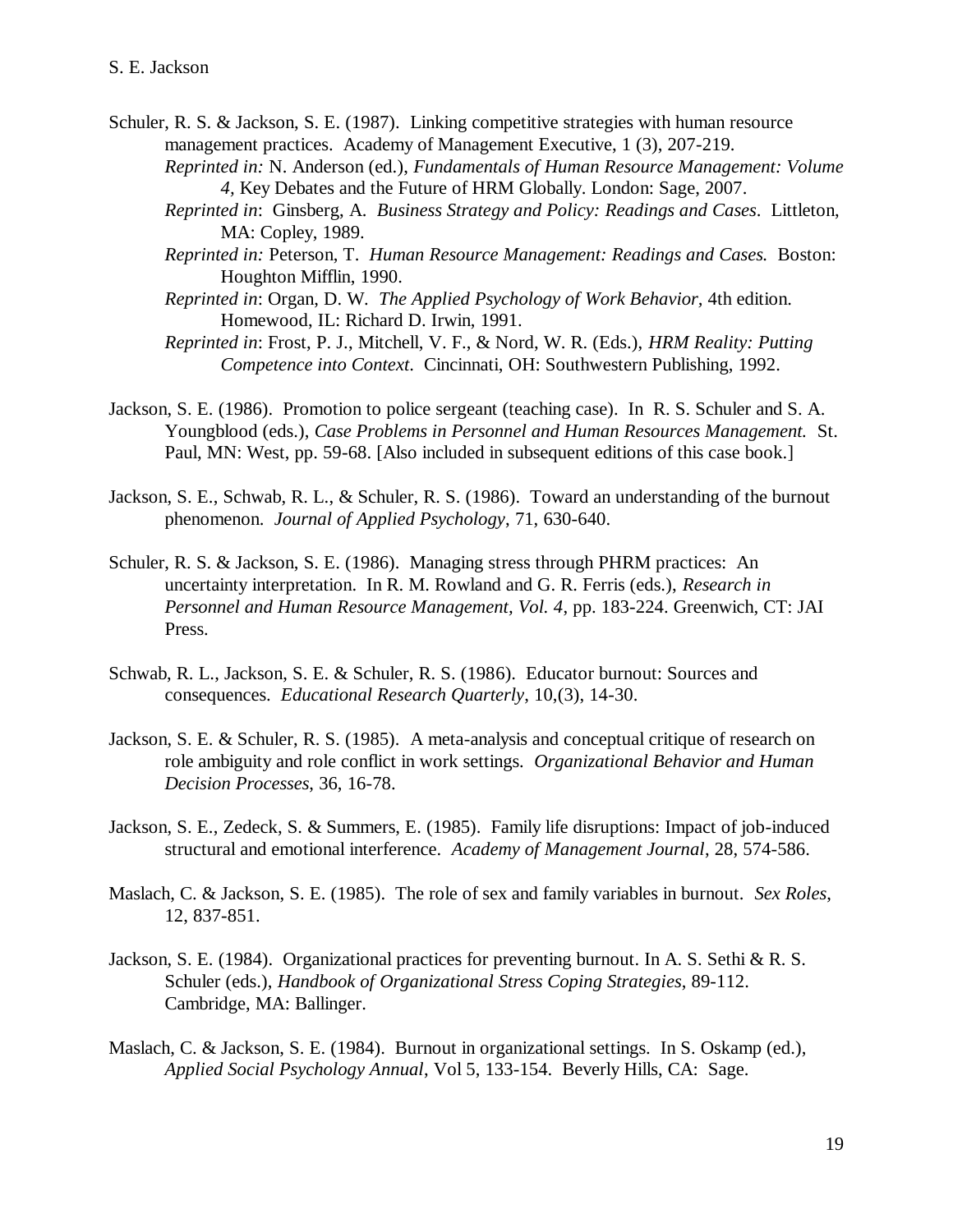- Maslach, C. & Jackson, S. E. (1984). Patterns of burnout among a national sample of public contact workers. *Journal of Health and Human Resources Administration,* 7 (2), 189- 212.
- Jackson, S. E. (1983). Participation in decision making as a strategy for reducing job-related strain. *Journal of Applied Psychology,* 68, 3-19.
- Jackson, S. E. & Schuler R. S. (1983). Preventing employee burnout. *Personnel*, 60, 58-68.
- Zedeck, S., Jackson, S. E. & Summers, E. (1983). Shiftwork schedules and their relationship to health, adaptation, satisfaction, and turnover intention*. Academy of Management Journal*, 26, 297-310.
- Jackson, S. E. & Maslach, C. (1982). After-effects of job-related stress: Families as victims. *Journal of Occupational Behavior*, 3, 63-77.
- Jackson, S. E. & Zedeck, S. (1982). Explaining performance variability: Contributions of goal setting, task characteristics, and evaluative contexts. *Journal of Applied Psychology,* 67, 759-768.
- Maslach, C. & Jackson, S. E. (1982). Burnout in health professions: A social psychological analysis. In G. Sanders & J. Suls (eds.), *Social psychology of health and illness,* 227-251. Hillsdale, NJ: Lawrence Erlbaum. *Reprinted in*: *ICA Review,* July/August, 1987, 13-25.
- Santee, R. T. & Jackson, S. E. (1982). Identity implications of conformity: Sex differences in normative and attributional judgments. *Social Psychology Quarterly,* 45, 121-125.
- Jackson, S. E. (1981). Measurement of commitment to role identities. *Journal of Personality and Social Psychology*, 40, 138-146.
- Maslach, C. & Jackson, S. E. (1981). The measurement of experienced burnout. *Journal of Occupational Behavior*, 2, 99-113.
	- *Reprinted in:* N. Anderson (ed.), *Fundamentals of Human Resource Management: Volume 3, HRM Practices and Procedures.* London: Sage, 2007.
	- In 2009, this was identified as one of the eight (out of 1,100) most influential articles published in the *Journal of Organizational Behavior* since its launch (as the *Journal of Occupational Behaviour*) thirty years ago.
- Maslach, C. & Jackson, S. E. (1979). Burned out cops and their families. *Psychology Today*, 12 (May), 59-62.

*Reprinted in*: L. Territo & H. J. Vetter (eds.), *Stress and Police Personnel*, 242-250. Boston, MA: Allyn and Bacon.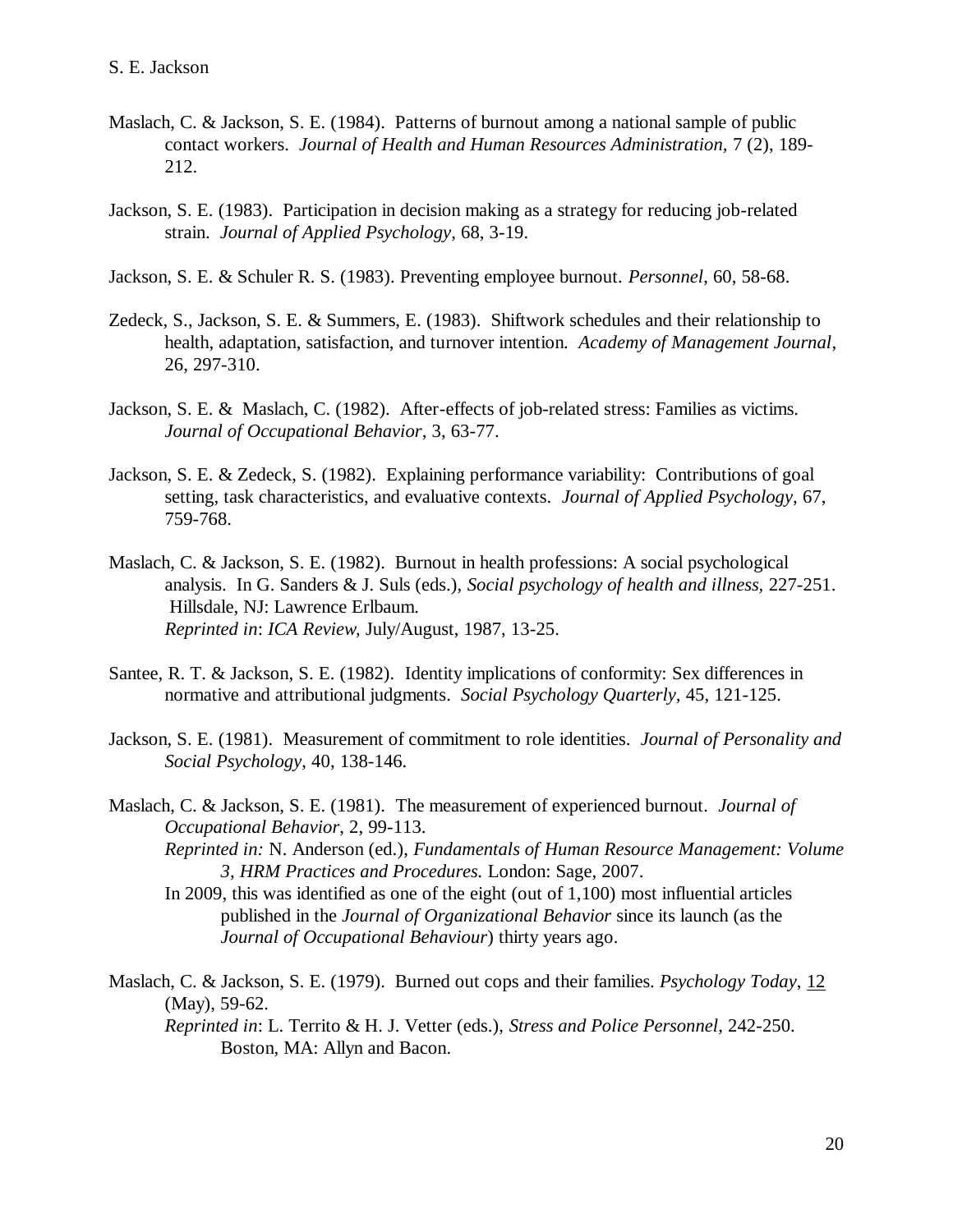Santee, R. T. & Jackson, S. E. (1979). Commitment to self-identification: A sociopsychological approach to personality. *Human Relations*, 32, 141-158.

Maslach, C. & Jackson, S. E. (1978). Lawyer burnout. *Barrister*, 5, 51-54.

Santee, R. T. & Jackson, S. E. (1978). Similarity and positivity of self descriptions as determinants of appraisal and attraction. *Social Psychology Quarterly,* 41, 162-165.

#### **Other**

- Chung, Y., Shaw, J. B., & Jackson, S. E. (2006). *Faultline Index for Groups (FIG)* [software program to compute faultline strength scores]*.* School of Management and Labor Relations, Rutgers University, New Brunswick, NJ.
- Schuler, R. S., & Jackson, S. E. (2002). HR Issues and Activities in Mergers and Acquisitions. Technical report prepared for the International Labor Organization, Geneva, Switzerland. *Reprinted in:* S. Reddy (ed.), *Mergers and acquisitions: The strategic role of human resource management.* Hyderbad, India: ICFAI University Press, 2006, pp. 95-119.
- Jackson, S. E., & Schuler, R. S. (2002). *Fairness, nondiscrimination, and diversity management: The essence of effective human resource management.* Technical report prepared for the International Labor Organization, Geneva, Switzerland.

# **PRESENTATIONS**

#### **Invited and Keynote Presentations:**

- Jackson, S. E., & Schuler, R. S. (2019). Lessons Learned as Reviewers and Editors. Faculty of Economics and Management, Lucerne University, Switzerland, September.
- Jackson, S. E. (2015). Recent Research on Workplace Diversity: Nature and Consequences of Demographic Faultlines and Diversity Climate in A Global Manufacturing Firm Lancaster University, UK September.
- Jackson, S. E., & Shim, H. (2015). Integrating Sustainability into Research and Teaching: An Optimistic View. ASAC Workshop: Integrating Sustainability into Research and Teaching, Halifax, Canada October.
- Jackson, S. E. (2015). HR's Next Challenge: Sustainability at Work. RU SHRM Business Conference, Rutgers University, New Jersey, March.
- Jackson, S. E. (2012). Environmental sustainability in the workplace. Institute for Sustainable Enterprise, Fairleigh Dickinson University, New Jersey, November.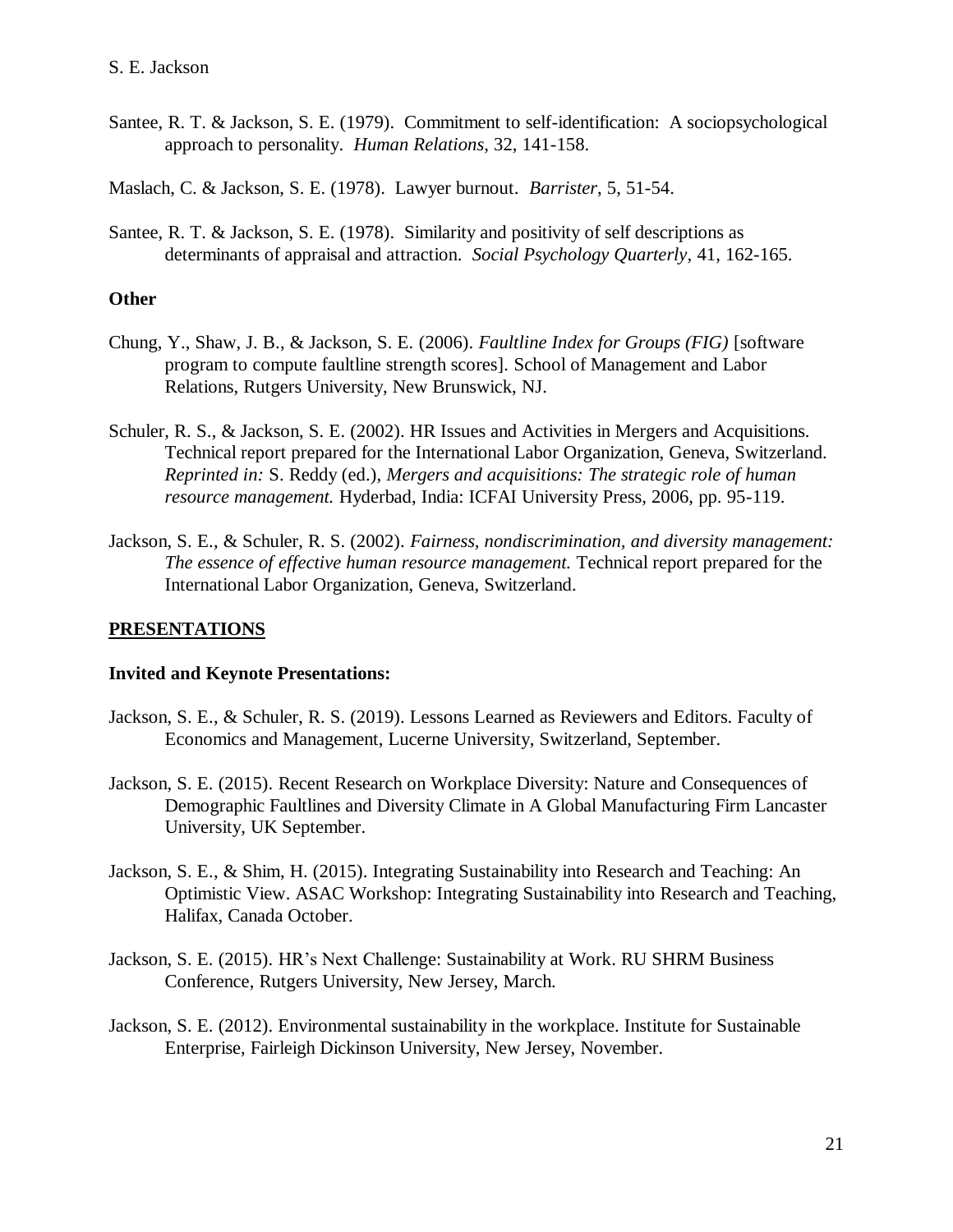- Jackson, S. E. (2012). Managing human resources for environmental sustainability. International Federation of Scholarly Associations of Management, Limerick, Ireland, June.
- Jackson, S. E. (2011). Managing human resources in environmentally sustainable organizations. Dutch HRM Network, Groningen, The Netherlands, November.
- Jackson, S. E. (2011). AOM Presidential Address: We@AOM. Annual conference of the Academy of Management, San Antonio, Texas, August.
- Jackson, S. E. (2011). Greening strategic HRM research and practice. 26<sup>th</sup> Workshop on Strategic HRM. Reykjavik, Iceland, May.
- Jackson, S. E. (2011). Academic Keynote Address: Greening management scholarship: Challenges and opportunities. Conference on Principles for Responsible Management Education: Achieving Sustainability through Innovation. Rowan University, April.
- Jackson, S. E. (2010). Invited Address. Greening workforce management. SMLR Alumni and Friends, School of Management and Labor Relations, Rutgers University, Piscataway, NJ, September.
- Jackson, S. E. (2010). Keynote Address: The greening of strategic HRM. Seminar on Green HRM and Corporate Social Responsibility. Aston Centre for Human Resources, Aston University, UK, June.
- Jackson, S. E. (2010). Invited Colloquium. Managing global team talent. Center for Performance-Led HR. Lancaster University, Lancaster, UK, June.
- Jackson, S. E. (2008). Keynote Address: The power of social networks. Lubin Leaders and Scholars Program, Pace University, New York, November.
- Jackson, S. E. (2008). Keynote Address: Managing team effectiveness. Centre for Performance-led HR. Lancaster University Management School, London, September.
- Jackson, S. E. (2008). Keynote Address for Heneman Career Achievement Award: P X E = RWC. Academy of Management Annual Conference, August, Anaheim, CA.
- Jackson, S. E. (2006). Keynote Address: Supporting teamwork in knowledge-intensive organizations. Center for Human Resource Management, University of Illinois, Chicago, September.
- Jackson, S. E. (2005). Keynote Address: The economic benefits of workforce diversity: Promises and progress. Derber Lecture on Industrial Relations, Institute of Labor and Industrial Relations, University of Illinois, Champagne-Urbana, April.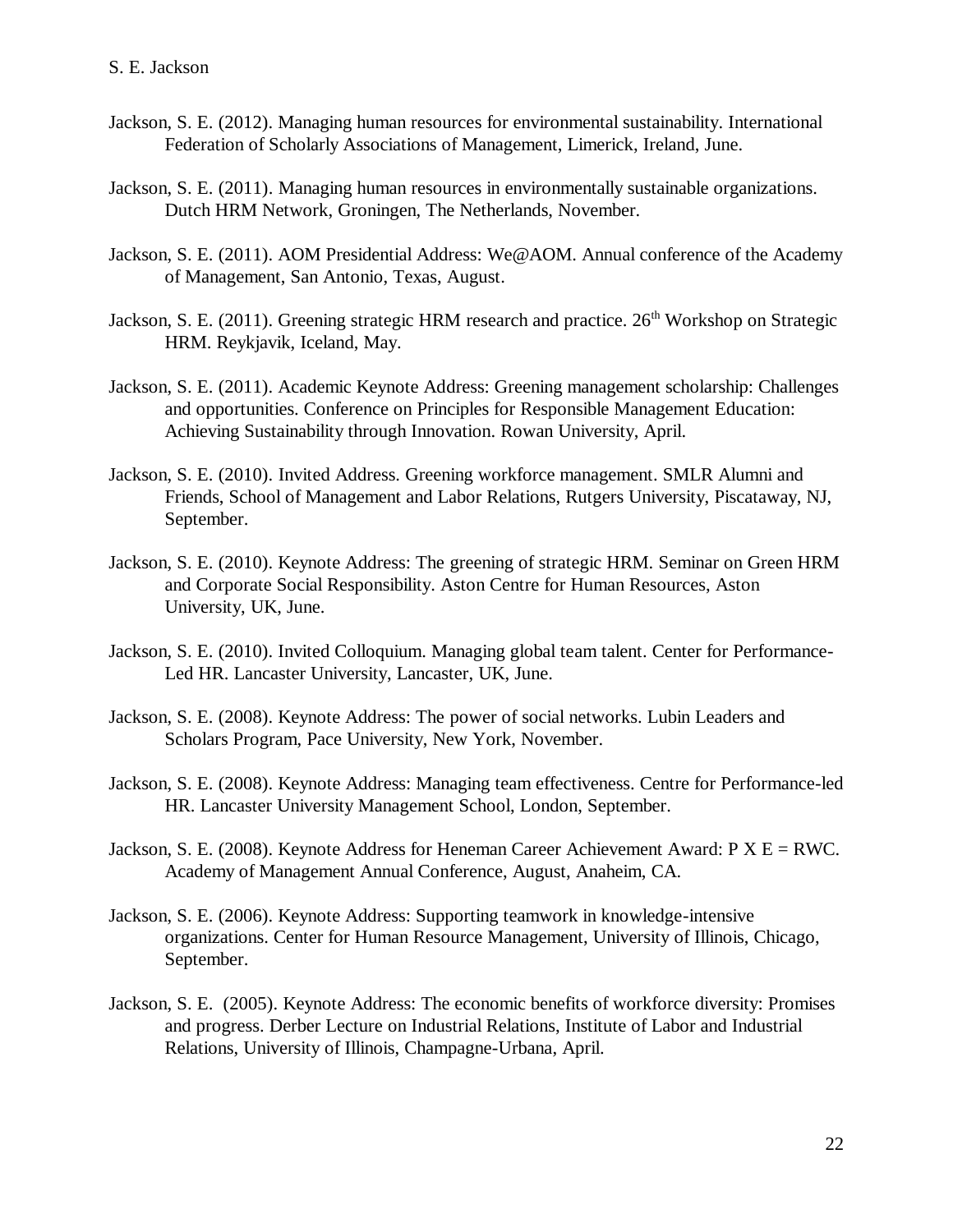- Schuler, R. S., & Jackson, S. E. (2004). Keynote Address: International Human Resource Management: State of the Art and Trends.  $12<sup>th</sup>$  Annual DGFP Kongress, Frankfort, Germany, June.
- Jackson, S. E. (2003). Keynote Address: Diversity for competitive advantage: How will *you* measure success? Conference Board Council on Diversity Executives IV, New York, November.
- Jackson, S. E. (2003). Keynote Address: Understanding and managing workplace diversity: A decade of progress? John Lovett Memorial Lecture, University of Limerick, Ireland, March.
- Jackson, S. E. (2000). Keynote Address: Beyond 2000: Diversity in the workforce. American Council on Education/National Network for Women Leaders, Rutgers University, New Brunswick, NJ, February, 2000.
- Jackson, S. E. (1997). Keynote Address: The emerging design of work: Implications for tomorrow's employers and employees. Workshop on "The impact of strategy, job design, and structure on human resource management: Scenarios for the Year 2000." University of Cadiz, Cadiz, Spain, May.
- Jackson, S. E. (1996). Keynote Address: Reflections on the science of our practice. Industrial-Organization/Organizational Behavior (IOOB) Graduate Student Conference, Toledo, Ohio, March.
- Jackson, S. E. (1993). Keynote Address: Managing diversity as a strategic imperative. AACSB National Forum on Integrating Diversity into the Business School Curriculum, Purchase, NY, June.
- Jackson, S. E. (1993). Keynote Address: Managing diversity as a strategic imperative. Texas A&M Center for Human Resource Management Conference, Dallas, TX, November.
- Jackson, S. E. (1992). Keynote Address: Understanding the dynamics of diversity: What, Why, and How? Connecticut Applied Psychology Association, Hartford, CT, September.
- Jackson, S. E. (1992). Keynote Address: Working through diversity in theory and practice. Texas Conference on Organizations, University of Texas, Austin,
- Jackson, S. E. (1988). Keynote Address: Executive burnout. Annual meeting of the Institute of Personnel Management Australia, Victoria Division, Melbourne.
- Jackson, S. E. (1983). Keynote Address: The burnout phenomenon. Conference on Stress Factors in Emergency Medical Services and Critical Care, Baltimore.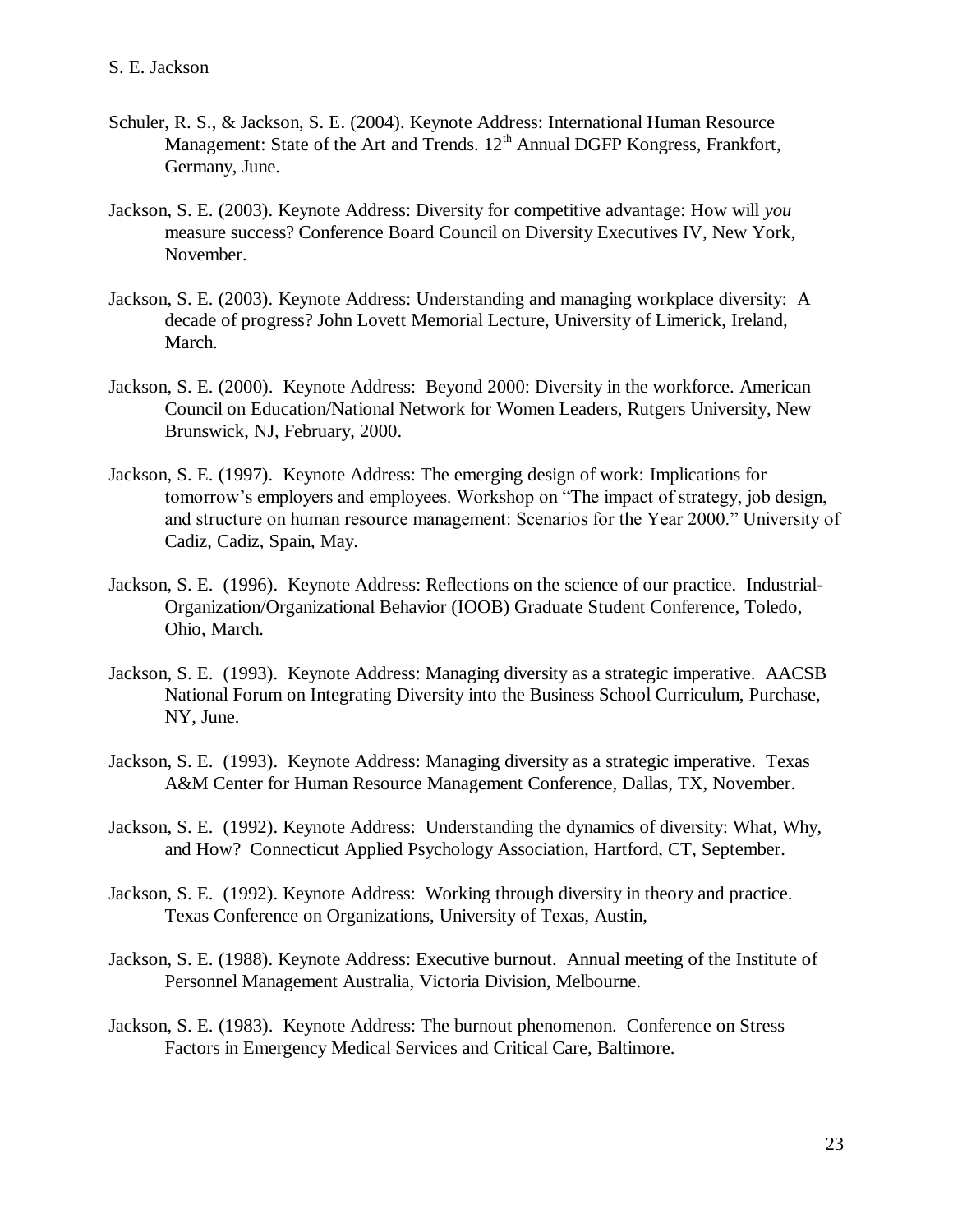# **Competitive and Invited Conference Presentations (excludes those given in AOM Officer roles):**

- Jackson, S. E., Jiang, Y., Shim, H., et al. (2019). Collectivism and the social dynamics of discretionary green behavior at work. Academy of Management Annual Conference, Boston, August, and European Academy of Management, Lisbon, June.
- Jackson, S. E. (2017). Research collaborations in the area of HRM and environmental management. Sustainable HRM Workshop on Research Collaboration and Teaching. International Network of Sustainable HRM. Nijmegen, The Netherlands, November.
- Shim, H., Jackson, S. E. & Kim, A. (2017). Is my organization truly green? Employee perceptions of a green HRM system and its impacts on individual attitudes.  $10<sup>th</sup>$  Bienneial International Conference of the Dutch HRM Network: Sustainable HRM, Nijmegen, The Netherlands, November.
- Jackson, S. E., Glavas, A. and Russell, S. (2016). DWG Workshop: Collaborating for sustainability. European Academy of Management Workshop, Paris, June.
- Jackson, S. E., & Schuler, R. S. (2016). Aspirational Framework for Strategic HRM and MNCs in and from China. Rutgers-Remnin Conference on the Global Transformation of Work: Market Integration, China's Rise, and Labor Adaptation, New Brunswick, March.
- Jackson, S. E. (2014). Showcase Symposium presentation: How to be a successful program chair. Academy of Management Annual Conference, Philadelphia, August.
- Jackson, S. E. (2014). AOM Welcome, New Doctoral Student Consortium. Academy of Management Annual Conference, Philadelphia, August.
- Jiang, Y., Jackson, S. E., & Colakoglu, S. (2014). An empirical examination of personal learning within the context of teams. Academy of Management Annual Conference, Philadelphia, August.
- Jiang, Y., Chuang, C.-H., & Jackson, S. E. (2014). The role of ambicultural members in teams: Building trust for knowledge application. International Association for Chinese Management Research, Beijing, June, 2014. [This paper was a finalist for the Best Conference Paper Award.]
- Kim, A., Kim, Y., Han, K., Ployhart, R., & Jackson, S. E. (2013). A multilevel model of green behavior at work: Roles of individual differences and social contexts. Academy of Management Annual Conference, Orlando, August.
- Jackson, S. E. (2012). The Academy of Management initiatives for making the world a better place. International Federation for Scholarly Associations of Management, Limerick, Ireland, June.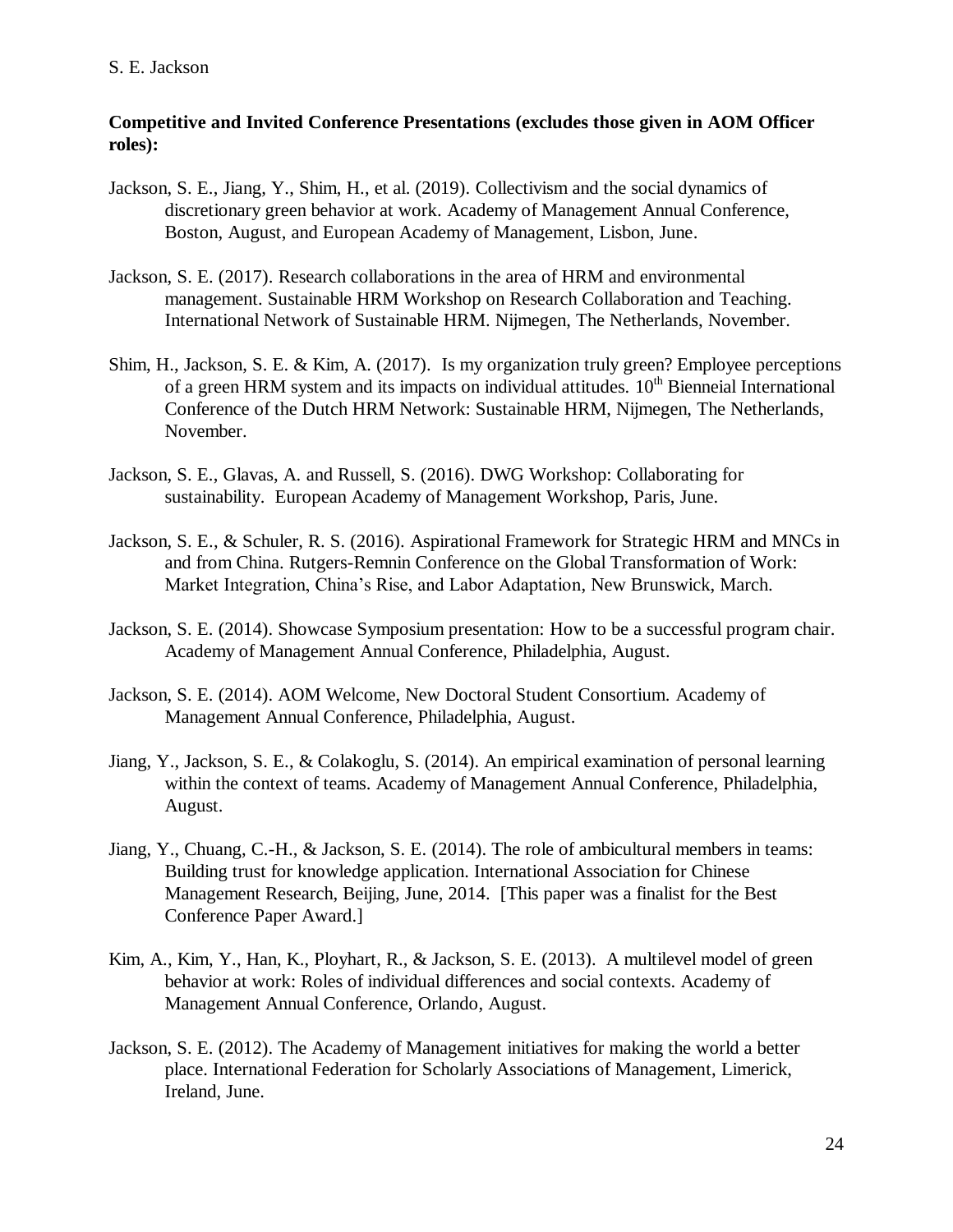- Chung, Y., Liao, H., Subramonv, M., & Jackson, S. E., Colakoglu, S., & Jiang, Y. (2011). A cross-level analysis of demographic faultlines and diversity climate on job dedication. Academy of Management Annual Conference, San Antonio, August. (This paper was selected for publication in the 2011 AOM *Best Papers Proceedings*.)
- Jiang, Y., Jackson, S. E., & Chen, C. C. (2011). Transformational leadership and team performance in functional teams. Academy of Management Annual Conference, San Antonio, August.
- Jackson, S. E. (2011). Greening strategic HRM scholarship. Society for Industrial and Organizational Psychology, Chicago, April.
- Jiang, Y. Jackson, S. E. (2011). A multilevel study of transformational leadership and personal learning. Society for Industrial and Organizational Psychology, Chicago, April.
- Jackson, S. E. (2010). Getting involved in the Academy of Management: How and Why? New Student Doctoral Consortium. Academy of Management Annual Conference, Montreal, August.
- Jackson, S. E. (2010). What you should know about the Academy of Management. The PhD Project Annual Meeting, Montreal, August.
- Jackson, S. E. (2010). Managing global team talent: HRM systems for knowledge-intensive teamwork. 11<sup>th</sup> International Human Resource Management Conference, Aston Business School, Aston University, UK, June.
- Chuang, C-H., Jiang, Y., & Jackson, S. E. (2010). Using team-based HRM systems and empowering leadership to support knowledge acquisition and sharing. Academy of Management Annual Conference, Montreal, August. (This paper was selected for inclusion in the Best Paper Proceedings).
- Jackson, S. E. (2009). Understanding the power of social networks. GSBA Kongress, Horgen, Switzerland, September.
- Jackson, S. E. (2009). Meet the editors (Panelist). Eastern Academy of Management, Hartford, Connecticut, May.
- Jiang, Y., Jackson, S. E., Chung, Y., & Shaw, J. B. (2008). A longitudinal study of the effects of education and nationality faultlines on team processes and outcomes. British Academy of Management, Harrogate, England, UK, September.
- Jiang, Y., Chung, Y., Jackson, S. E., & Shaw, J. B. (2007). The effects of knowledge faultlines on team cohesion, learning and performance. Academy of Management Annual Conference, Philadelphia, August.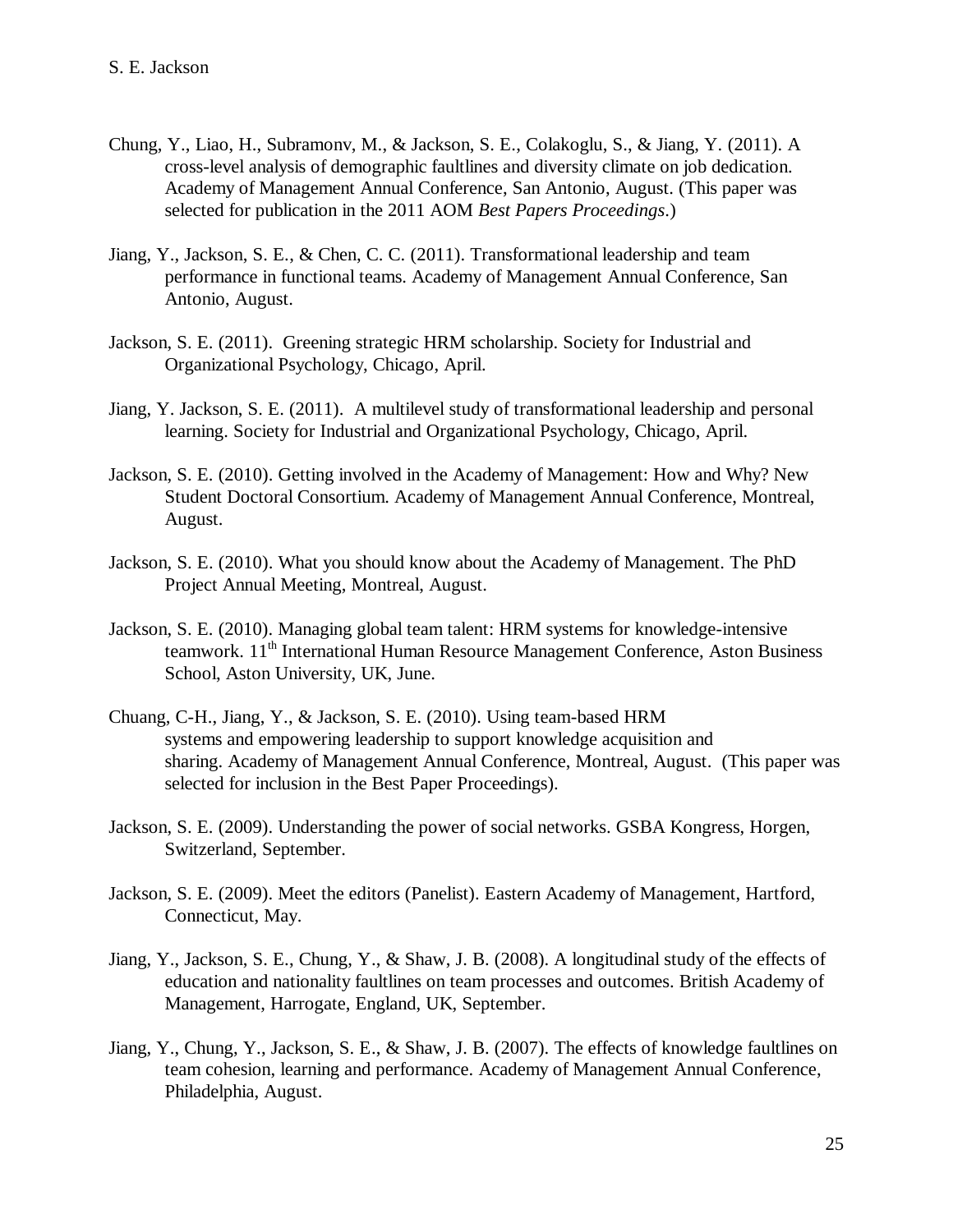- Jackson, S. E. (2007). HRM practices to support cross-border knowledge work. Paper presented at the International Human Resource Management conference, Tallinn, Estonia, June.
- Chung, Y., Shaw, J. B., Jiang. Y., & Jackson, S. E. (2006). The impact of deep- and surface-level faultlines on team processes. Paper presented at Academy of Management Annual Conference, Atlanta, Georgia, August.
- Jiang, Y., & Jackson, S. E. (2006). Does manager-subordinate demography influence performance? Academy of Management Annual Conference, Atlanta, Georgia, August.
- Castellano, W. and Jackson, S. E. (2006). Knowledge-intensive teamwork. Center for Human Resource Strategy. New York, NY, May.
- Chung, T., Jackson, S. E., & Shaw, J. B. (2005). Multi-level effects of demographic faultlines on team performance and rewards. Academy of Management Annual Conference, Honolulu, Hawaii, August.
- Joshi, A., Liao, H., & Jackson, S. E. (2004). Do they practice what they preach? A cross-level investigation of pay inequities. Paper presented at Academy of Management Annual Conference, New Orleans, Louisiana.
- Joshi, A., Liao, H., & Jackson, S. E. (2004). A cross-level investigation of the effects of workplace diversity. Society for Industrial and Organizational Psychology Annual Conference, Chicago, April.
- Jackson, S. E., Joshi, A., & Erhardt, N. L. (2003). SWOT analysis of recent research of team diversity. International Human Resource Management Conference, Limerick, Ireland, June.
- Joshi, A., & Jackson, S. E. (2002). Does team member and manager distinctiveness influence team functioning? A cross-level study. Academy of Management Annual Conference, Denver, Colorado, August.
- Jackson, S. E., & Joshi, A. (2002). Toward Understanding the Consequences of Diversity: A Multi-level Analysis. Society for Industrial and Organizational Psychology Annual Conference, Toronto, April.
- Jackson, S. E., & Tarique, I. (2001). Effective Publishing Strategies for Doctoral Students. Invited Presentation, New Student Orientation Pre-conference Consortium, Academy of Management Annual Conference, Washington, DC, August.
- Jackson, S. E., & Joshi, A. (2001). Toward Understanding the Consequences of Team Diversity: Report on the Diversity Research Network Feasibility Study at Company ABC. Presented at a special session during the Academy of Management Annual Conference, Washington, DC, August.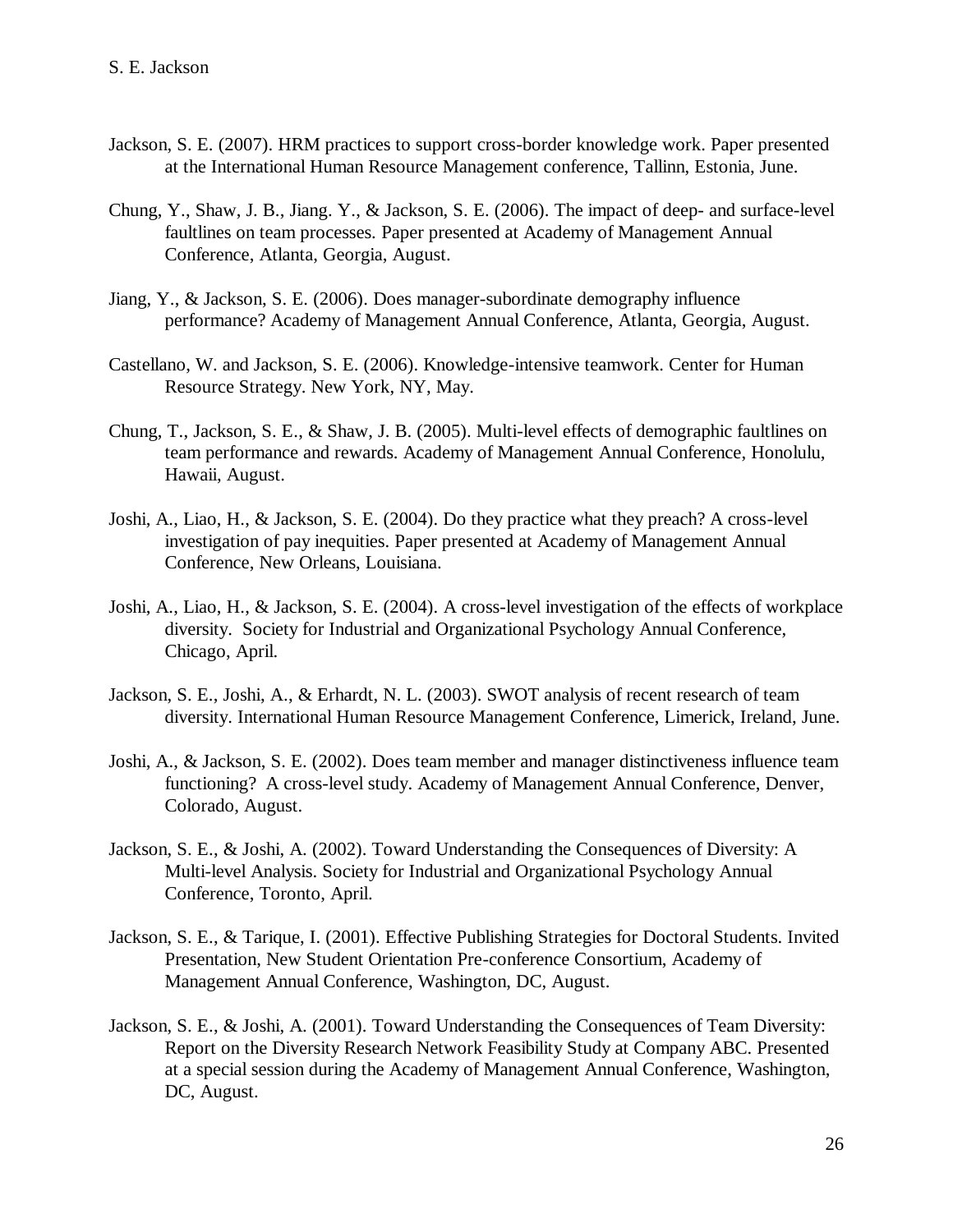- Schuler, R. S., & Jackson, S. E. (2001). Impact of Country Culture in International Joint Ventures. Comparative HRM Conference, Barcelona, June.
- Jackson, S. E.. (1998). Cross-cultural industrial and organizational psychology: Historical perspectives and new directions. 24<sup>th</sup> International Congress of Applied Psychology, International Association for Applied Psychology, San Francisco, CA, August, 1998.
- Jackson, S. E. (1997). Research on diversity: Past, present, and future. Annual Conference of the Society for Industrial and Organizational Psychology, St. Louis, MO, April.
- Jackson, S. E. (1996). Circumventing constraints on nontraditional teaching methods. Conference on Innovative Teaching in Human Resources and Industrial Relations, Georgia State University W. T. Beebe Institute of Personnel and Employment Relations, Atlanta, Georgia, June.
- Jackson, S. E. (1992). Toward an integrative framework for understanding diversity in the workplace. Academy of Management, Las Vegas, August.
- Jackson, S. E. (1992). New directions for research on diversity in organizations. Invited Faculty Presenter, SIOP Doctoral Consortium, Society for Industrial and Organizational Psychology, Montreal, April.
- Jackson, S. E. (1990). Social psychological perspectives on group composition: Overview and implications for strategy research. Academy of Management, San Francisco, August.
- Jackson, S. E. (1990). To encourage job redesign, stress productivity: Commentary on "Work Design and Stress." APA/NIOSH Conference, Washington, DC, Nov.
- Jackson, S. E., & Schuler, R. S. (1990). HRM priorities and practices in service-based organizations. First International Research Seminar in Service Management, June, La Londe Les Maures, France.
- Ettington, D. R., Jackson, S. E., & Vollrath, D. A. (1990). Effects of demographic similarity on turnover: A study of entrepreneurial companies. Midwest Academy of Management, Milwaukee, WI.
- Jackson, S. E., Brett, J., Sessa, V., & Cooper, D. (1989). Group composition as a predictor of top team turnover. Academy of Management Annual Convention, Washington, D. C., August.
- Jackson, S. E., Ganster, D. C., & Hurrell, J. (1989). Invited Address: Occupational stress and employee well-being. Personnel/Human Resources Management Doctoral and Junior Faculty Consortium, Academy of Management, Washington, D. C., August.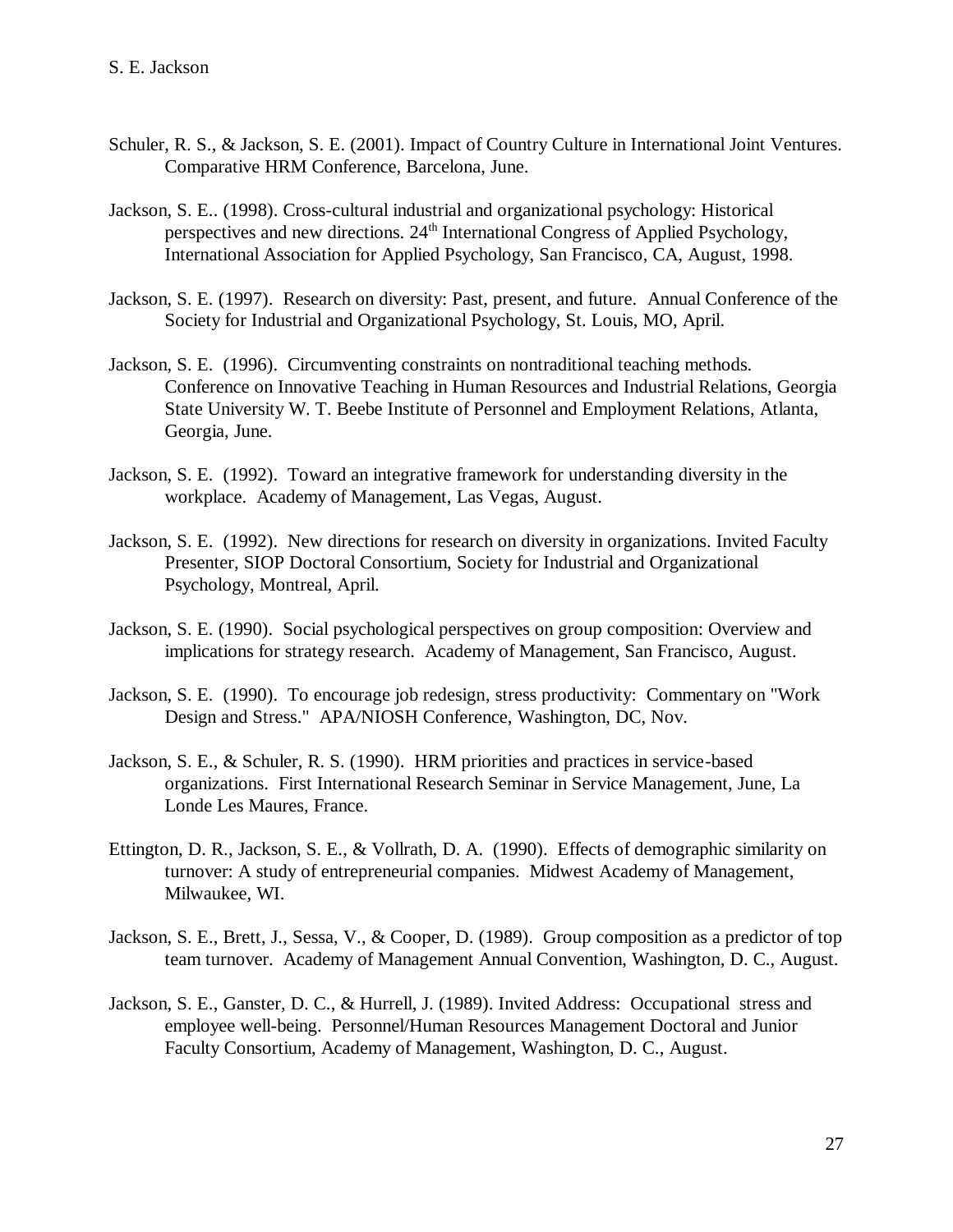- Dutton, J. E., & Jackson, S. E. (1989). Views of threats and opportunities: What you see depends on where you sit. Academy of Management, Washington, D. C., August.
- Jackson, S. E. (1989). Trends and issues in management research on burnout. Eastern Academy of Management, Portland, Maine, May.
- Rivero, J. C., Jackson, S. E., & Schuler, R. S. (1989). Organizational context characteristics as predictors of personnel practices. Society for Industrial and Organizational Psychology, Boston, April.
- Dutton, J. E., & Jackson, S. E. (1988). Contextual effects in executives' cognitions of threats and opportunities. TIMS/ORSA Joint National Meeting, April, Washington, D. C.
- Jackson, S. E., & Schuler, R. S. (1988). Measuring organizational differences in personnel/human resource management. Society for Industrial and Organizational Psychology, Dallas, April.
- Schuler, R. S. & Jackson, S. E. (1987). Competitive strategies, human resource management practices, and industrial relations implications. Midwest Academy of Management, May, Bloomington.
- Schuler, R. S. & Jackson, S. E. (1987). Facilitating entrepreneurship to gain competitive advantage: Implications for human resource management practices. Academy of Management, August, New Orleans. (Received the Best Paper Award from the P/HR Division.)
- Jackson, S. E. & Dutton, J. E. (1986). The labelling of strategic issues as threats and opportunities: Implications for process and action. Academy of Management, August, Chicago.
- Jackson, S. E. & Guzzo, R. A. (1986). Evaluating meta-analysis. Academy of Management, August, Chicago.
- Jackson, S. E. (1986). Information disseminators disseminating information. American Psychological Association, August, Washington, D.C.
- Guzzo, R. A. & Jackson, S. E. (1985). Meta-analysis analysis. Midwest Academy of Management, May, Champaign-Urbana.
- Jackson, S. E. (1984). Meta-analysis as a theory building tool. American Psychological Association, August, Toronto.
- Schuler, R. S. & Jackson, S. E. (1984). Review of U.S. research on stress and its implications for organizational stress management. The VII International Congress of Cross-Cultural Psychology, Acapulco.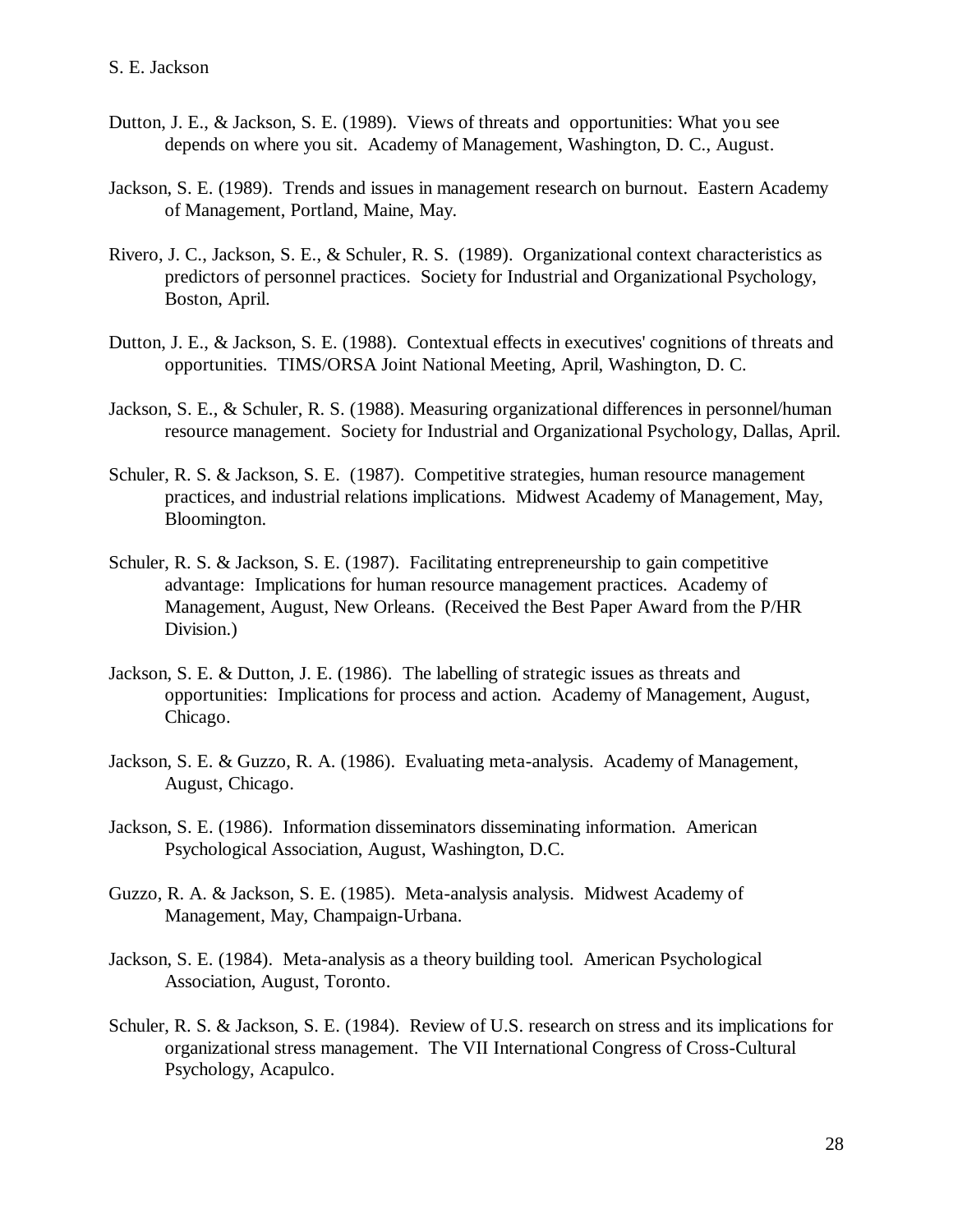- Schwab, R. L., Jackson, S. E. & Schuler, R. S. (1984). The role of organizational processes in teacher burnout. American Educational Research Association, New Orleans.
- Jackson, S. E. (1983). Historical overview and critique of psychological research on ambiguity. American Psychological Association, Anaheim.
- Jackson, S. E. (1982). Assessing job strain and tracking down its causes: Lessons from research in human service organizations. Eastern Academy of Management, Baltimore.
- Jackson, S. E. & Maslach, C. (1982). Burnout: Redefining the issues. American Psychological Association, Washington, D.C.
- Jackson, S. E. (1982). Managing stress and burnout in law enforcement agencies. Aylmer Conference on Stress and Law Enforcement, Aylmer, Ontario.
- Jackson, S. E. & Zedeck, S. (1981). The "when?" and "why?" of the goal-setting phenomenon. American Psychological Association, Los Angeles.
- Jackson, S. E. & Maslach, C. (1980). Job stress among helping professionals: The effects on workers and their families. Conference on Current Issues in Occupational Stress: Theory, Research, and Intervention, Toronto.
- Santee, R. T. & Jackson, S. E. (1980). Social control and definition of the situation. American Sociological Association, New York.
- Jackson, S. E. & Brattesani, K. A. (1979). Teaching innovations for psychology: Exercises to stimulate active learning. Western Psychological Association, San Diego.
- Maslach, C. & Jackson, S. E. (1979). The effects of burnout on police families. Western Psychological Association, San Diego.
- Maslach, C. & Jackson, S. E. (1978). The Maslach Burnout Inventory: A measure of experienced burnout. Western Psychological Association, San Francisco.
- Santee, R. T. & Jackson, S. E. (1978). Measurement and conceptualization of identity. Western Psychological Association, San Francisco.

#### **Academic Colloquia and Workshops (Invited)**

- Jackson, S. E. (2018). Doctoral Research Seminar in Human Resource Management. Lucerne University (faculty participant). Lucerne, Switzerland, September.
- Jackson, S. E. (2017). Doctoral Research Seminar in Human Resource Management. Lucerne University (faculty participant). Lucerne, Switzerland, September.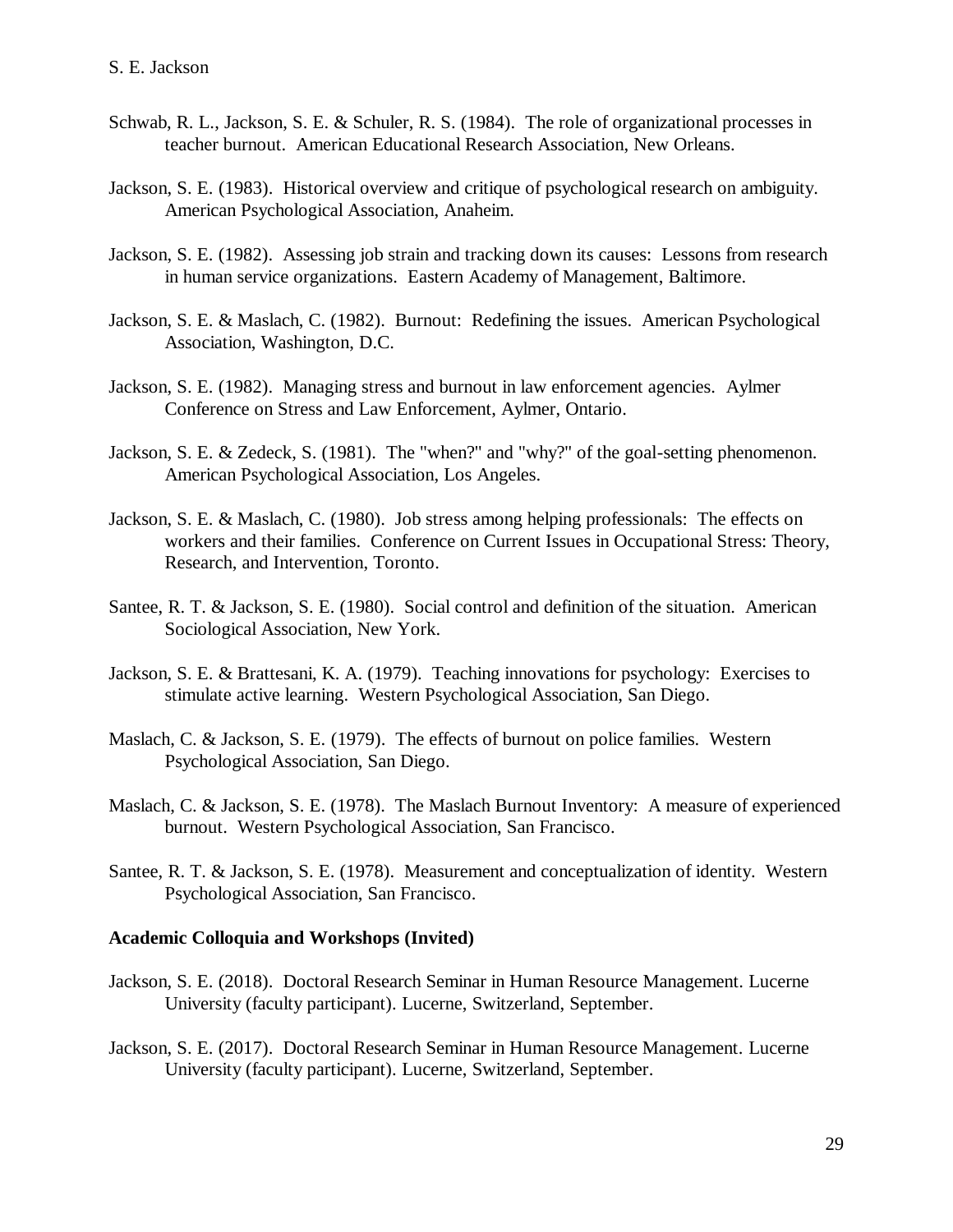- Jackson, S. E. (2013). Doctoral Research Seminar in Human Resource Management. University of Zürich 2012 (faculty participant). Zürich, Switzerland, September.
- Jackson, S. E. (2012). PhD Workshop University of Zürich 2012 (faculty organizer and participant). Zürich, Switzerland, September.
- Jackson, S. E. (2011). The greening of OB/HRM scholars: Challenges and opportunities. David O'Brien Center for Sustainable Enterprise. Concordia University, Montreal, Canada, April.
- Schuler, R. S., & Jackson, S. E. (2008). Global realities and trends: Implications for International Human Resource Management. National University of Ireland, Galway, Ireland, September.
- Schuler, R. S., & Jackson, S. E. (2008). Global realities and trends: Implications for International Human Resource Management. University of Vienna, Vienna, Austria, May.
- Schuler, R. S., & Jackson, S. E. (2008). Global realities and trends: Implications for International Human Resource Management. FH Joanneum, Graz, Austria, May.
- Jackson, S. E. (2008). Invited Colloquium: Economic benefits of workforce diversity: Promises and progress. A. B. Freeman School of Business, Tulane University, March 28.
- Jackson, S. E. (2008). Invited Colloquium: Understanding and managing team work. Lancaster University, Centre for Performance-Lead HRM. London, September.
- Jackson, S. E. (2007). Invited Workshop: The creative search for research topics. Junior Faculty Consortium, Eastern Academy of Management Annual Conference, New Brunswick, New Jersey, May.
- Jackson, S. E. (2005). Faculty Advisor for the 4<sup>th</sup> Annual Doctoral Consortium on Knowledge Management. Queens University, Canada, October.
- Schuler, R.S. and Jackson, S. E. (2005). Invited Colloquium: International HRM: New realities for multinational enterprises. Cranfield University, UK, September.
- Jackson, S. E. (2004). Invited Colloquium: Understanding diversity in context: Problems and progress. University of Toronto, April.
- Jackson, S. E. (2003). Invited Colloquium: Diversity as a multi-level organizational phenomenon. Kenan Flagler Business School, University of North Carolina, Chapel Hill, November.
- Jackson, S. E. (2003). Invited Colloquium: Workplace diversity and organizational performance: Findings from a research consortium. Texas A&M University, April.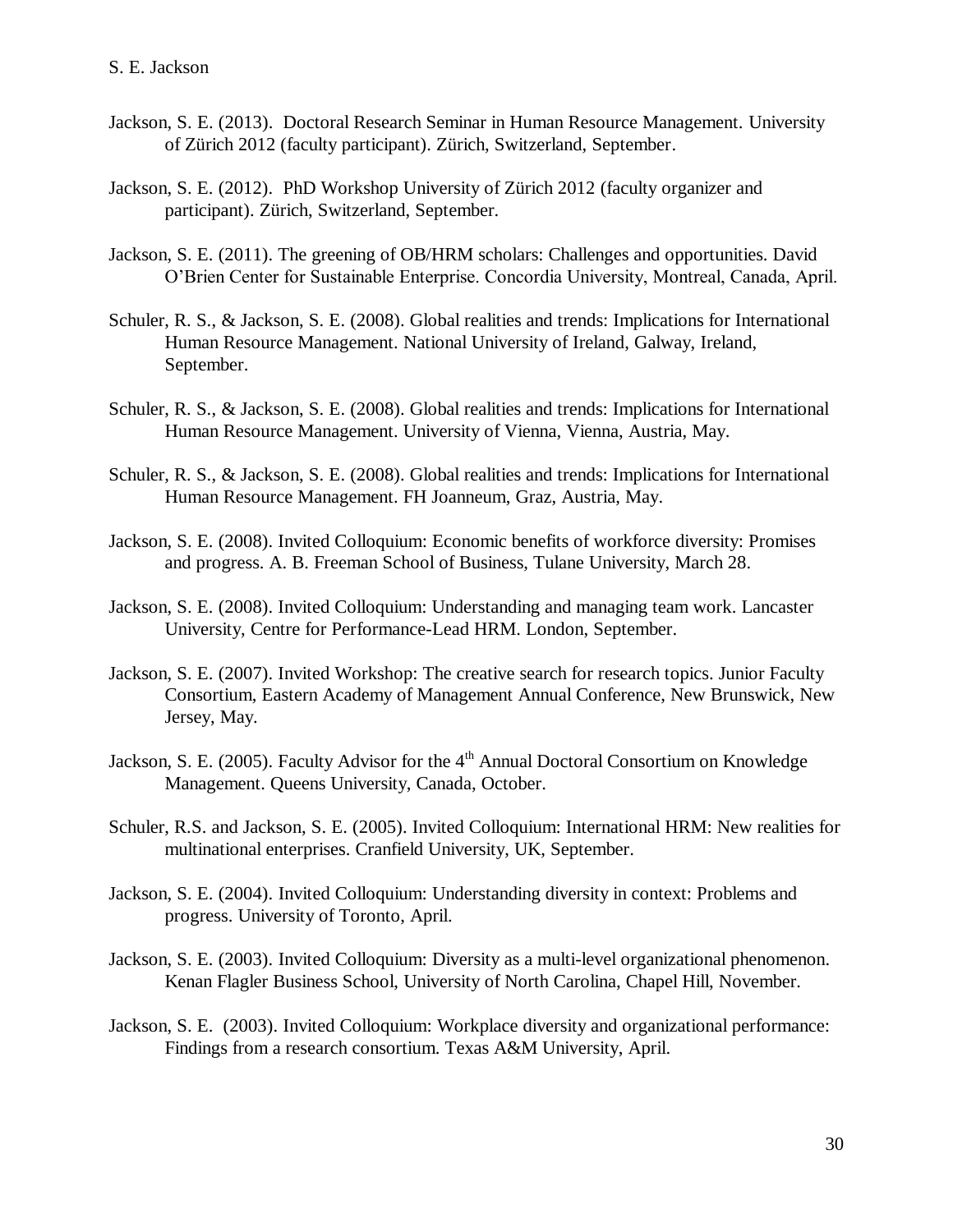- Jackson, S. E. (2003). Making the business case for diversity: Recent research findings. Corporate Forum Meeting, Center for Women and Work, Rutgers University, March.
- Kochan, T., & Jackson, S. E. (2002). Invited Presentation. Results from the Diversity Research Network studies on workforce diversity. Alfred P. Sloan Foundation, New York, New York, March.
- Jackson, S. E. (2001). Workforce diversity and corporate performance: Initial results and conclusions of the Diversity Research Network consortium. BOLD Initiative Foundation, New York, NY, February.
- Jackson, S. E. (2001). Invited Colloquium: Understanding Diversity in Context. Department of Psychology, University of Maryland, April.
- Jackson, S. E. (2001). Invited Colloquium: The Consequences of Diversity for Individuals, Work Teams and Organizations. Department of Psychology, New York University, April.
- Jackson, S. E. (2000). Invited Research Workshop. Consequences of diversity for work teams. Mercer Delta Consulting, Inc., New York, NY, September.
- Jackson, S. E. (1998). Invited Colloquium: Managing domestic and global workforce diversity: Converging research streams? Nanyang Business School/Nanyang Technological University and at the National University of Singapore, Singapore, May.
- Schuler, R. S., & Jackson, S. E. (1998). Invited Workshop. The new world of HR. Human Resources Round Table (HARRT), Singapore, May.
- Jackson, S. E. (1998). Invited Colloquium: Crafting a conceptual article to ensure interest and impact. City University of Hong Kong, Hong Kong, May.
- Jackson, S. E. (1997). Invited Colloquium: Publication strategies for international management research. Thunderbird--American Graduate School of International Management, Phoenix, AZ, December.
- Jackson, S. E. (1997). Invited Colloquium: Toward understanding the role of organizational analysis in CEO selection processes. Center for Creative Leadership, Colorado Springs, Colorado, January.
- Jackson, S. E. (1996). Invited Colloquium: A macro-psychology approach to understanding human resource management systems. University of Missouri, Columbia, Missouri, May.
- Jackson, S. E. (1996). New theoretical approaches in strategy and human resource management. Personnel/Human Resource Management Research Group, Gainesville, Florida, March.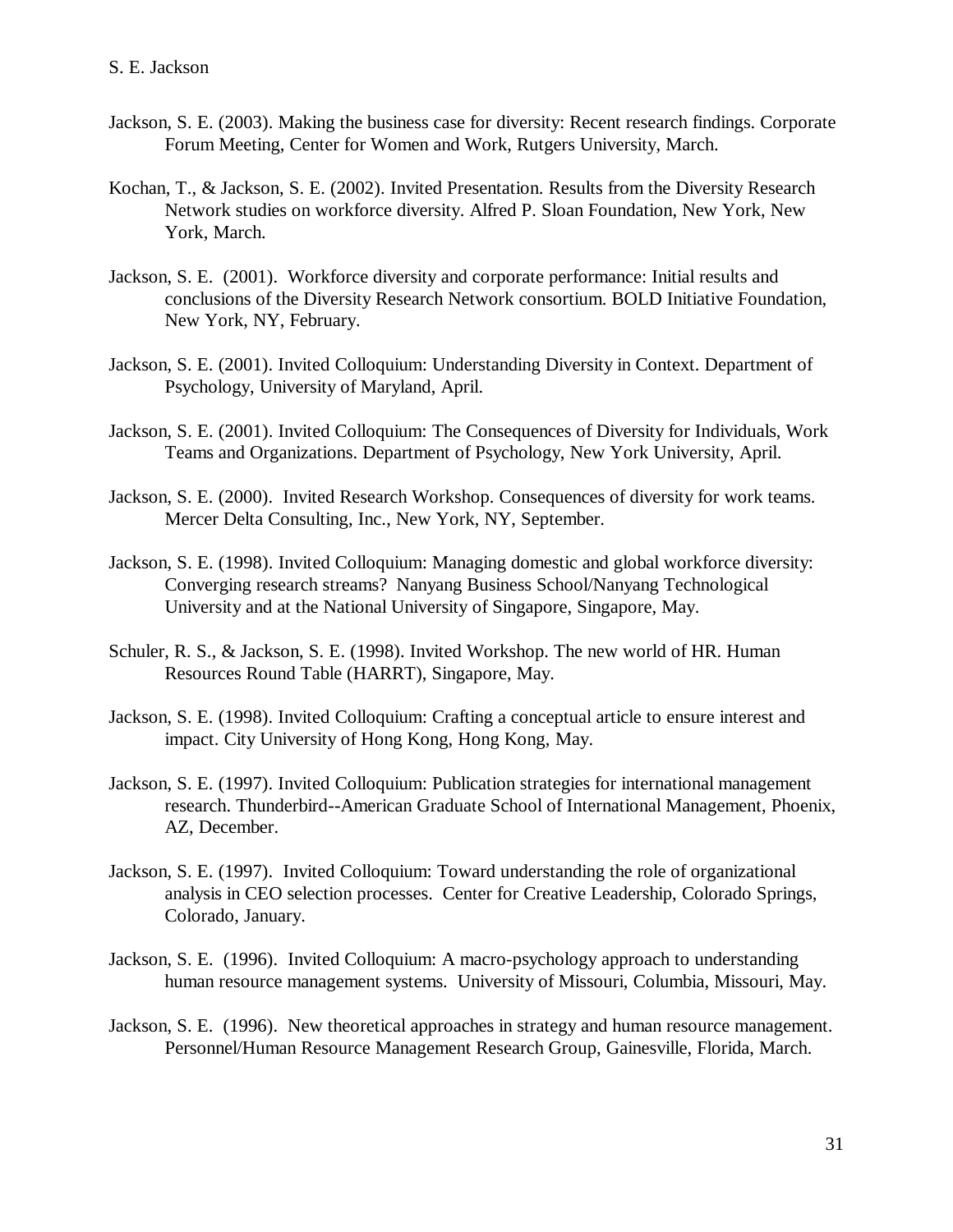- Jackson, S. E. (1996). Invited Colloquium: Where is HR research headed? Department of Psychology, New York University, New York, March..
- Jackson, S. E. (1995). Invited Colloquium: The embeddedness of strategy: Firms as intrafirm context.Embeddedness of Strategy Conference, University of Michigan, Ann Arbor, MI, May.
- Jackson, S. E. (1995). Invited Colloquium: Decision making dynamics and resource allocations within decision making teams: New directions in organizational psychology. University of Pittsburgh, Pittsburgh, PA, May.
- Jackson, S. E. (1995). Invited Address: What *is* the domain of "strategy" research and theory? University of Wisconsin at Madison, WI, April.
- Jackson, S. E. (1994). Invited Colloquium: When OB and strategy meet. Texas A&M University. College Station, TX, April.
- Jackson, S. E. (1994). Invited Colloquium: An editor's perspective on the publication process. Rutgers University, New Brunswick, NJ, January.
- Schneider, B., & Jackson, S. E. (1993). Professional Workshop: Staffing and development for organization fit. Society for Industrial and Organizational Psychology, San Francisco, CA, April.
- Jackson, S. E. (1993). Invited Colloquium: Research on diversity in organizations: What we know and what we need to learn. University of Kansas, Lawrence, KS, November.
- Jackson, S. E. (1993). Invited Colloquium: Diversity as an emerging research domain in the organizational sciences. Texas Christian University, Dallas, TX, November.
- Jackson, S. E. (1993). Invited Colloquium: Managing workforce diversity: Fad or fashion for human resource managers. Graduate School of Management, Rutgers University, Newark, NJ, April.
- Jackson, S. E. (1993). Invited Colloquium: Toward understanding the dynamics of diversity. Department of Business Administration, University of Illinois, Champaign, IL March.
- Jackson, S. E. (1993). Invited Colloquium: The science and practice of managing workforce diversity. Department of Psychology, Colorado State University, Fort Collins, CO, March.
- Jackson, S. E. (1993). Invited Colloquium: Research in organizational demography and workforce diversity. Department of Management, University of Colorado, Denver, CO, March.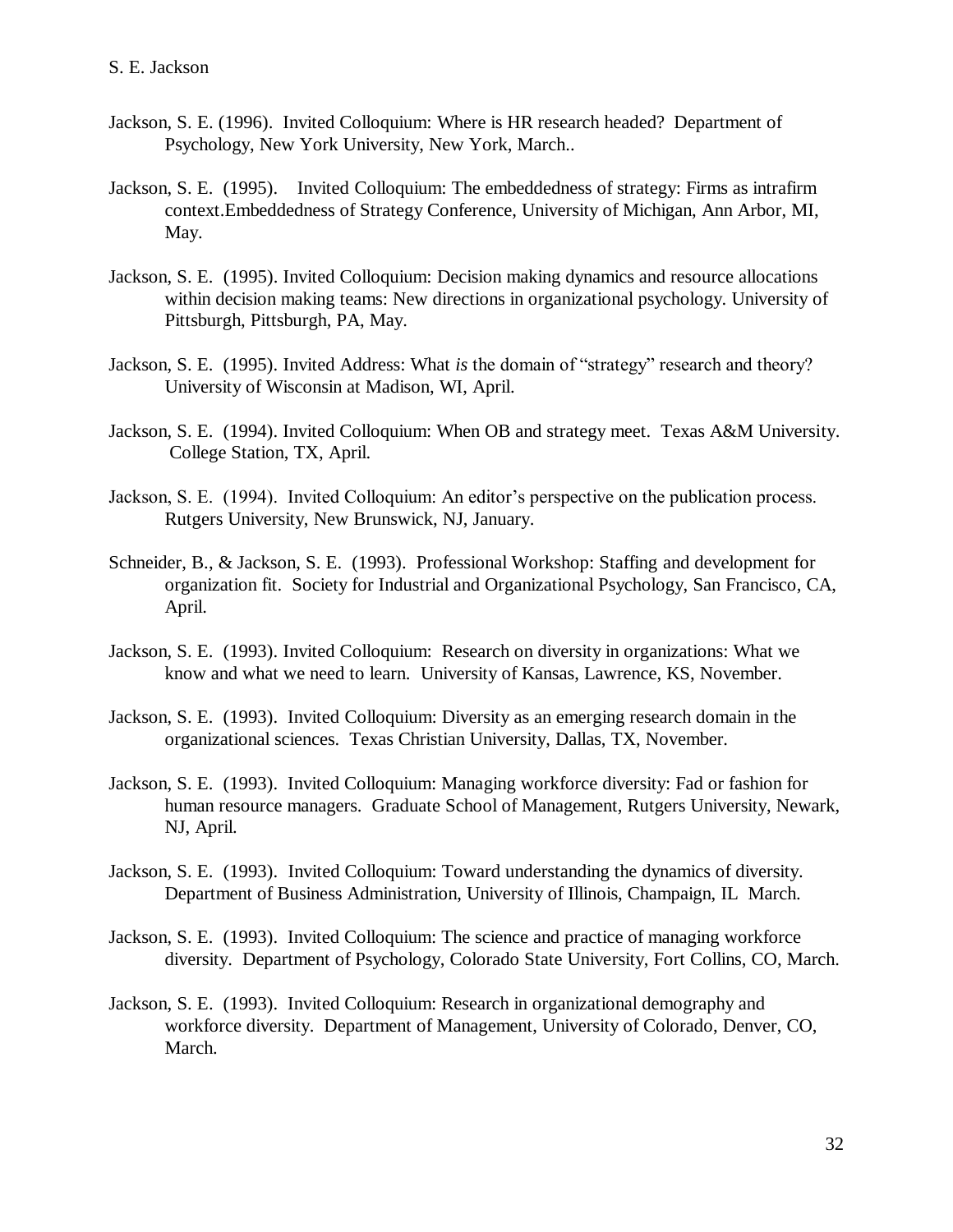- Jackson, S. E. (1993). Levels of analysis issues in understanding the consequences of diversity. Personnel/Human Resources Research Group, East Lansing, MI, June.
- Jackson, S. E. (1992). Invited Speaker: Designing diversity initiatives to meet strategic imperatives. Leadership Diversity Conference, Center for Creative Leadership, Greensboro, NC, December.
- Jackson, S. E. (1992). Invited Colloquium: "Managing diversity" as an emerging strategic issue for U. S. employers. University of Sheffield; Manchester Business School; London Business School; July.
- Jackson, S. E. (1991). Invited Colloquium: New research directions for understanding organizational behavior. University of California, Berkeley, Haas School of Business Administration, March.
- Brittain, J., Jackson, S. E., & Bettis, R. (1991). Invited Workshop: *Academy of Management Review* theory development workshop. Academy of Management, Miami Beach, August.
- Jackson, S. E. (1991). Invited Workshop: Implications of workforce diversity for assessment practices. National Assessment Conference, Minneapolis, October.
- Klimoski, R., Jackson, S. E., Brittain, J. (1990). Invited Workshop. *Academy of Management Review* theory development workshop. Academy of Management, San Francisco, August.
- Jackson, S. E. (1989). Invited Address: Mix masters at work.Conference on Group Dynamics, Texas A & M University, April.
- Jackson, S. E. (1989). Invited Address: Organizational studies of group composition. Student Consortium Workshop, Society for Industrial and Organization Psychology, Boston, April.
- Jackson, S. E. (1989). Invited colloquium: Social psychology at work: A discussion of studies relating managerial team composition to innovation and turnover. Bowling Green State University, Department of Psychology, April.
- Jackson, S. E. (1988). Invited colloquium: Integrating human resource development plans with competitive strategies. Council of Human Resource Development Executives, New York, October.
- Jackson, S. E. (1988). Invited colloquium: What are the consequences of top team composition? Concordia University, Montreal, April.
- Jackson, S. E. (1988). Invited colloquium: Determinants of innovation in the banking industry. Suffolk University, Boston.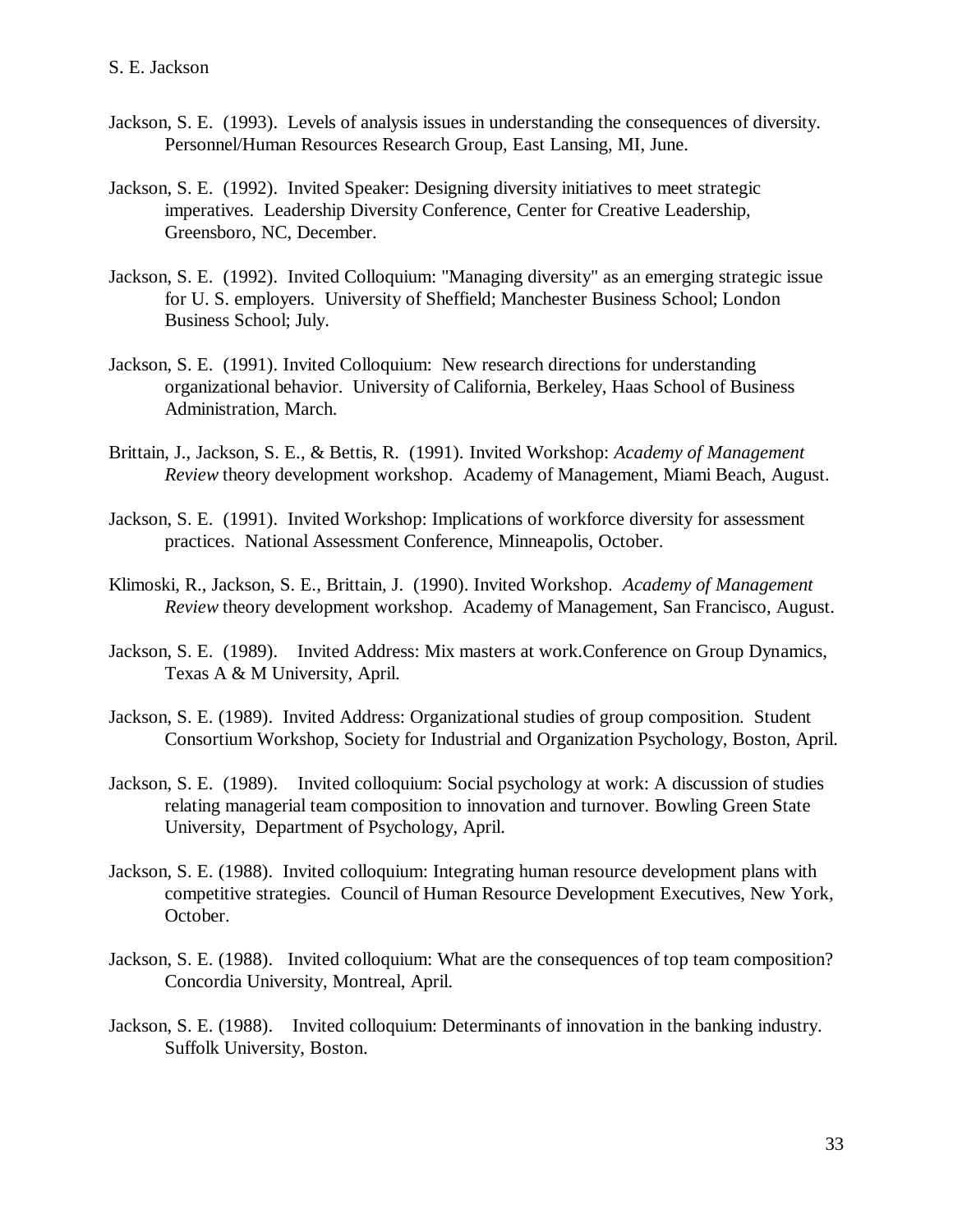- Jackson, J. E. (1988). Invited colloquium: Team composition and organizational innovation. Australian Graduate School of Management, Sydney.
- Jackson, S. E. (1988). Why group composition effects are important to research in personnel and human resource management. Personnel/Human Resource Research Group meeting, June, Denver.
- Jackson, S. E. (1987). Invited colloquium: Does job control control job stress? NIOSH Conference on Stress and Control, May, Cinncinati, Ohio.
- Jackson, S. E. (1980). Sources of stress among educators and peace officers: Shared territory. Institute on Alcohol and Substance Abuse, Billings, Montana.

#### **PARTICIPATION AS SESSION CHAIR, PANELIST, OR DISCUSSANT AT PROFESSIONAL MEETINGS** (excludes presentations made as an AOM officer or representative)

- Panelist: Sustainable HRM: The emerging future of HRM for corporate sustainability. Professional Development Workshop, Academy of Management Conference, Boston, 2019.
- Discussant: Human resource management and knowledge exchange: The drivers and the impediments. Academy of Management Annual Conference, Chicago, 2018.
- Discussant: Pre-conference doctoral consortium, Session 9. Dutch HRM Network and pHResh. Nijmegen, The Netherlands, November, 2017.
- Discussant: Sustainable HRM in international context. 10<sup>th</sup> Biennial International Conference of the Dutch HRM Network, Nijmegan, The Netherlands, November, 2017.
- Panelist: ONE Plenary: Green management under pressure—A debate. Academy of Management Annual Conference, Atlanta, 2017.
- Panelist: Time is Ripe for Knowledge Synthesis: (Re)inventing Technologies, Outlets, and Incentives. Academy of Management Annual Conference, Atlanta, 2017.
- Discussant/facilitator: Group faultline activation: Triggers, processes, and theoretical implications. Academy of Management Annual Conference, Atlanta, 2017.
- Chair: Applied behavioral strategy for greening: Energy, aspirations and action plans--changing green behaviors. Academy of Management Annual Conference, Vancouver, August, 2015.
- Panelist: Opening governance for diversity and inclusion in the Academy. Academy of Management Annual Conference, Vancouver, August, 2015.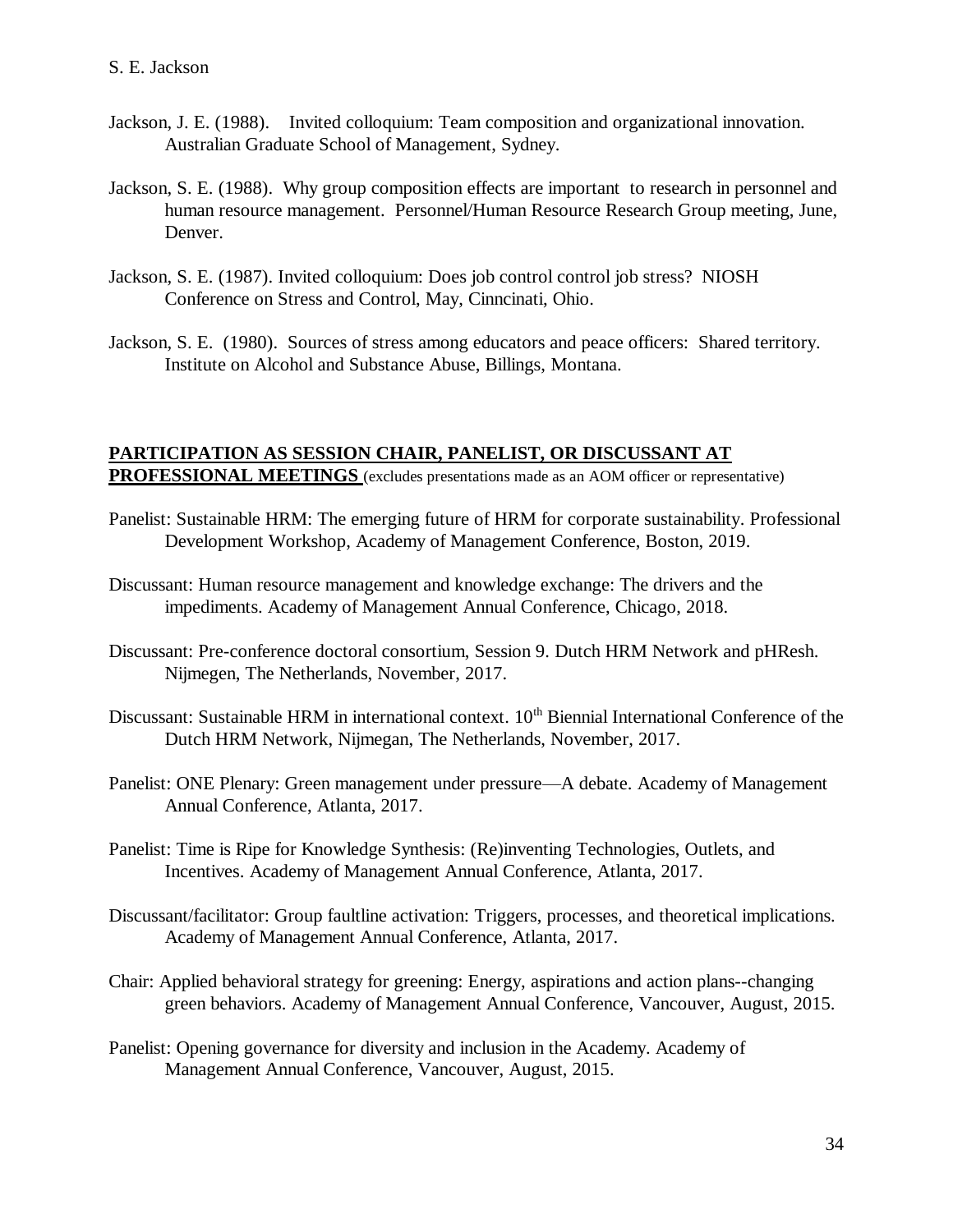- Chair: Corporate governance and reporting. Academy of Management Annual Conference, Philadelphia, August, 2014.
- Panelist: Green HR. RU SHRM Special Event. Rutgers University, New Brunswick, NJ, March, 2014.
- Discussant: Siemens Equity Culture. Mid-Year Fellows Workshop in Honor of Louis O. Kelso. Rutgers University, New Brunswick, January, 2014.
- Discussant: 20 Years of relational demography research: Current challenges and future directions. Academy of Management Annual Conference, Boston, August, 2012.
- Discussant: Social capital, human capital, and knowledge in organizations. Academy of Management Annual Conference, San Antonio, August, 2011.
- Organizer/Presenter: 2008 Professional Development Workshop Chairs Meeting Academy of Management Annual Conference, Philadelphia, August, 2007.
- Discussant/Moderator: Doing well by doing good: Comparing coordinated vs. non-coordinated market economy approaches to managing human resources: A transatlantic discussion from academic and industry perspectives. Academy of Management Annual Conference, Philadelphia, August, 2007.
- Discussant: Coalition for Faculty Diversity: Publishing Workshop. Academy of Management Annual Conference, Philadelphia, August, 2007.
- Panelist: Organizational Behavior Division Doctoral Consortium. Academy of Management Annual Conference, Philadelphia, August, 2007.
- Chair and Participant: Statistical methods for assessing faultlines in teams: Directions for research on team composition. Academy of Management Annual Conference, New Orleans, August, 2004.
- Panelist: Meeting researchers in multi-level analysis. Academy of Management Annual Conference, New Orleans, August, 2004.
- Discussant: Managing Diversity in Turbulent Times: A "SWOT" Analysis. Society for Industrial and Organizational Psychology Annual Conference, Chicago, April 2004.
- Chair: Discrimination in Personnel Assessment: What's To Be Done? Society for Industrial and Organizational Psychology Annual Conference, Chicago, April 2004.
- Panelist: Strategies for survival and success. Junior Faculty Consortium, HR Division, Academy of Management Annual Conference, Toronto, August, 2000.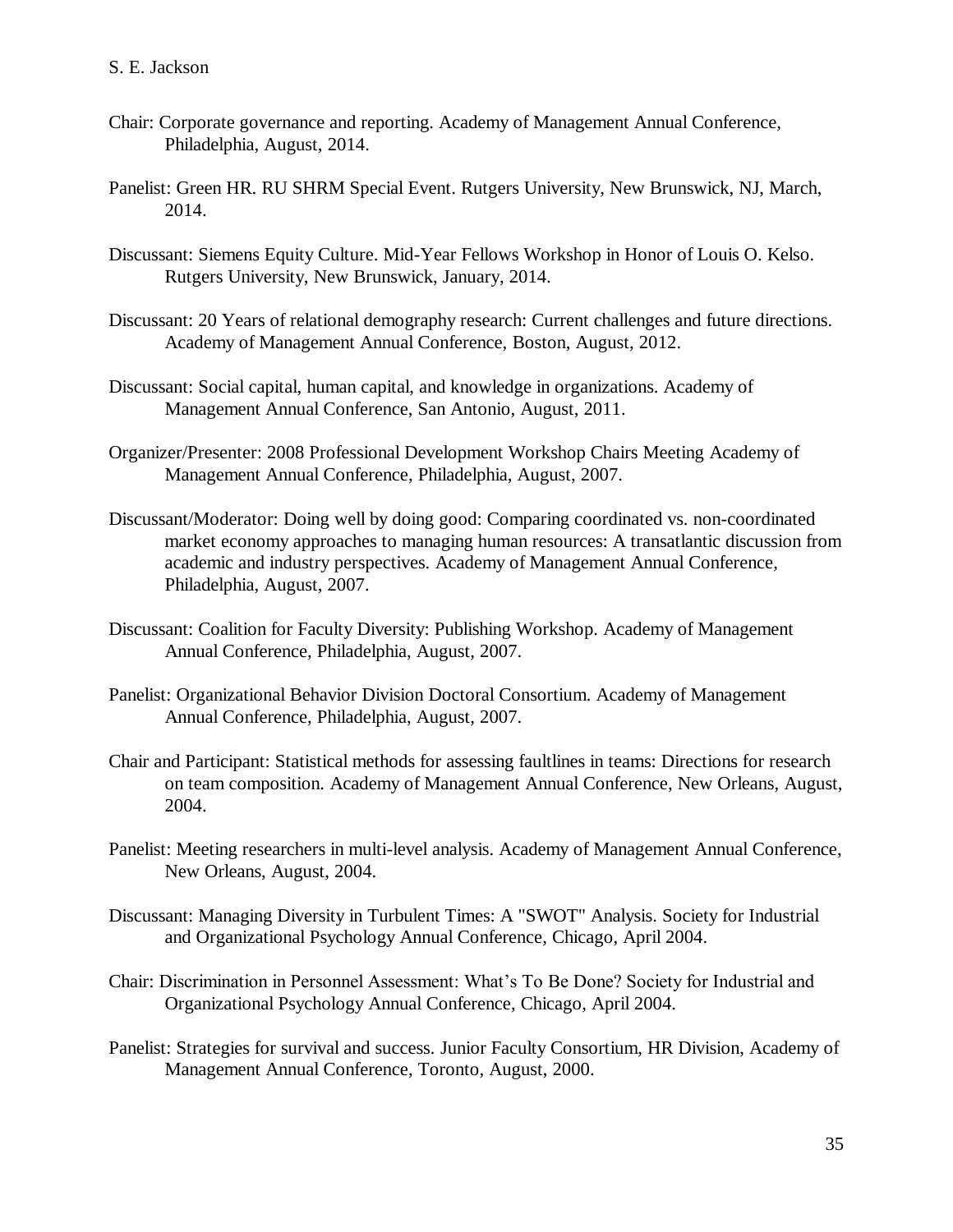- Co-Chair and Discussion Facilitator: Showcase Symposium: Managing multicultural organizations: A meeting of the minds. Academy of Management Annual Conference, Toronto, August, 2000.
- Debate Moderator: Contrasting perspectives on social identification in organizations. Academy of Management Annual Conference, Chicago, August, 1999.
- Roundtable Leader: Research directions for studying team work. Human Resources Division Doctoral Consortium, Academy of Management Annual Conference, Chicago, August, 1999.
- Discussant: Determinants of human resource management practices. Academy of Management Annual Conference, Chicago, August, 1999.
- Panelist: The balancing act: Teaching, research and service. Professional Development Workshop, Graduate School of Management, Rutgers University, Newark, February, 1999.
- Chair: Decision Making and Executive Selection: New Technology for New Research. 24<sup>th</sup> International Congress of Applied Psychology, International Association for Applied Psychology, San Francisco, CA, August, 1998.
- Panelist: Research Roundtable: Maintaining a research program after tenure. Human Resources Division Junior Faculty Consortium, Academy of Management Annual Meeting, Boston, MA, August, 1997.
- Panelist: Teachers hooked on teaching. Organizational Behavior Division Not-So-Junior Faculty Mid-Career Forum. Academy of Management Annual Meeting, Boston, MA, August, 1997.
- Panelist: The writing process: The other side of research. Annual Conference of the Society of Industrial and Organizational Psychology, St. Louis, MO, April, 1997.
- Discussant: New directions for diversity research: Insights from ethnic identity theory. Annual Conference of the Society of Industrial and Organizational Psychology, St. Louis, MO, April, 1997.
- Chair: Shared interest track on decision making: How their heterogeneity influences teams' actions. Academy of Management Annual Meeting, Cincinnati, August, 1996.
- Facilitator: The challenge of understanding diversity: Research forum. Academy of Management Annual Meeting, Cincinnati, August, 1996.
- Panelist: Discussion with the Editors: OB/OMT Junior Faculty Consortium. Academy of Management Annual Meeting, Cincinnati, August, 1996.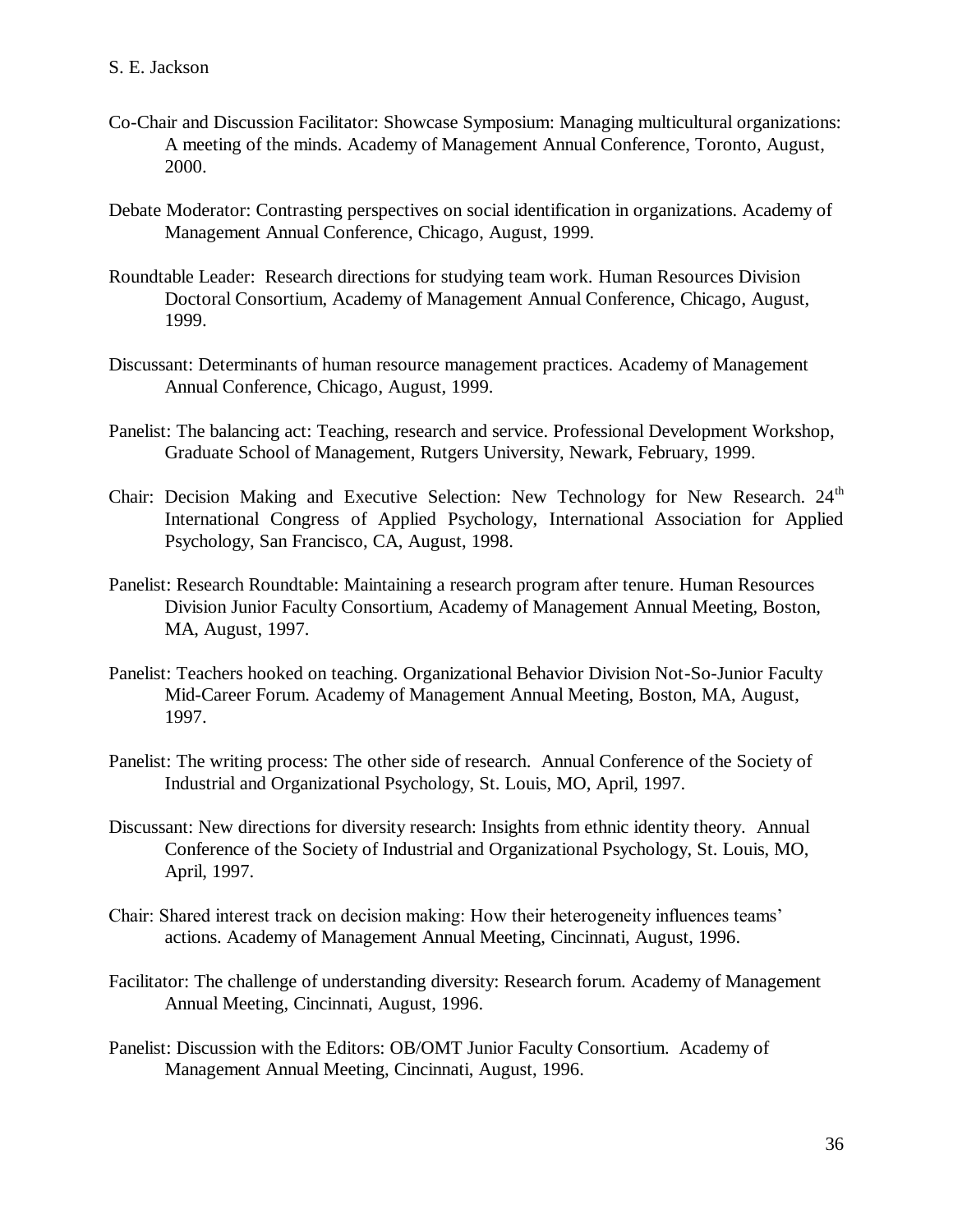- Panelist: OB/ODC/OMT Doctoral Consortium: Roundtable on Diversity Research. Academy of Management Annual Meeting, Cincinnati, August, 1996.
- Panelist: All Academy Editors Panel. Academy of Management Annual Meeting, Vancouver, August, 1995.
- Discussant: Managing diversity within diversity: Human resource strategies for acknowledging differences within employee groups. Academy of Management Annual Meeting, Vancouver, August, 1995.
- Panelist: All Academy Editors Panel. Academy of Management Annual Meeting, Dallas, August, 1994.
- Panelist: Meet the Editors. IFSAM Annual Conference. Dallas, August, 1994.
- Panelist: Publishing in the field of International Management. Preconference consortium. Academy of Management, Dallas, August, 1994.
- Discussant: Current issues in socialization: Where are we and where are we going? Academy of Management Annual Meeting, Dallas, August, 1994.
- Discussant: Managing a new workforce: The role of persons with disabilities in the workplace. Academy of Management Annual Meeting, Atlanta, August, 1993.
- Panelist: The successful job search: Tips from the experts. METRO Graduate Student Event, New York, 1993.
- Chair: Working through workforce diversity: SIOP Practice Series. Society for Industrial and Organizational Psychology, Montreal, April, 1992.
- Panelist: Managing diversity in a changing workforce. National Assessment Conference, Minneapolis, October, 1991.
- Panelist: Managing top management teams. Society for Industrial and Organizational Psychology, St. Louis, MO, 1991.
- Discussant: The systems perspective in I/O psychology. Society for Industrial and Organizational Psychology, St. Louis, MO, 1991.
- Panelist: Work design and stress. Work and well-being: An agenda for the 90's. APA/NIOSH Conference, Washington, DC, 1990.
- Chair: General principles and contextual contingencies for I/O practitioners and scientists. Society for Industrial and Organizational Psychology, Miami, April, 1990.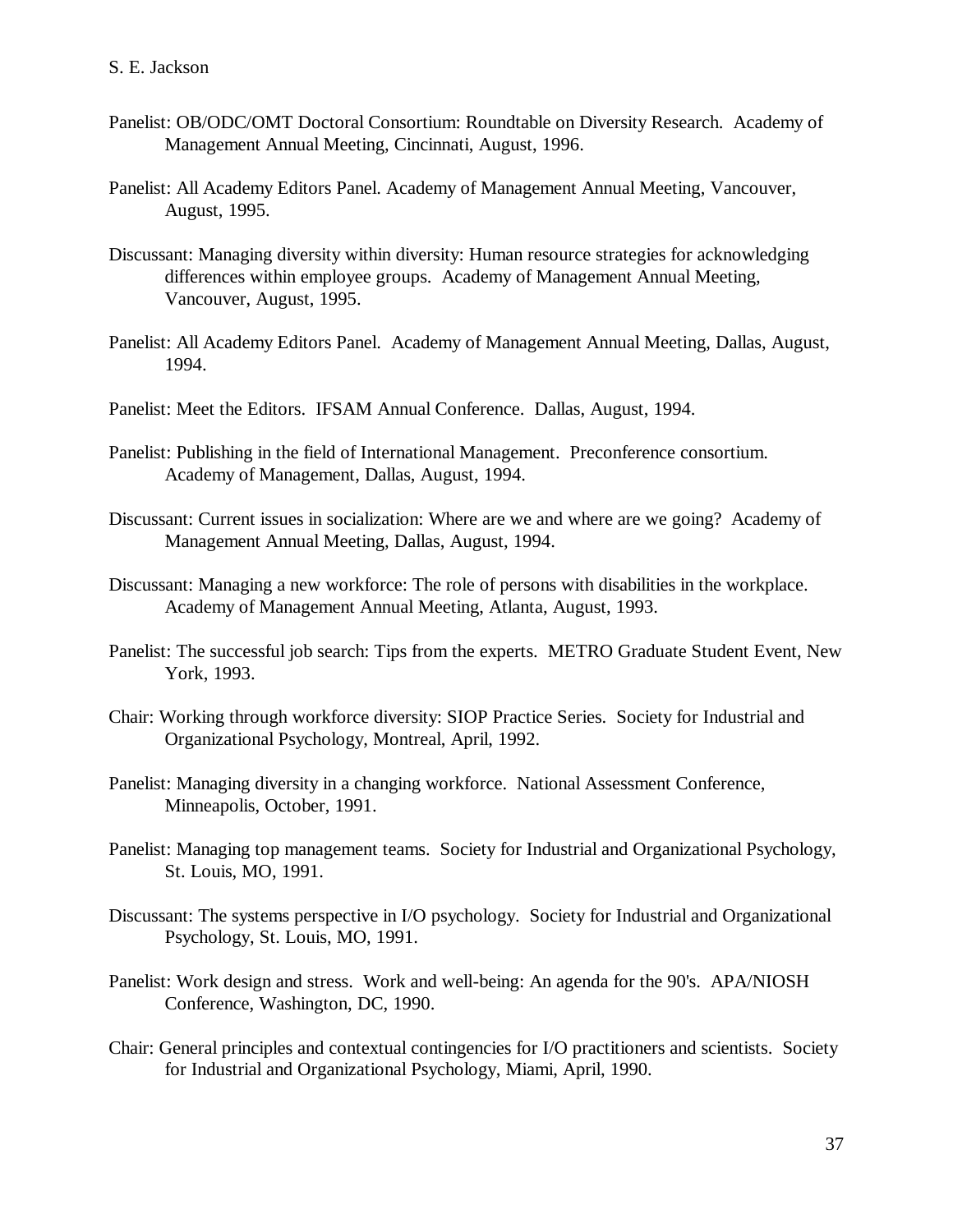- Panelist: Organizational change: Diverse approaches, common themes. Society for Industrial and Organizational Psychology, Miami, April, 1990.
- Chair: Putting teams in their places: Organizational context and team management. Society for Industrial and Organizational Psychology, Boston, April, 1989.

Chair: Cognitive style and judgment. Midwest Academy of Management, Bloomington, 1987.

- Discussant: Perspectives on burnout process and predictors. Academy of Management, New Orleans, 1987.
- Chair: Quantitative Methods II. Academy of Management, New Orleans, 1987.
- Chair: Invited Panel: Decision-making processes in Organizations. Midwest Academy of Management, St. Louis, 1986.
- Chair: Methods for assessing work values. Academy of Management, Chicago, 1986.

Chair: Rethinking job stress. American Psychological Association, Wash., D.C., 1986.

Discussant: Absenteeism. Academy of Management, San Diego, 1985.

Discussant: Employee involvement. Academy of Management, San Diego, 1985.

Chair: Quality of work life. Eastern Academy of Management, Pittsburgh, 1983.

Chair: Industrial-Organizational psychology. Eastern Psychological Association, Philadelphia, 1983.

Discussant: Performance appraisal I. Academy of Management, Dallas, 1983.

Discussant: Stress and burnout in education organizations. American Educational Research Association, New York, 1982.

#### **COURSES TAUGHT**

#### **Undergraduate**

Personnel and Human Resource Management Survey of Industrial/Organizational Psychology

#### **Masters**

Selected Topics Seminars: Green HRM Sustainability and HRM Compensation and Reward Systems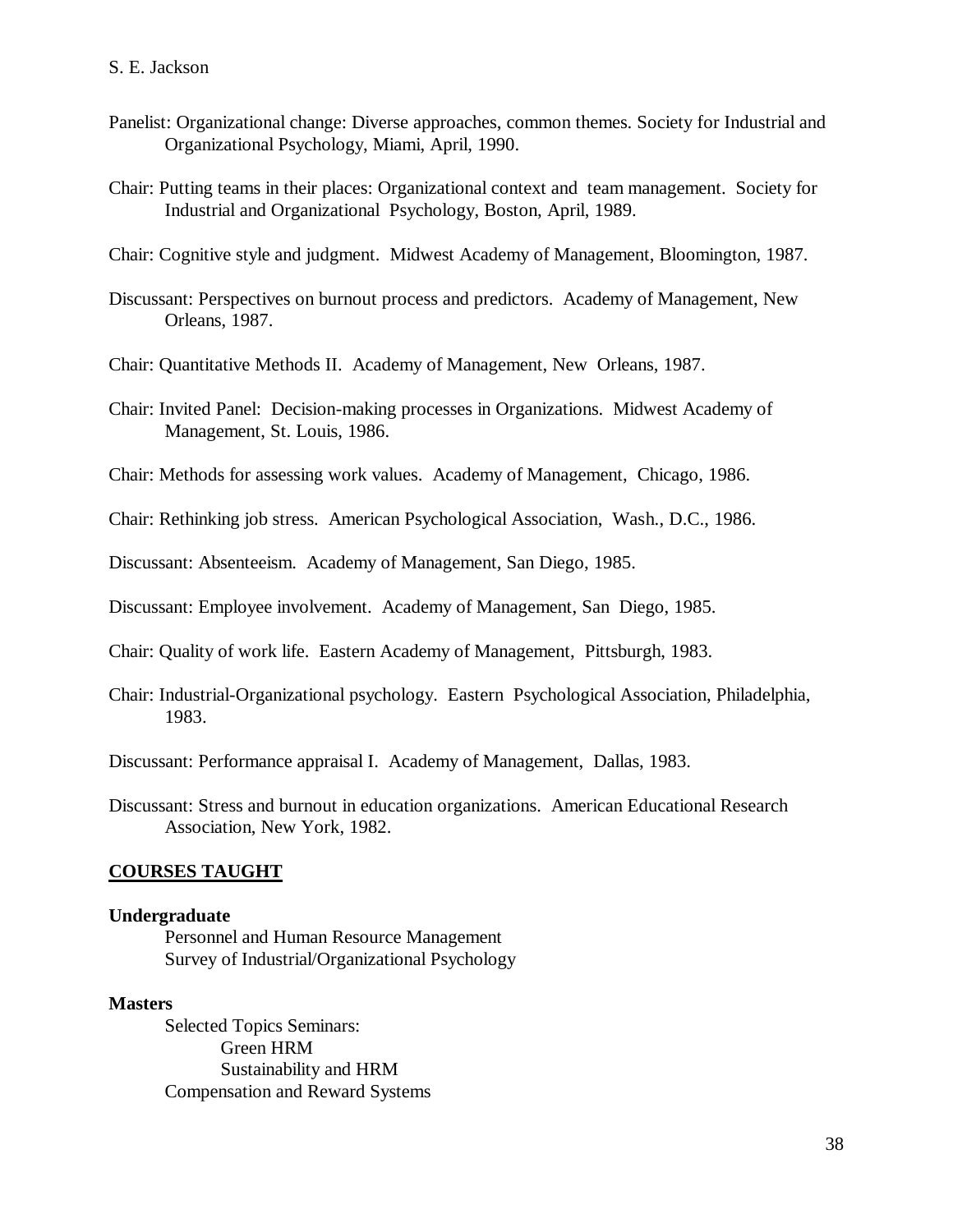Human Resource Strategy I: Introduction Human Resource Strategy IV: Designing and Implementing Human Capital Strategies in an Era of Change Managing Organizational Behavior Self-Leadership for Professionals Personnel Selection Research Methods Work Motivation Programs

#### **Doctoral**

Advanced Topics Seminars:

Publication and Knowledge Dissemination Occupational Stress Organizational Behavior at the Edge: The Meso Approach Organizational Decision Making Organizational Learning and Knowledge Management Organization Theory and Human Resource Management Work Motivation and Attitudes Workplace Diversity Human Resource Management: Survey of the Scholarly Literature Proseminar in Industrial Relations and Human Resources Research Methods: Data Collection in Organizations Research Methods Seminar: Developing and Defending the Thesis Proposal

#### **International and Executive Development Programs**

| Developing HR Strategies, Executive and Professional Education (NextGen Program),   |
|-------------------------------------------------------------------------------------|
| School of Management and Labor Relations, Rutgers University.                       |
| Managing Human Resources, Reykjavik University, Reykjavik, Iceland (M.Sc. in OB/TM) |
| Human Resource Management, Graduate School of Business Administration, Zurich,      |
| Switzerland (EMBA).                                                                 |
| Human Resource Management, Graduate School of Business Administration, Zurich,      |
| Switzerland (BBA Workshop).                                                         |
| Human Resource Strategy, Singapore Institute of Management and Rutgers University,  |
| Singapore (MHRM)                                                                    |
| International Human Resource Management, Lovanium International Management Center,  |
| La Hulpe, Belgium (Exec. Devel.)                                                    |
| Human Resources Management, Ecole des Hautes Etudes Commerciales, France (Masters)  |
| Human Resource Management and Organizational Strategy, University of Melbourne      |
| (Exec. Devel.)                                                                      |
| International Perspectives in OB, Ecole des Hautes Etudes Commerciales, France      |

# **SERVICE ON DISSERTATION COMMITTEES**

(Masters)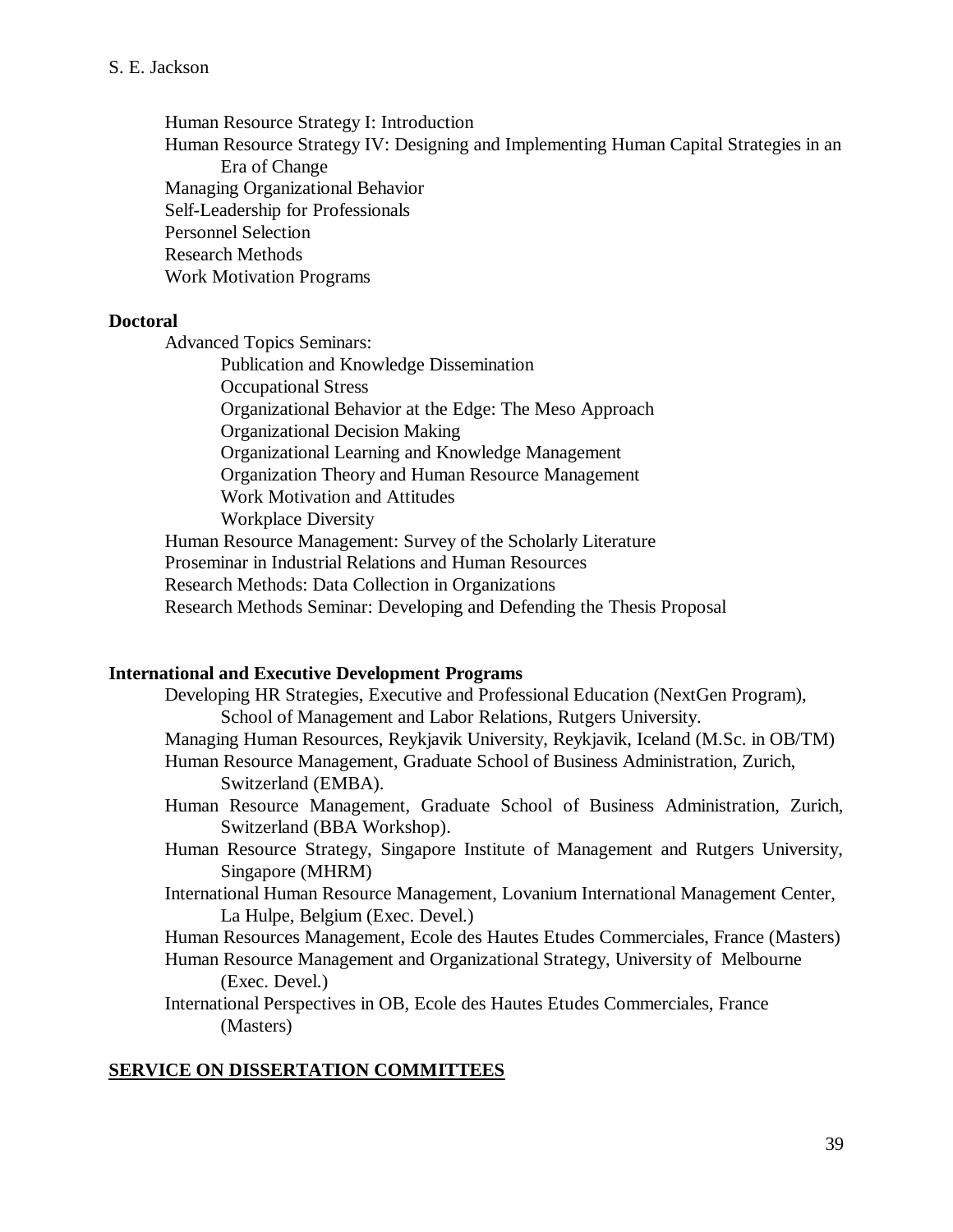- Norton, Thomas A. (2016). A multilevel perspective on employee green behavior. School of Psychology, University of Queensland, Australia. (External Reader)
- O'Brien, Bridget. A. (2016). Hope and burnout during planned organization change. Fielding Graduate University, USA. (External Examiner)
- Atomsa, Sri Solomon Masho. (2014). Job satisfaction, organizational commitment and turnover among Ethiopian university teachers: Antecedents, consequences and implications. Andra University, Andhra Pradesh, India. (External Examiner).
- Jiang, Kaifeng (2013). Bridging the gap between reality and perception: Managers' role in shaping employees' perceptions of high performance work systems. (Committee Member)
- Kim, Andrea (2013). A moderated mediation model of the link between team incentives and team performance. (Committee Member)
- Kebelo, K. K. (2011). Role stressors and psychological strain: Determining the influence of personal factors among academic officers of Ethiopian higher education institutions. Department of Psychology, Andhra University, India (External Examiner).
- Castellano, William G. (2010). Contract human capital human resource architecture. School of Management and Labor Relations, Rutgers University. (Committee Member)
- Colagaklu, Saba (2009). Enhancing subsidiary absorptive capacity: The role of knowledge acquisition practices and intellectual capital. School of Management and Labor Relations, Rutgers University. (Committee Member)
- Hong, Ying (2009). One size does not fit all: The linkage among service capabilities, human resource management, and outcomes. School of Management and Labor Relations, Rutgers University. (Committee Member)
- Jiang, Yuan. (2009). A multilevel model of transformational leadership and team outcomes: A knowledge-focused perspective. School of Management and Labor Relations, Rutgers University. (Chair)
- Chung, Yunhyung. (2008). Balancing the internal and external social capital of diverse teams. School of Management and Labor Relations, Rutgers University. (Chair)
- Harden, Erika (2008). Innovation in knowledge-intensive business services: The co-dependent role of clients and providers. School of Management and Labor Relations, Rutgers University. (Committee Member)
- Martin-Rios, Carlos (2006). Establishing accountability systems in collaborative knowledge work. School of Management and Labor Relations, Rutgers University. (Committee Member)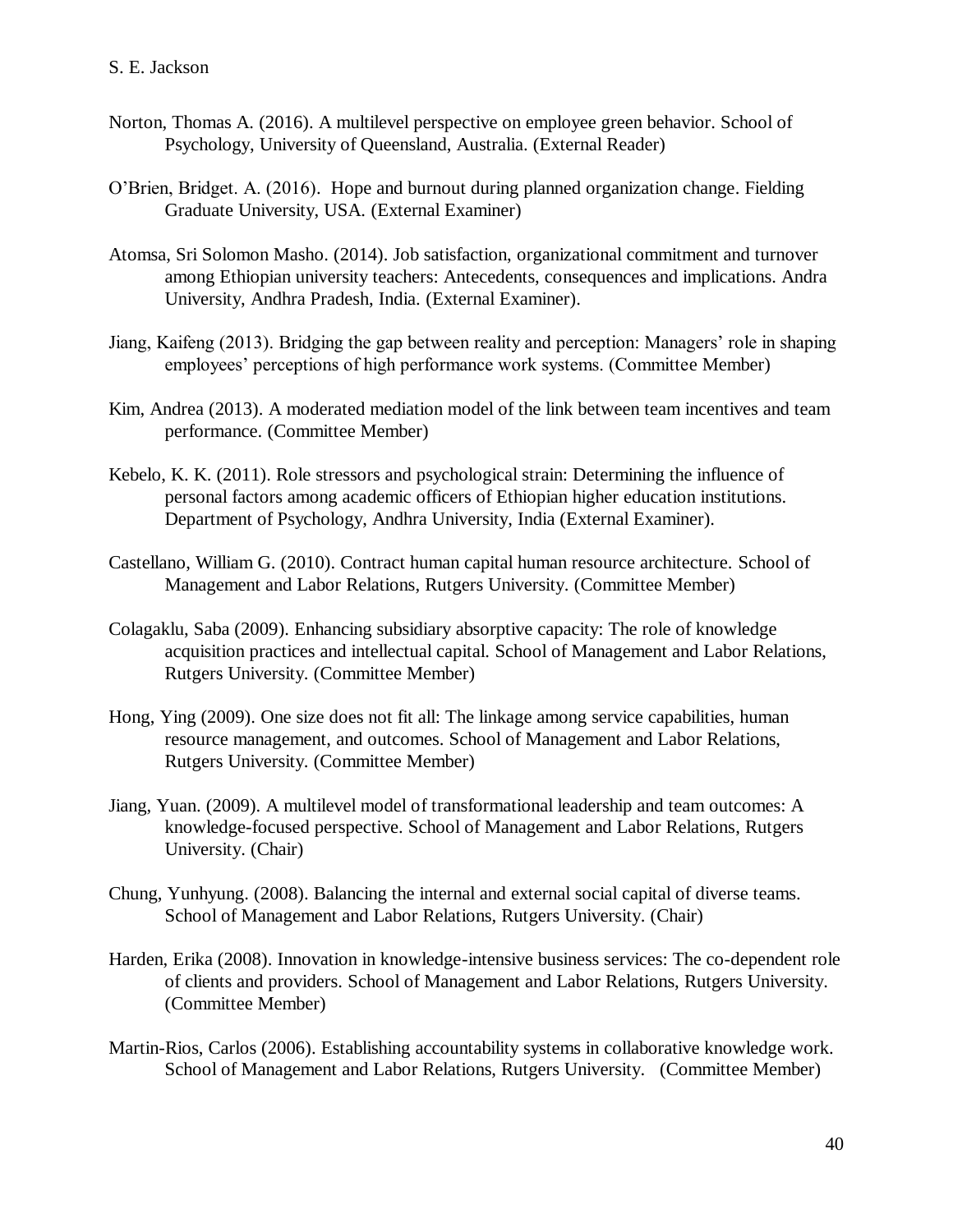- Tarique, Ibraiz R. (2005). International executive development: The influence of international developmental activities, personality, and early international experience on success in global work activities. School of Management and Labor Relations, Rutgers University. (Committee Member)
- Barnes, Jane. (2004). Top management team and CEO turnover in vertically integrated firms: Who really makes a difference? School of Management and Labor Relations, Rutgers University. (Committee Member)
- Lazarova, Mila. (2004). The role of organizational career development programs, work/life balance programs, and commitment to career and personal life for retention of professional employees. School of Management and Labor Relations, Rutgers University. (Committee Member)
- Cabrales, Alvaro L. (2003). The contribution of human resource management to organizational capabilities. Universidad Pablo de Olavide, Sevilla, Spain. (External Examiner)
- Joshi, Aparna. (2002). How does context matter? Examining the process and performance outcomes of work team heterogeneity. School of Management and Labor Relations, Rutgers University. (Chair)
- Douthitt, Elizabeth. (2001). Effects of leader behaviors on role perceptions and performance in service center teams. School of Management and Labor Relations, Rutgers University. (Chair)
- Hunt, Corina. (2000). The influence of group norms on contrast and assimilation effects in social judgment. Department of Psychology, Rutgers University. (Committee Member)
- Hyland, MaryAnne. (1999). The relationship between flexible work arrangements and business outcomes. School of Management and Labor Relations, Rutgers University. (Chair)
- Alvarez-Backus, Eden B. (1998). Diagnosing strategic issues: Cultural variations in perceptions of threats and opportunities. Department of Psychology, New York University. (Chair)
- Sheramata, Willow A. (1998). Finding and resolving problems in radical time-constrained software new product development: The functional imperatives of crises-prone systems. Department of Management and Organizational Behavior, New York University. (Committee Member)
- Holt, John (1997). An investigation of the relationship between organisational value systems and human resource management systems. Australian Graduate School of Management, University of New South Wales. (Committee Member)
- Krieger, Wendy L. (1995). Career activism: A model of individual career direction. Deaprtment of Psychology, New York University. (Chair).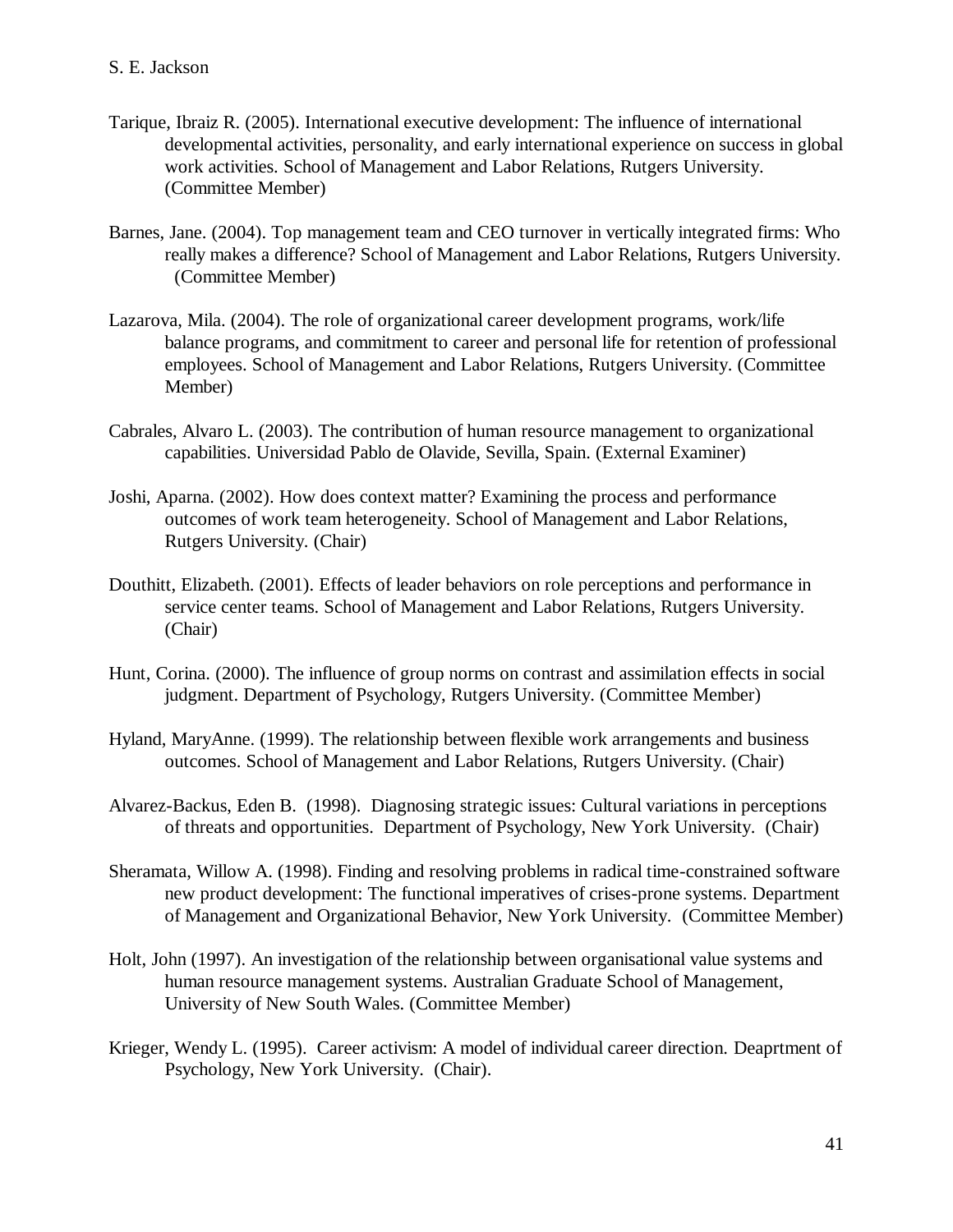- Julin, Johan (1994). The effects of goal provider and recipient characteristics in goal setting. Department of Psychology, New York University. (Chair)
- Sessa, Valerie (1993). Managing group conflict for productivity. Department of Psychology, New York University. (Chair) (This dissertation won the NYU Fryer Award for Best Dissertation in I/O Psychology, 1993.)
- Raju, Vijay Rama (1993). Organizational level and role stress. Andhra University, Waltair, India. (External Reader)
- Hung, Yuca (1995). Asian Americans, cultural diversity, self-efficacy and affirmative action: Towards an understanding of career outcomes in the American workplace. (Chair)
- Berry, Carolyn A. (1993). The AIDS related attitudes of physicians-in-training as a function of role modelling attitudes of their faculty toward treating people with AIDS. Department of Psychology, New York University. (Committee Member)
- Krupnick, Robert N. (1992). Profiles in commitment: Work and nonwork commitments and their relation to work and nonwork outcomes. Department of Psychology, New York University. (Chair)
- Rivero, Juan-Carlos (1992). Toward a dynamic model of decision strategy change. Department of Psychology, New York University. (Chair) (This dissertation won the NYU Fryer Award for Best Dissertation in I/O Psychology, 1992.)
- Brett, Joan (1992). Personality in groups: The influence of negative affectivity on group processes and decisions. Department of Psychology, New York University. (Committee Member)
- Korsgaard, Mary Audrey (1990). The role of goal content and structure in attention to and interpretation of feedback. Department of Psychology, New York University. (Committee Member)
- Katrichis, Jerome (1990). Power and influence in organizational purchasing decisions: A systems interaction perspective. School of Business Administration, University of Michigan. (Committee Member)
- Green, Dianne E. (1990). Burnout: The elaboration of a stress-related syndrome. Department of Psychology, Victoria University, New Zealand. (External Examiner)
- Webster, Jane (1989). Making computer tasks at work more playful. School of Business Administration, New York University. (Committee Member)
- Fund, Suzanne (1989). Type A behavior, hardiness, and coping with role conflict. Department of Psychology, New York University. (Committee Member)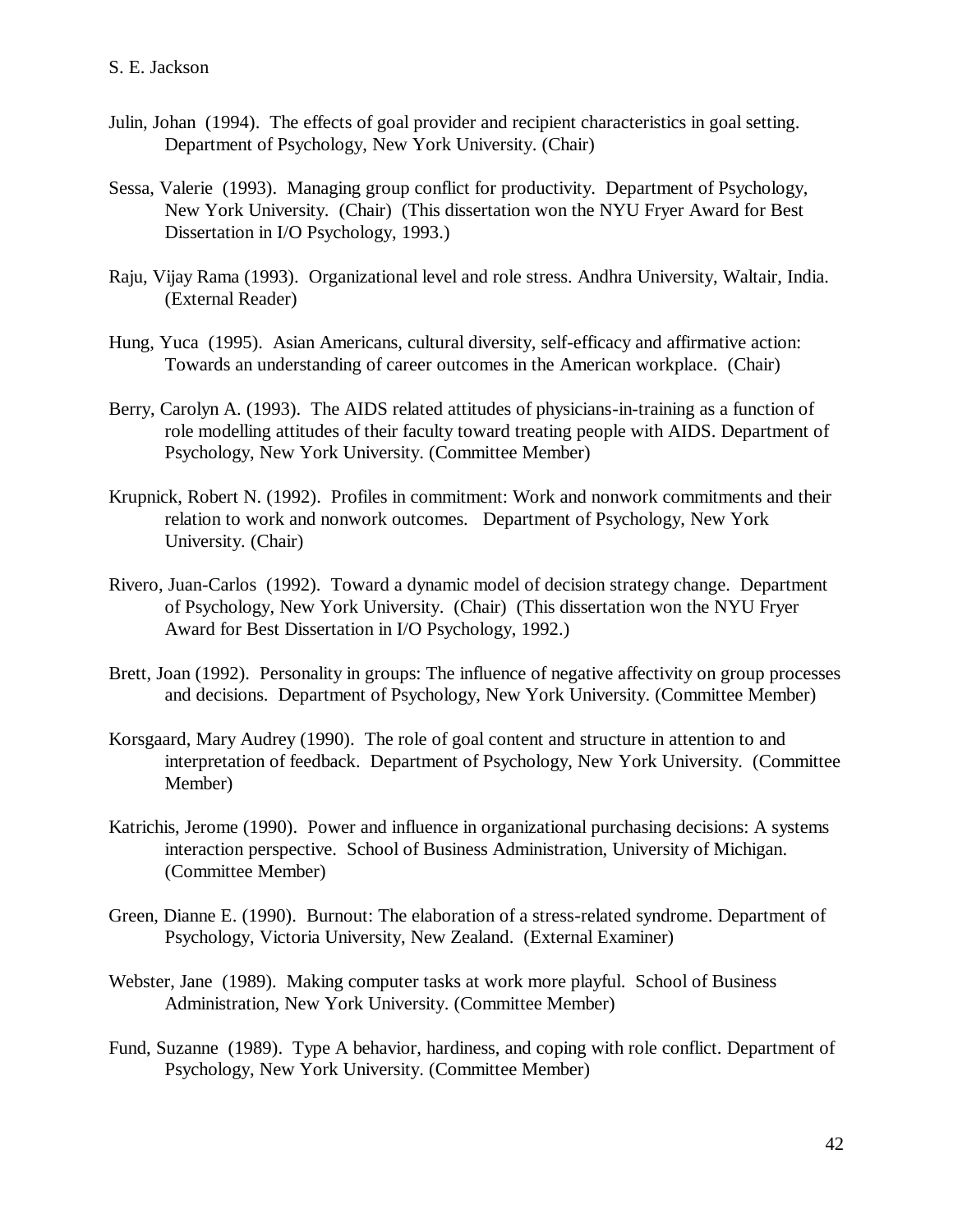- Rao, S. T. (1988). Managerial role ambiguity: Differential influence of contextual determinants. Andhra University, Waltair, India. (External Reader)
- Bantel, Karen A. (1987). A study of the impact of social composition of top management teams on organizational innovation. School of Business Administration, University of Michigan. (Co-chair)
- Carver, Robert H. (1988). Privatization and organizational choice: Chaos and calculation. School of Public Policy, University of Michigan. (Committee Member)
- Pfluger, Rosemarie E. (1988). The effect of two human resource management interventions on specific dimensions of organizational climate. Department of Psychology, New York University. (Committee Member)
- Stephens, Laura (1987). A category-based influence of affect toward a person on memory and inference processes. Department of Psychology, University of Michigan. (Committee Member)

# **SERVICE ON MASTERS THESIS COMMITTEES**

- Shim, H. (2019). HRM systems for environmentally sustainable organizations. School of Management and Labor Relations, Rutgers University.
- Rosado-Solomon, Emily (2015). Examining the relationship between gender and well-being: The roles of diversity climate, gender identity and family salience. School of Management and Labor Relations, Rutgers University (Committee Member)
- Jiang, Kaifeng (2010). Engaged employees speak up when team performance suffers. School of Management and Labor Relations, Rutgers University. (Committee Member)
- Richardson, Dagmar (2010). Business and HR ethics: Yesterday, Today and Tomorrow. Master of Science (HRM) Graduate School of Business Administration—Zurich. (Chair)
- Jiang, Yuan. (2007). The effects of dissimilarity in vertical dyads. School of Management and Labor Relations, Rutgers University. (Chair)
- Castellano, William (2007). A framework for managing contract human capital: Contract human capital engagement. School of Management and Labor Relations, Rutgers University. (Committee Member)
- Brahma, Siddhartha S. (2007). The impact of organizational and human resource issues on acquisition performance. Department of Humanities and Social Sciences, Indian Institute of Technology. (External Reader)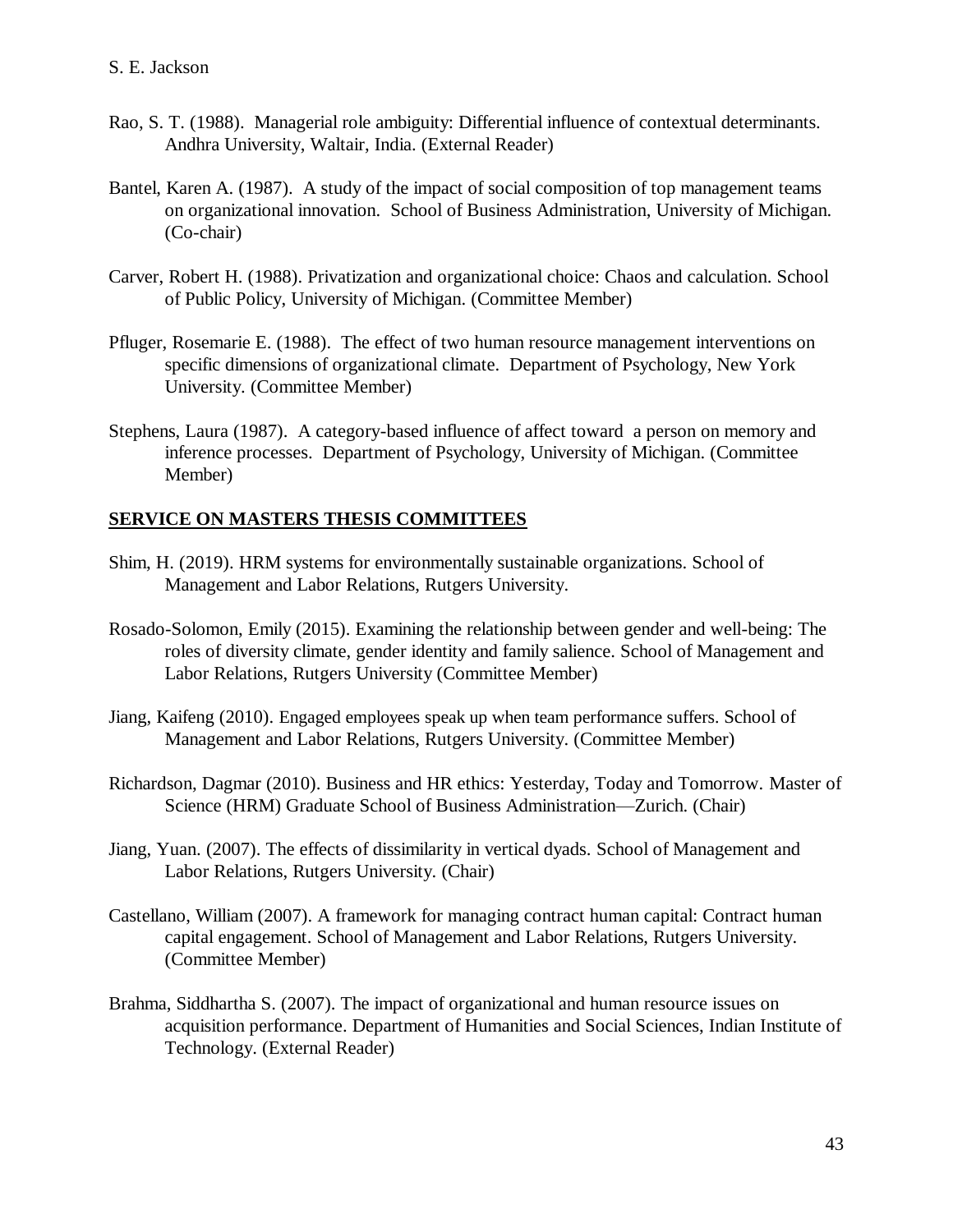- Ekstein, Markus. (2006). Employee motivation in times of change. Master of Science (HRM) Graduate School of Business Administration—Zurich. (Chair)
- Kohler, Denise. (2005). Managing diversity: A new challenge for UBS wealth management and business banking in the Swiss labour market. Master of Science (HRM) Graduate School of Business Administration—Zurich. (Chair)
- Harden, Erika E. (2005). Strategic human resource management, R&D capabilities, firm performance and innovation strategy: The mediating role of R&D capabilities. School of Management and Labor Relations, Rutgers University. (Committee Member)
- Bachofner, Andreas. (2004). Handling the change situations with the HRM of Orange Communications SA/AG: Yesterday, today and tomorrow. Master of Business Administration, Graduate School of Business Administration—Zurich (Chair).
- Erhardt, Niclas L. (2004). Diversity in the boardroom: Gender, ethnicity, and firm financial performance. School of Management and Labor Relations, Rutgers University. (Chair)
- Chung, Yunhyung (2003). The influence of previous discrimination experiences and dyadic and group relational demography on trainees' pretraining reactions and attitudes toward diversity training. School of Management and Labor Relations, Rutgers University. (Committee Member)
- Straessle, Barbara. (2003). Collective emotions during change processes: Types and influencing factors. Master of Business Administration, Graduate School of Business Administration— Zurich. (Chair).
- Seebass, Simon. (2003). Compensation and employee performance: Increasing the impact of compensation on employee performance at Ericsson Eurolab. Master of Human Resource Management, Graduate School of Business Administration—Zurich. (Chair).
- Tarique, Ibraiz (2001). Influence of in-country cross-cultural training on cultural knowledge and cross cultural adjustment. School of Management and Labor Relations, Rutgers University. (Committee Member)
- Barnes, Jane (2000). The impact of human resource management systems on merger and acquisition performance. School of Management and Labor Relations, Rutgers University. (Committee Member)
- Lazarova, Mila (2000). Psychological contract and repatriate intention to turnover. School of Management and Labor Relations, Rutgers University. (Committee Member)
- Douthitt, Elizabeth (1999). Procedural justice and performance effects of computer performance monitoring: The role of process input and control. School of Management and Labor Relations, Rutgers University. (Committee Member)